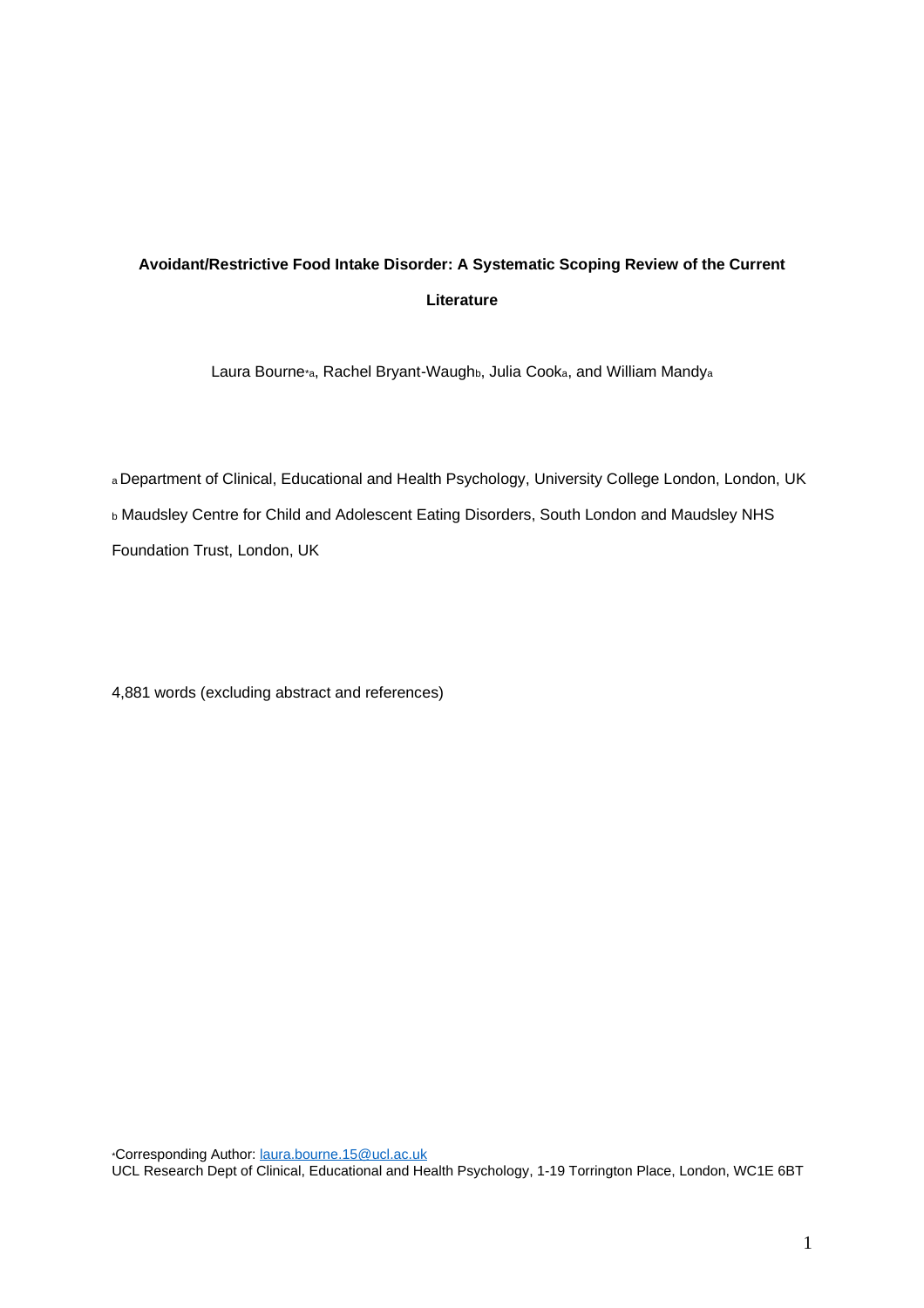#### Abstract

Avoidant/restrictive food intake disorder (ARFID) was recently introduced to psychiatric nosology to describe a group of patients who have avoidant or restrictive eating behaviours that are not motivated by a body image disturbance or a desire to be thinner. This scoping review aimed to systematically assess the extent and nature of the ARFID literature, to identify gaps in current understanding, and to make recommendations for further study. Following an extensive database search, 291 unique references were identified. When matched against pre-determined eligibility criteria, 78 full-text publications from 14 countries were found to report primary, empirical data relating to ARFID. This literature was synthesised and categorised into five subject areas according to the central area of focus: diagnosis and assessment, clinical characteristics, treatment interventions, clinical outcomes, and prevalence. The current evidence base supports ARFID as a distinct clinical entity, but there is a limited understanding in all areas. Several possible avenues for further study are indicated, with an emphasis placed on first parsing this disorder's heterogeneous presentation. A better understanding of the varied mechanisms which drive food avoidance and/or restriction will inform the development of targeted treatment interventions, refine screening tools and impact clinical outcomes.

Keywords: ARFID; eating disorder; feeding disorder; new diagnostic categories; nosology; DSM-5.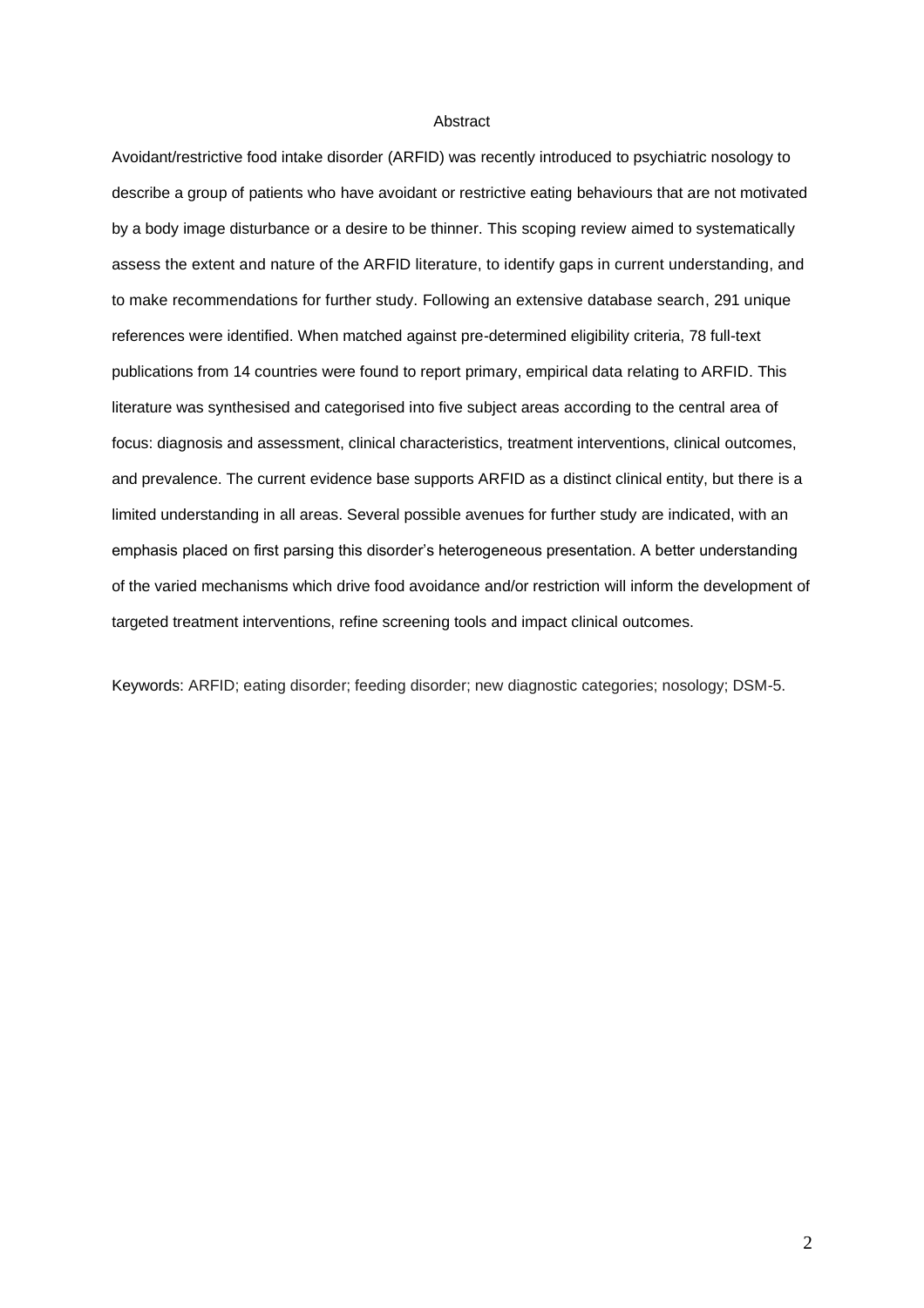### **1. Introduction**

Avoidant/restrictive food intake disorder (ARFID) was introduced as a formal diagnostic category in 2013 in the Diagnostic and Statistical Manual, Fifth Edition (DSM-5) and more recently in the 11 $<sub>th</sub>$ </sub> Revision of the World Health Organisation's International Classification for Diseases (ICD-11). ARFID is defined as a persistent disturbance in feeding or eating that can result in severe malnutrition, significant weight loss or a failure to gain weight, growth compromise, and/or a marked interference with psychosocial functioning. ARFID provides a diagnostic label for a heterogeneous group of individuals across the age range who engage in avoidant or restrictive eating behaviours without weight or body image concerns (APA, 2013; Claudino et al., 2019).

Since clinical observations and scientific reports have demonstrated substantial variability in the presentation of ARFID, three examples of features that may be driving disturbances in eating behaviours are currently included in the DSM-5 diagnostic criteria: (1) an apparent lack of interest in eating; (2) an avoidance based on the sensory characteristics of food; and (3) a concern about the aversive consequences of eating (APA, 2013). It is important to note that this list is not mutually exclusive and not intended to be exhaustive, with the diagnostic manuals acknowledging that other causal processes can underpin restrictive eating in ARFID. Instead, they are intended as a first step towards parsing variability in ARFID and understanding its underlying causes.

Despite a burgeoning body of literature, to our knowledge no studies have systematically synthesised the full ARFID evidence base. A search of existing evidence syntheses identified three systematic reviews; one focusing on evaluating the diagnostic validity of the ARFID DSM-5 criteria (Strand, von Hausswolff-Juhlin & Welch, 2018), another assessing the standard of care provided to patients with chronic food refusal, including those with ARFID (Sharp et al., 2017b) and finally, one reviewing the use of cyproheptadine in stimulating appetite and weight gain (Harrison et al., 2019). Similarly, despite an encouraging number of non-systematic reviews which provide valuable insights into existing research and current understanding (Bryant-Waugh & Kreipe, 2012; Kreipe & Palomaki 2012; Bryant-Waugh, 2013b; Norris et al., 2016; Herpertz-Dahlmann, 2017; Mammel & Ornstein, 2017; Zimmerman & Fisher, 2017; Ushay & Seibell, 2018; Coglan & Otasowie, 2019), a systematic overview of the literature as a whole is lacking. Thus, the present review sought to investigate the scope and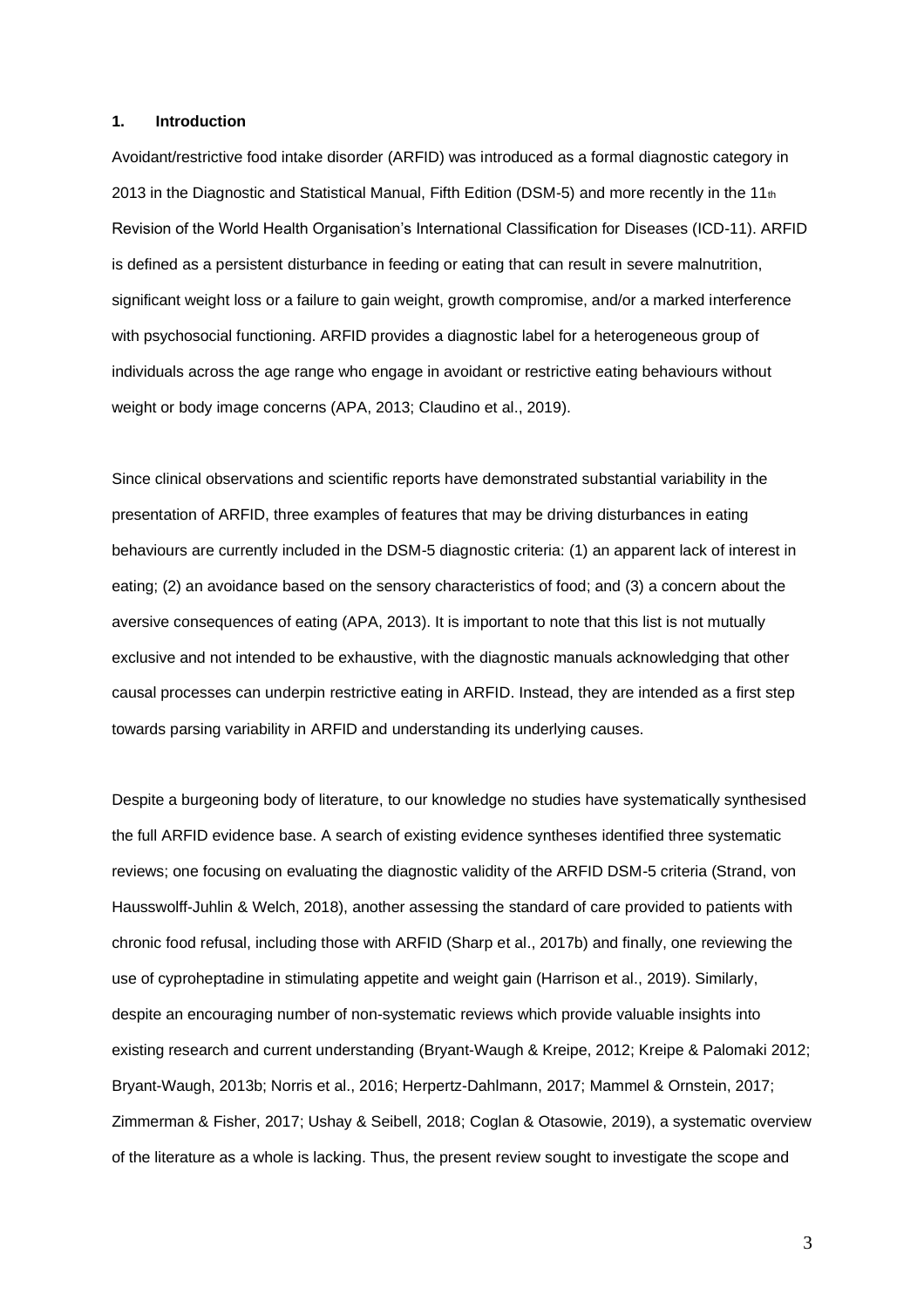nature of available evidence relating to ARFID in order to (1) synthesise current knowledge on ARFID and (2) identify knowledge gaps for further study.

# **2. Methods**

# **2.1. Literature search**

In consultation with a subject liaison librarian for biosciences & psychology, a systematic search was conducted in December 2018. An additional update search was conducted in April 2019 just prior to final analyses and newly published studies retrieved for inclusion. Studies were identified by searching the electronic databases Embase, Medline, PsycInfo, Scopus, Web of Science, and Cochrane Library using the search terms "ARFID" OR "Avoidant Restrictive Food Intake Disorder" without filters, restrictions or limits.

As our principal aim was to identify studies presenting primary data explicitly relating to ARFID as a diagnostic entity, it was felt that this search terminology would adequately capture all studies relevant for the purpose of this review. As such, no further search terms, keyword combinations or search variations were used. Following this, reference lists of relevant papers were hand-searched for further citations of interest which were missed by the initial database search.

# **2.2. Eligibility criteria**

Studies adhering to the following criteria were included in this review:

- 1. Full-text publications reporting primary, empirical data explicitly relating to the diagnostic entity of ARFID (as described in DSM-5 or ICD-11)
- 2. Studies including one or more individual of any age with an ARFID diagnosis (as well as those likely to meet ARFID criteria if they were to be assessed, or those found to meet ARFID criteria retrospectively), including single case studies and case series presenting quantitative data regarding the presentation, course, treatment or outcome of ARFID
- 3. Articles available in English

# **2.3. Screening and selection process**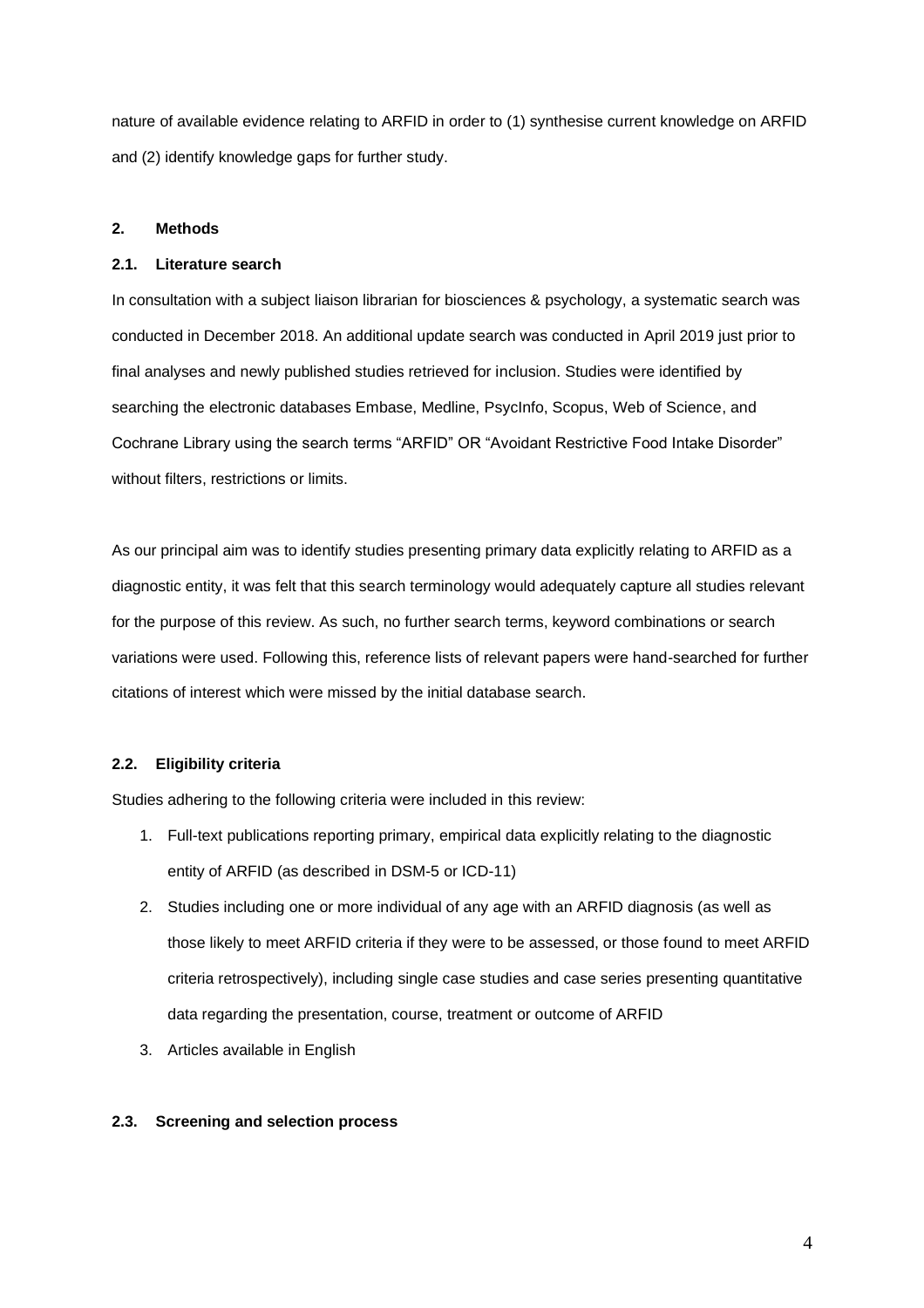The primary database search yielded a total of 783 records and three additional records were identified through hand-searching. Following the removal of 495 duplicate publications, titles and abstracts were screened manually, with book chapters, articles not available in English and studies not relating to ARFID as a feeding or eating disorder excluded. For articles passing the initial screening, full text journal articles were retrieved, read and screened against eligibility criteria (see Figure 1). To check the reliability of this process, a second independent rater (J.C.) was given a random sample of 40 of the 172 full-text articles to review against the inclusion criteria. Interrater reliability between the first and second rater was almost perfect (97.5% agreement).



Fig 1. Flow diagram of reviewed studies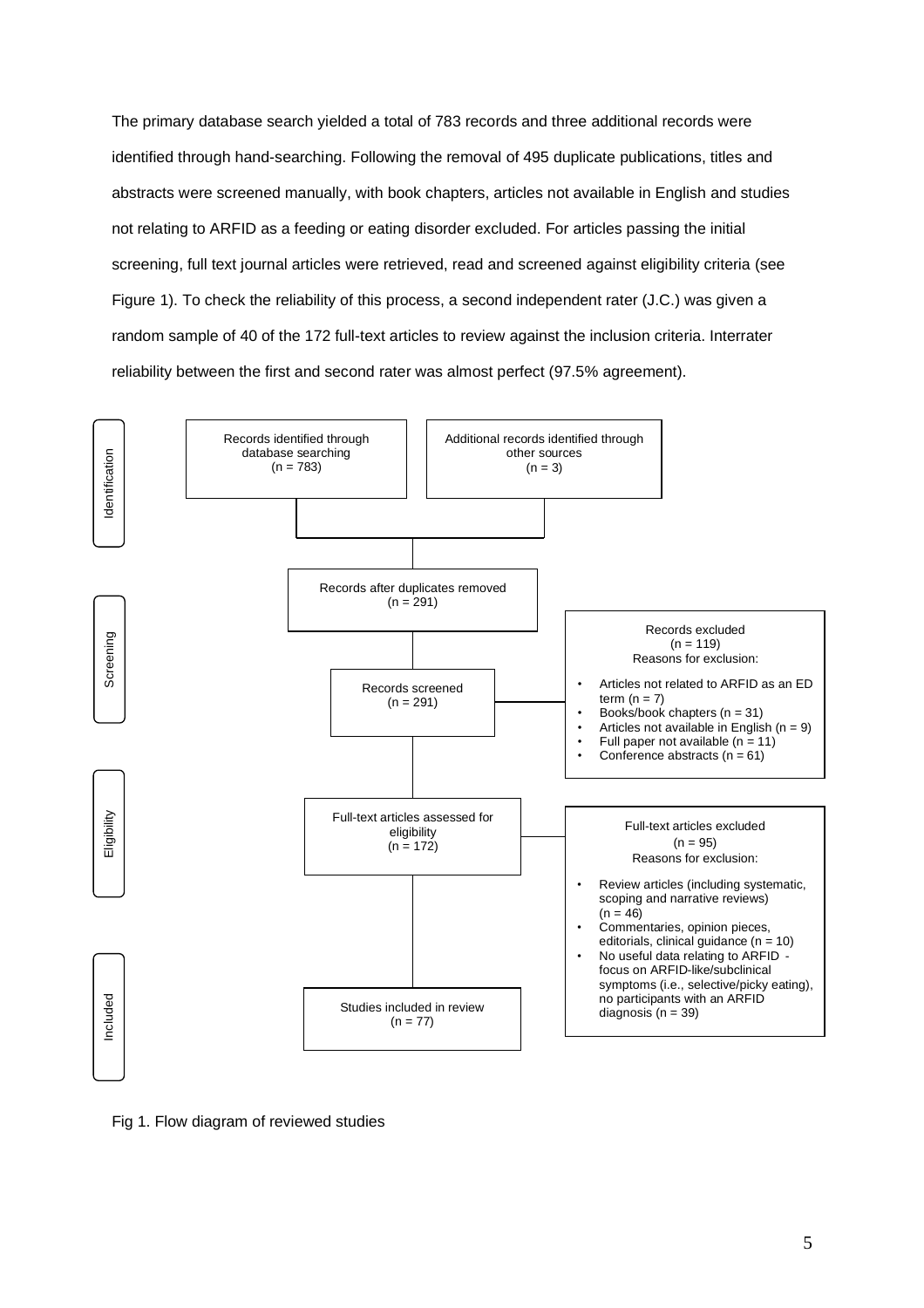# **3. Results**

Following a comprehensive search across a range of databases, 77 studies were identified for inclusion in the review. To synthesise this literature, articles were categorised into five subject areas according to their central focus: diagnosis and assessment, prevalence, clinical characteristics, treatment interventions, and clinical outcomes (Figure 2). This process was completed independently by both the first (L.B.) and second (J.C.) raters. Any discrepancies highlighted during the categorisation process were discussed and consensus reached.

Details of each study included in the review are provided in Tables 1, 2, and 3. The three categories, clinical characteristics, treatment interventions, and clinical outcomes overlap to some extent, but each provide unique information relating to the topic of ARFID. As such, we have discussed them separately in the results section, but presented them together in Table 3.



Fig 2. Number of articles per category

# **3.1. Diagnosis and assessment**

# **3.1.1. Diagnostic instruments**

Given the varied presentation of ARFID, a standardised and well-validated clinical instrument is key to confer diagnosis. Two articles presented data on tools used to assess the presence of ARFID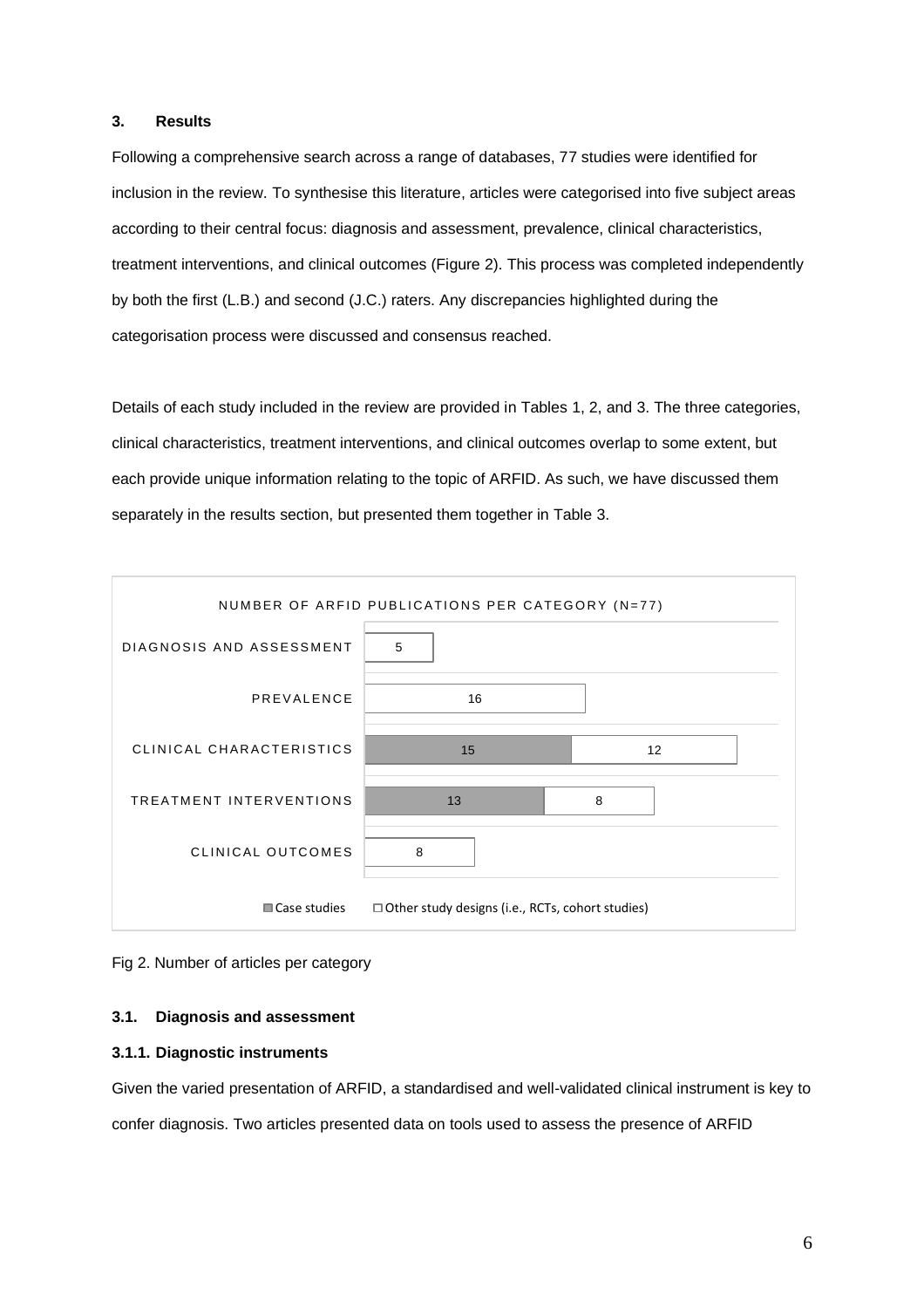symptoms and generate a diagnosis, namely the Pica, ARFID and Rumination Disorder Interview (PARDI) and the Eating Disorder Examination - ARFID module (EDE-ARFID).

Bryant-Waugh et al. (2018) tested the feasibility and psychometric properties of the PARDI, a multiinformant, semi-structured interview designed to assess both the global presence of ARFID and provide dimensional ratings across its three main profiles. This initial pilot study, which recruited participants with ARFID (*n* = 39), those without an ARFID diagnosis but displaying clinically significant avoidant or restrictive eating (*n* = 8) and healthy controls (*n* = 10), revealed good internal consistency across all subscales and moderate inter-rater reliability. Larger scale studies are now underway to test the PARDI's sensitivity, specificity, convergent validity and discriminant validity.

In a similar study, Schmidt et al. (2019) tested the EDE-ARFID module, which is both a diagnostic instrument and a tool used to gather clinical information relating to ARFID psychopathology. Two independent raters administered the EDE-ARFID module to a non-clinical sample of 39 children with restrictive eating behaviours as well as their parents. High convergence of diagnoses was shown between the two raters and between the child and parent report, which indicates that that the EDE-ARFID may have the potential to accurately capture ARFID symptoms.

#### **3.1.2. Screening instruments**

A further three articles were found to present empirical data on self-report screening instruments designed to identify ARFID behaviours, yield initial symptomatic data and aid with clinical decision making.

Based on DSM-5 criteria for ARFID (APA, 2013), the Eating Disturbances in Youth Questionnaire (EDY-Q; Hilbert & van Dyck, 2016) is a self-report measure comprising 12-items designed to detect early-onset eating disturbances in 8 to 13-year olds. Two preliminary studies, both using the same non-clinical cohort of 1,444 school children in Switzerland, demonstrated adequate discriminant and convergent validity, and offered initial support for the existence of distinct variants of avoidant/restrictive eating behaviours (Kurz et al., 2015; 2016). Though further validations are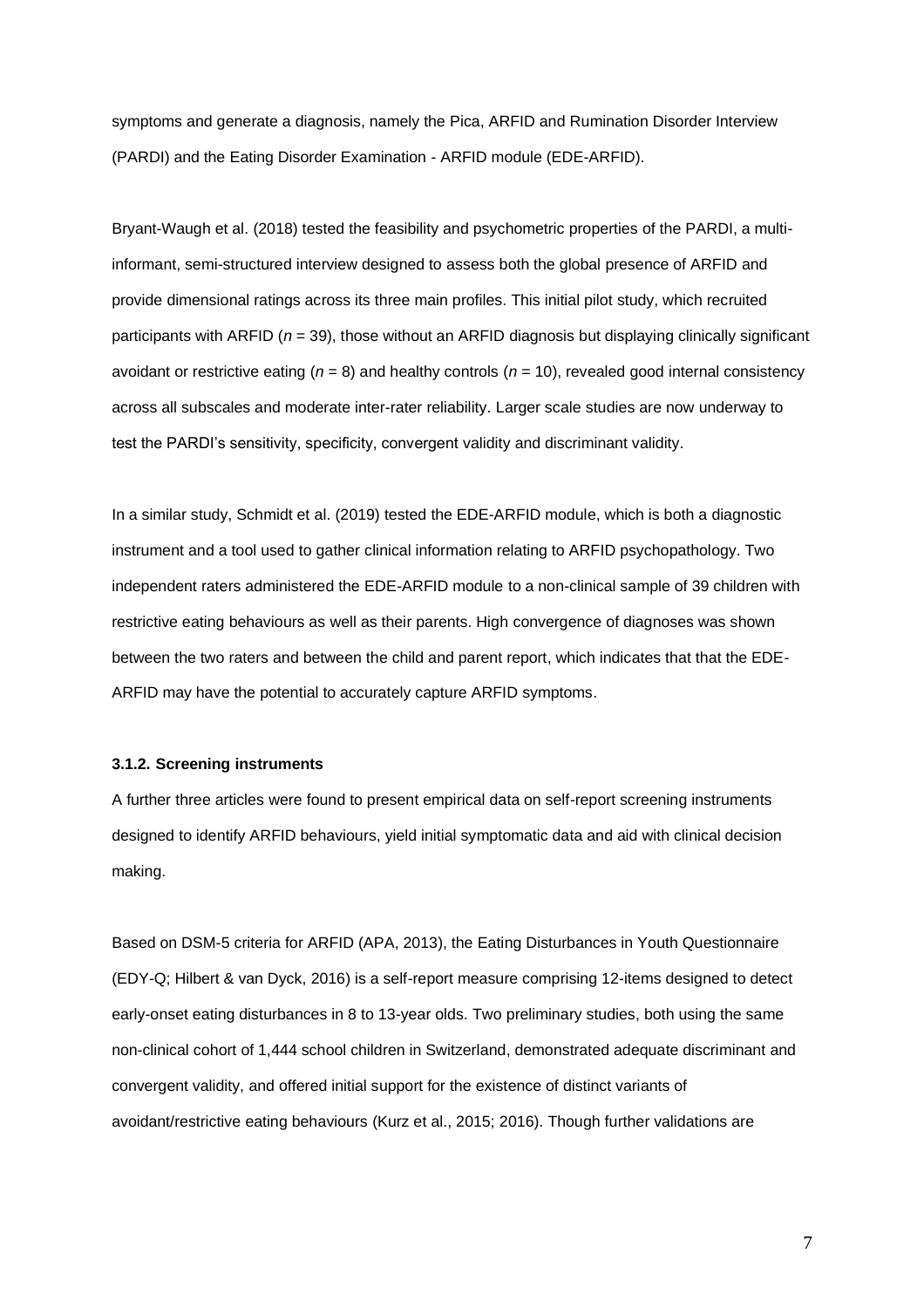needed, the EDY-Q seems to be a promising instrument for assessing eating disturbances characteristic of ARFID, which warrants further study.

The literature regarding screening for ARFID behaviours in the adult population is scant. Indeed, just one measure, the Nine Item ARFID Screen (NIAS), was found with an exclusive focus on evaluating selective and restrictive eating behaviours in adults. Zickgraf and Ellis (2018) administered the NIAS to a non-clinical sample of 1,271 US adults and college undergraduates, reporting preliminary success in detecting ARFID-associated eating behaviours as well as high internal consistency and convergent and discriminant validity with other measures used to assess eating disturbances. The validity of this measure across different age groups as well as clinical populations is, however, yet to be established.

### [TABLE 1 HERE]

#### **3.2. Prevalence**

The search yielded 16 articles which sought to determine the prevalence of ARFID. Significant variation in prevalence estimates is observable, with preliminary estimates among clinical ED populations ranging from 1.5% to 64% (Ornstein et al., 2013; Fisher et al., 2014; Forman et al., 2014; Nicely et al., 2014; Norris et al., 2014; Williams et al., 2015; Cooney et al., 2018; Krom et al., 2019) and <1% - 15.5% in non-clinical cohorts (Hay et al., 2017; Gonçalves et al., 2018; Chen et al., 2019).

Further, although ARFID comprises multiple aetiologies, clinical populations are found to display some demographic similarities. The literature consistently reports that ARFID patients are younger than non-ARFID ED patients, more likely to be male and report a longer duration of illness, on average, compared to anorexia nervosa (AN) or bulimia nervosa (BN; Norris et al., 2014; Forman et al., 2014; Fisher et al., 2014; Nicely et al., 2014; Fisher et al., 2015). Importantly, however, much of our current understanding is based on the study of relatively small, clinical samples, particularly those who have presented to an ED programme or sought help from a physician specialising in EDs (Ornstein et al., 2013; Fisher et al., 2014; Forman et al., 2014; Nicely et al., 2014; Norris et al., 2014; Fisher et al., 2015; Williams et al., 2015; Cooney et al., 2018).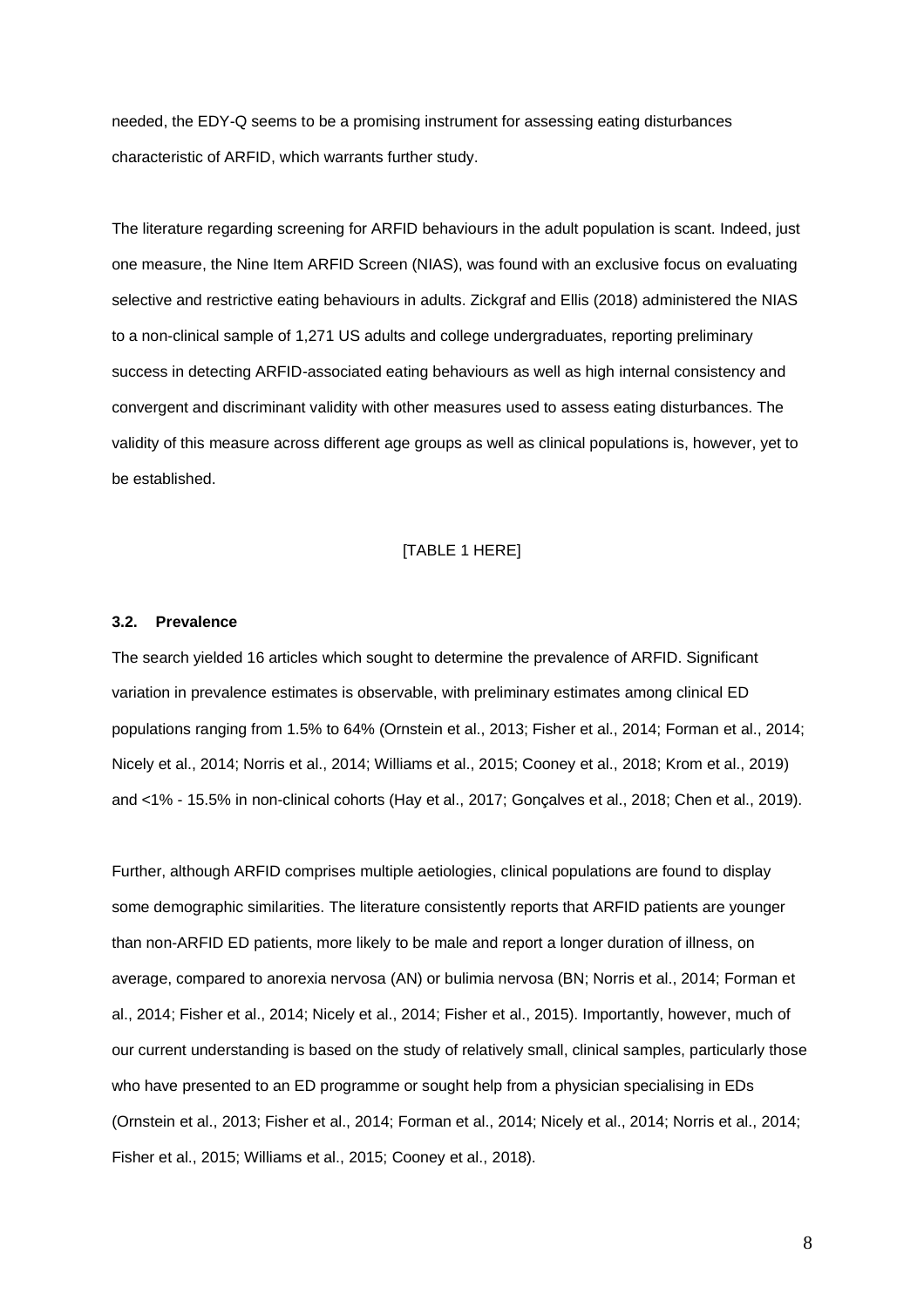While the vast majority of studies surveyed the prevalence of ARFID in children and adolescents, one study focused on older adolescents and adults (Hay et al., 2017). The authors conducted two population-based surveys in 2014 (*n* = 2,732) and 2015 (*n* = 3,005) which sought to determine the three-month community prevalence of various EDs as well as health-related quality of life (HRQoL). Participants over the age of 15 were systematically recruited from "collector" districts in South Australia and interviews designed to elicit information about various ED features. The authors reported a very similar three-month prevalence of ARFID in 2014 and 2015 (0.3% CI 0.1-0.5 and 0.3% CI 0.2-0.6 respectively) and found that those with ARFID experienced more non-functional days compared to those without EDs. The authors also observed poor mental HRQoL across all ED groups, but noted that this was particularly poor for those with ARFID. Further, although numbers were too low to confidently comment on the sex distribution of ARFID in adults, the authors did observe that it is more likely to occur in males, as is the case with children (Fisher et al., 2014; Nicely et al., 2014). Despite the need to validate presumptive diagnoses born from the subjective, selfevaluative interviews used, the study highlights the potential negative impact and functional impairment associated with ARFID symptoms.

# [TABLE 2 HERE]

#### **3.3. Clinical characteristics**

Twenty-seven of the publications reviewed reported primary data relating to the clinical characteristics of ARFID, over half of which ( $n = 15$ ) were single case studies or case series. The literature states that ARFID commonly presents alongside various medical and psychiatric comorbidities, including attention deficit hyperactivity disorder, autism spectrum disorder (hereafter 'autism') and internet gaming disorder (Bryant-Waugh, 2013a; Fisher et al., 2014; Nicely et al., 2014; Eddy et al., 2015; Pennell et al., 2016; Lucarelli et al., 2017; Cooney et al., 2018; Hadwiger et al., 2019). Further, though associated with a high degree of co-morbid anxiety disorders (Norris et al., 2018; Okereke, 2018; Zickgraf et al., 2019b) ARFID patients are found to be less prone to mood disorders than those with other eating disorders (EDs; Fisher et al., 2014; Nicely et al., 2014).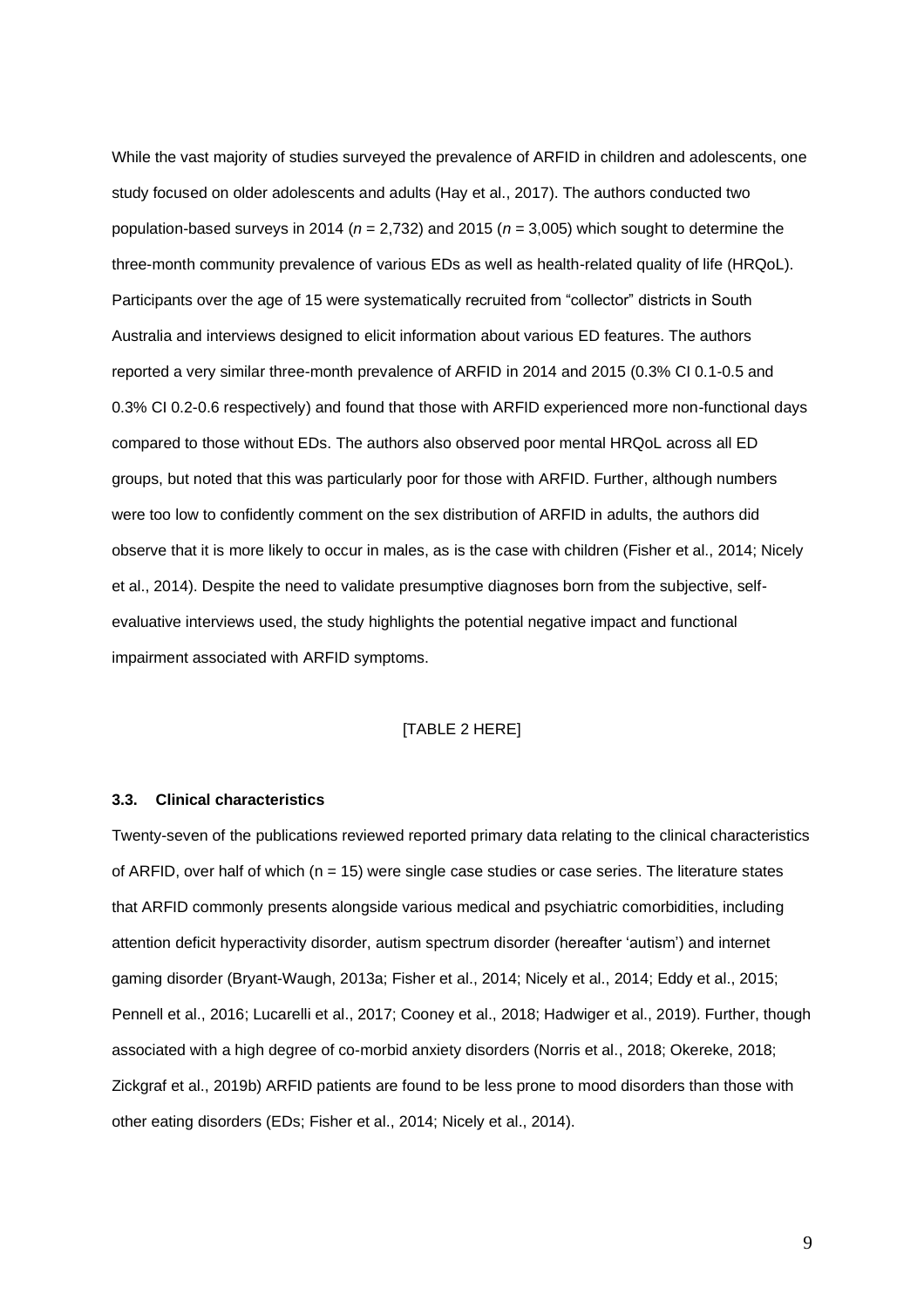The current literature supports the existence of different ARFID presentations which vary according to the main driver of food avoidance. This has prompted efforts to investigate the validity of the three examples of features included in the DSM diagnostic criteria (Norris et al., 2018; Zickgraf et al., 2019a; Reilly et al, 2019). Though presentations characterised by one of each of these three features have been observed and reported (Lopes et al., 2014; Lucarelli et al., 2017; Thomas et al., 2017a), individuals often present with multiple characteristics which overlap and co-occur (Murphy & Zlomke, 2016; Aloi, Sinopoli & Segura-Garcia, 2018; Görmez et al., 2018).

Additional work investigating different ARFID 'types' has also emerged from a surveillance study performed across Australia, Canada and the UK, in which paediatricians and child psychiatrists were asked to report symptoms of any child younger than 12 years ( $n = 436$ ) with a newly diagnosed restrictive ED. Latent class analysis across all three countries revealed two distinct clusters, one of which was characterised by considerable weight preoccupation and/or body image distortion and the other was related to a greater incidence of somatic complaints (Pinhas et al., 2017).

The search yielded nine studies which compared the medical and psychological profile of patients with ARFID and other restrictive EDs. Whilst similar levels of dietary restriction were observed in the cohorts studied, patients with ARFID were found to display clinically-distinct presentations compared to those with other EDs, including a history of abdominal pain, a longer length of illness and a distinct absence of any cognitions relating to weight or body image (Nakai et al., 2017; Becker et al., 2018; Izquierdo et al., 2018; Lieberman et al., 2019). Several case studies (n = 6) also reported that ARFID can develop in the context of various secondary medical or psychiatric illnesses, including food avoidance associated with drug use (Lazare, 2017), dietary restriction due to gastrointestinal discomfort following surgery (Tsai et al., 2017) and two cases of ARFID occurring alongside psychosis (Wassenaar et al., 2018; Westfall et al., 2018).

### **3.4. Treatment interventions**

## **3.4.1. Pharmacological treatment**

Six studies reported on the pharmacological treatment of ARFID and in particular, the use of medication as an adjunct to therapeutic intervention, which is recognised as an increasingly common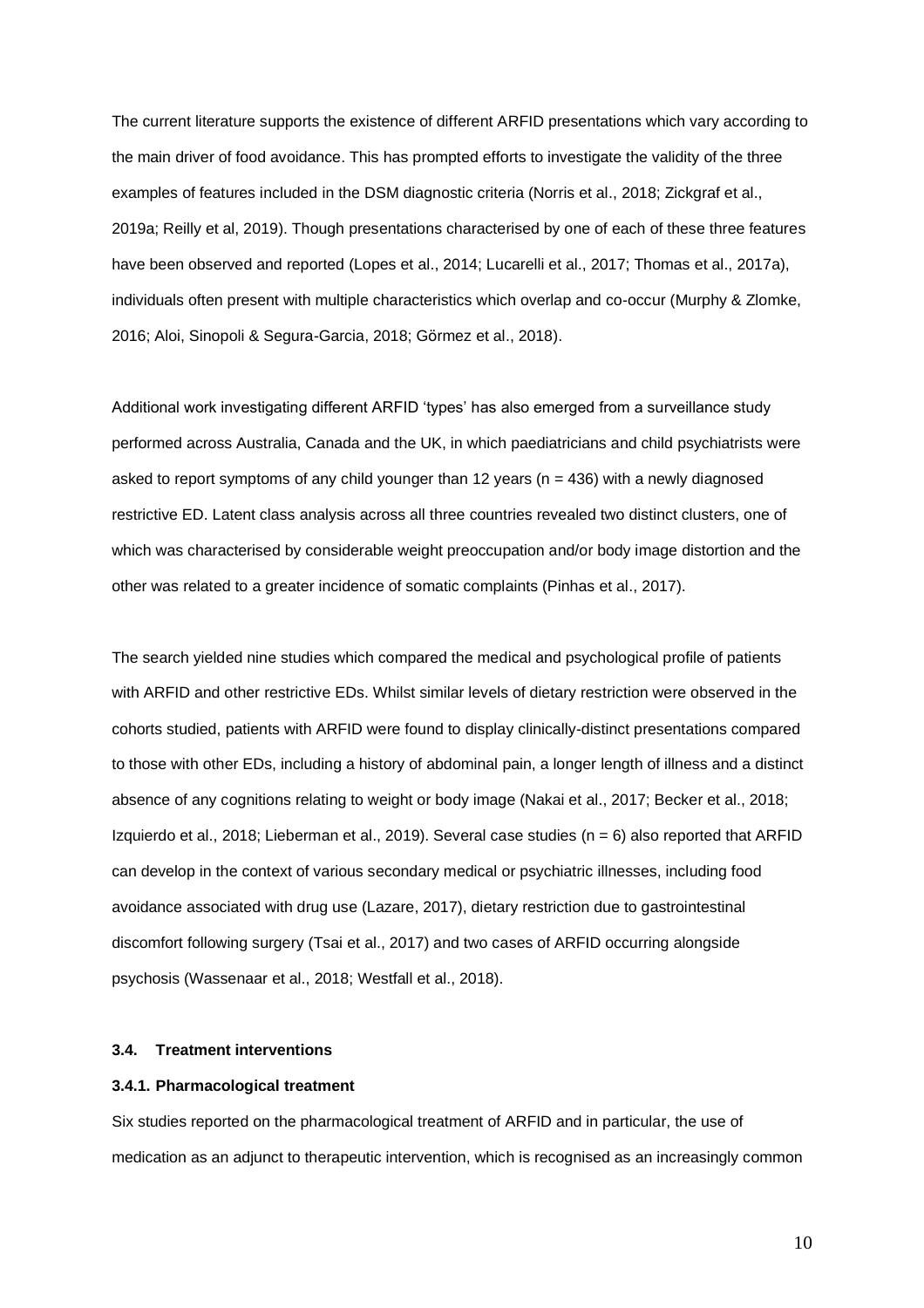treatment approach. Owing to its success in treating AN (Brewerton, 2012), olanzapine was presented as a potential treatment strategy for relieving related symptoms of anxiety and promoting appetite (Brewerton & D'Agostino, 2017). Several other medications, including mirtazapine and buspirone, have surfaced as pharmacological candidates in the treatment of ARFID, both of which were found to relieve anxiety associated with choking and/or vomiting (Okereke, 2018; Tanidir & Hergüner, 2015). Gray et al. (2018) also reported on the use of mirtazapine to increase appetite and facilitate weight gain, but in contrast to Tanidir and Hergüner (2015), the authors noted heightened anxiety associated with an increased dosage. Thus, varying results have been observed.

The only double-blind, placebo-controlled study found to report on the efficacy of using medication to treat chronic food refusal took 15 children with ARFID and randomly assigned them to one of two conditions (Sharp et al., 2017a). While both groups participated in daily intensive behavioural intervention, eight were administered D-cycloserine (DCS) as an adjunct to therapy, and remaining participants given a placebo. Though a substantial improvement in mealtime behaviours was observed in both groups, DCS was found to enhance response to the behavioural intervention. These preliminary findings are a promising indicator that DCS is an effective adjunct to behavioural intervention, although larger clinical trials are warranted to fully verify this.

#### **3.4.2. Psychological treatment**

Five case studies were found to report on the use of cognitive behavioural therapy (CBT) to treat ARFID. In four studies, the interventions used CBT approaches to formulate and address eatingassociated anxiety and fears about food consumption, without the focus on weight and shape concerns used in CBT methods for other EDs such as AN (Fischer et al., 2015; King et al., 2015; Aloi, Sinopoli & Segura-Garcia, 2018; Görmez et al., 2018). A fifth study employed a novel 4-week, exposure-based CBT intervention, developed to target other drivers of food avoidance and/or restriction (i.e., disgust sensitivity, dysfunctional cognitions about feared foods, the aversive consequences of eating) (Dumont et al. (2019).This method, which has been designed specifically for adolescents with ARFID and integrates inhibitory learning principles has demonstrated preliminary success in treating a number of ARFID presentations.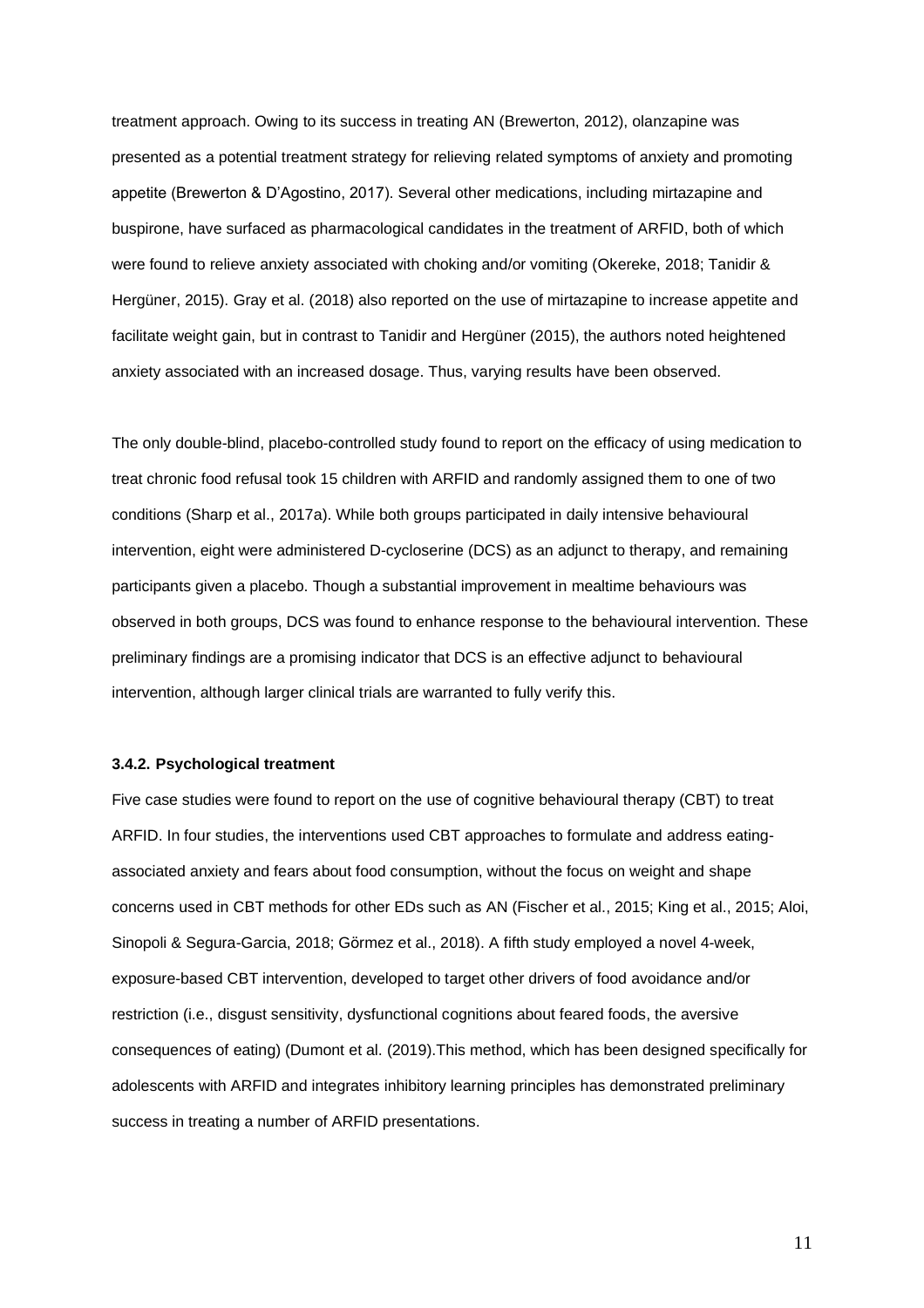Two case series and one feasibility study were found to report on the use of family-based therapy (FBT) to treat ARFID (Lock et al., 2018; Spettigue et al., 2018; Lock et al., 2019). FBT, which is designed to empower caregivers, reduce familial guilt and support recovery at home, is often used in the treatment of EDs. Although FBT-ARFID is similar in this respect, and employs the main principles of FBT, it has been adapted to address the needs of patients with different ARFID presentations, targeting those with sensory sensitivities, fear-based concerns and a lack of interest (Lock et al., 2018). Though limited by small sample sizes and lack of a long-term follow up, the evidence suggests that FBT may prove to be a feasible treatment approach. In a similar manner, a small number of parent training curricula have been trialled which aim to coach caregivers in implementing at-home behavioural feeding interventions. Initial findings indicate that both parent teleconsultation and attendance at group education sessions can adequately prepare caregivers to support children who engage in severe selective eating but do not require treatment in a hospital setting (Bloomfield et al., 2019; Dahlsgaard & Bodie, 2019).

### **3.4.3. Multi-modal approach**

Intervention-focused papers commonly endorse a multi-modal approach, characterised by input from a multidisciplinary team and incorporating a wide range of interventions (Murphy & Zlomke, 2016; Lenz et al., 2018; Spettigue et al., 2018). The efficacy of such an approach was supported by an RCT investigating the treatment of chronic food refusal in a day treatment programme (Sharp et al., 2016). The researchers randomly assigned twenty children aged 13-72 months to either a waiting list or a five-day intensive behavioural intervention with treatment input from a multidisciplinary team. Despite a small sample, the intervention group displayed significantly greater improvements (*P* < 0.05) on all primary outcomes, suggesting that a collaborative approach to treatment can safely and effectively address the challenging nature of food refusal.

# **3.5. Clinical outcomes**

Given the relatively recent introduction of ARFID to psychiatric nosology, little research has monitored treatment outcomes. Six studies were identified with a focus on shorter-term clinical outcomes for ARFID patients amongst a larger, heterogeneous sample of those with DSM-5 restrictive EDs. In one such study, The Children's Hospital of Philadelphia's inpatient nutritional rehabilitation protocol was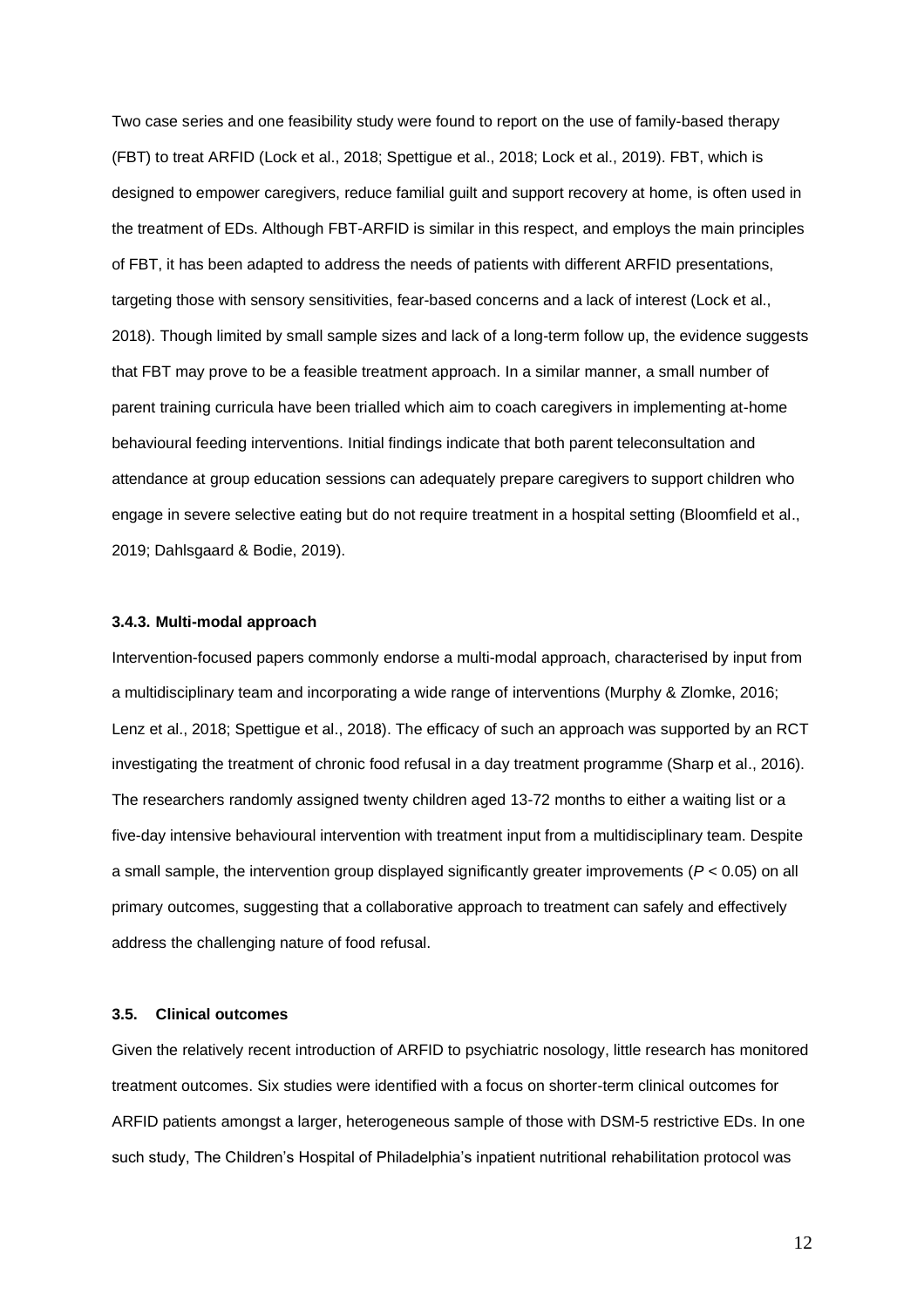tested with 215 ED patients (4% ARFID), reporting excellent outcomes in percent median body mass index (%MBMI), both at discharge and four weeks post-intervention. Though limited by a small sample, the researchers recognised that ARFID patients were more likely to rely on nasogastric feeds than patients with other EDs and that this subgroup of patients only demonstrated a significant weight gain later on in their hospital stay (Peebles et al., 2017). Bryson et al. (2018) found similar improvements in %MBMI for ARFID and AN patients treated in the same partial hospitalisation programme, with weight gain sustained at follow up (average 31 months after discharge) and Strandjord et al. (2015) found that ARFID patients required longer periods of inpatient admission than patients with AN. Despite these differences during treatment, ARFID and AN patients had similar outcomes 1 year after admission, with less than one quarter requiring readmission.

A further two papers were found to contribute longer-term outcome data relating to ARFID. Lange et al. (2019) followed 56 children originally treated for low-weight EDs (AN - 37, retrospective ARFID diagnosis - 19) after a mean of 15.9 years. At follow-up, a relatively high rate of ED was maintained in both the AN and ARFID group (21.6% and 26.3% respectively), although the AN group later presented with differing ED diagnoses, including eating disorder not otherwise specified and binge eating disorder. This was in contrast to the ARFID group, where all current ED cases continued to meet criteria for ARFID, providing support for the symptomatic stability of the disorder.

The second long-term study followed a cohort of children originally diagnosed with Infantile Anorexia (IA), evaluating level of malnutrition, eating attitudes and emotional/behavioural functioning at four assessment points (two, five, seven and 11 years) (Lucarelli et al., 2018). Although a steady improvement in the severity of malnutrition was observed over time, 61% continued to exhibit moderate to severe malnutrition at 11 years of age, and participants' emotional and behavioural problems and their mothers' psychopathological symptoms had worsened. It is important to note that participants were diagnosed with IA, regarded for the purpose of the study as the ARFID subtype "lack of interest in food or eating". Thus, the findings do not consider other features which may be driving the avoidance or restriction.

[TABLE 3 HERE]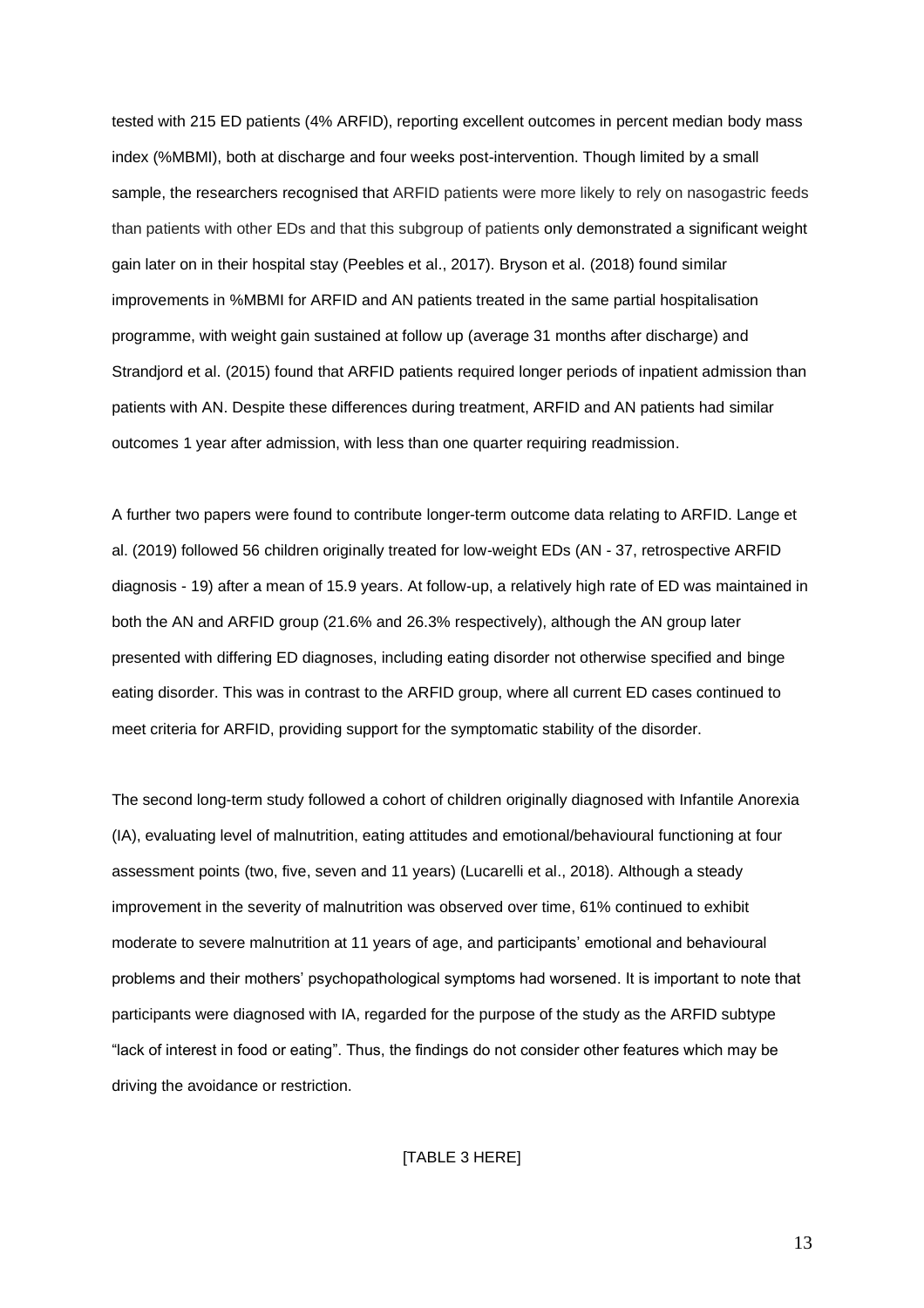#### **4. Discussion**

This systematic scoping review explored the extent and nature of the ARFID literature, with two main aims: (1) to synthesise current knowledge of ARFID and (2) to identify key gaps in the evidence base. In summary, the literature evidences ARFID as a distinct clinical entity with a specific symptomatic profile, but its heterogeneity has not yet been well captured by scientific studies. An understanding of the different drivers of food avoidance and/or restriction will help to develop effective treatments which impact clinical outcomes, and to refine screening tools which inform prevalence figures. Thus, developing our understanding of ARFID will be an iterative process whereby progress in one domain can contribute to advances in another.

#### Are there sound measures for assessing ARFID?

Research efforts are currently underway to design and validate instruments which reliably identify ARFID behaviours and capture meaningful clinical change, with promising psychometric validity observed thus far. Of these, the PARDI (Bryant-Waugh et al., 2018) shows particular promise, largely due to its sensitivity to three relevant ARFID profiles. Initial reliability and validity data show good feasibility and acceptability and adequate to good internal consistency for the three ARFID profiles (sensory sensitivity - 0.77, lack of interest in food or eating - 0.89 and fear of aversive consequences - 0.89) and larger scale, rigorous psychometric testing is underway.

#### How common is ARFID?

Since few epidemiological studies have reported on rates of ARFID, its true prevalence is currently unknown. While significant variation has been observed, estimates in the general population are consistently lower than those in clinical ED samples, where figures as high as 64% are reported (Krom et al., 2019). There are a number of challenges associated with the effective gathering of prevalence data, arguably the most crucial of which is the need for a structured assessment tool sensitive to the full range of ARFID presentations administered by a trained individual.

What do we know about the presentation of ARFID?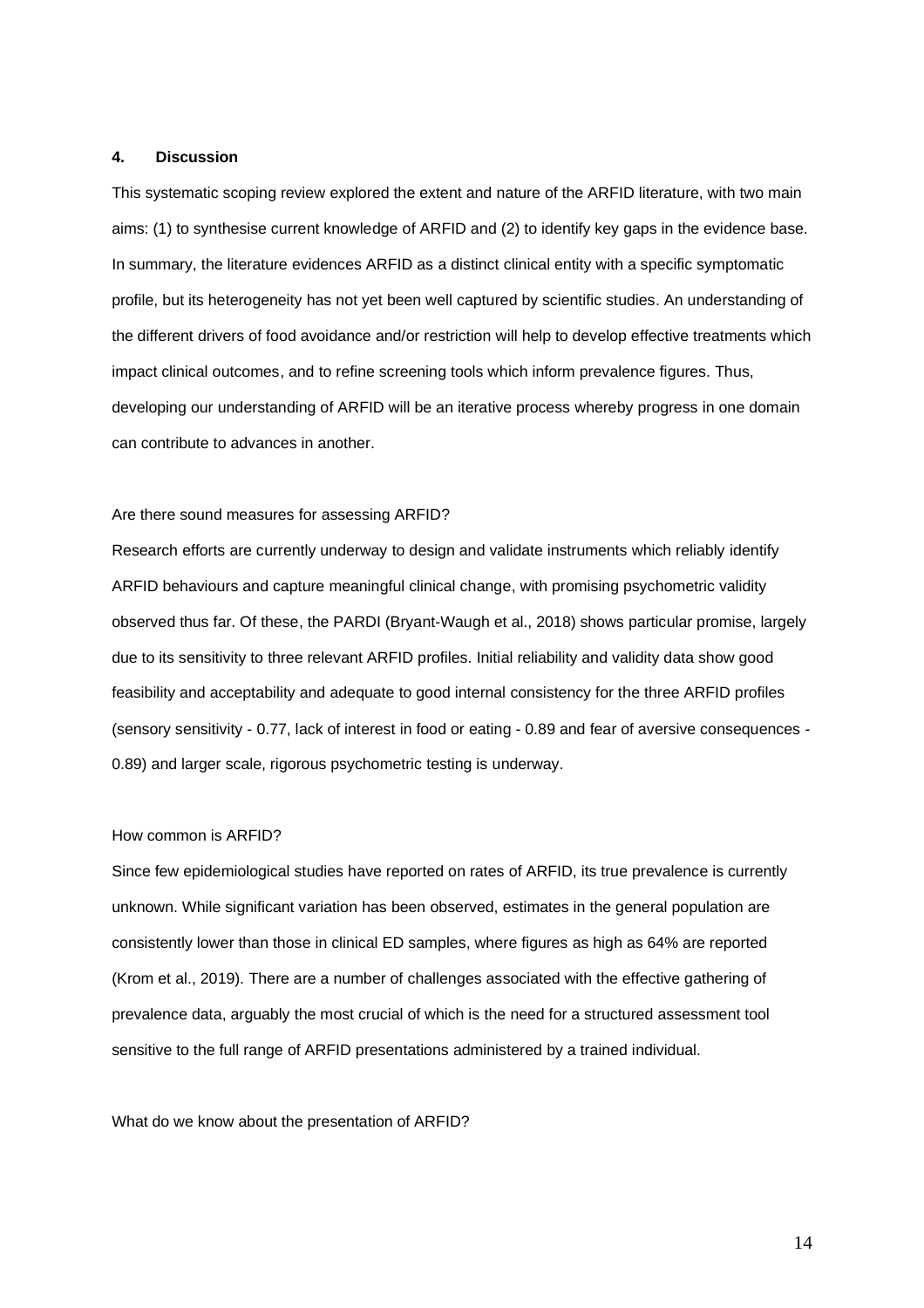The literature consistently shows that ARFID captures a broad range of presentations, but little is understood about the nature of this heterogeneity. A common misconception perpetuated throughout current research is that ARFID patients can be classified according to one of three groups. While the DSM-5 criteria do include three ARFID presentations commonly seen in clinical settings, these are merely intended to serve as examples of features which may be driving the food avoidance or restriction. Though some headway has been made in exploring different drivers of food avoidance (Eddy et al., 2015; Norris et al., 2018), there is currently no conceptual or empirical evidence which shows that discrete groups exist.

#### How can we treat ARFID?

Broadly speaking, ARFID treatment is focused on increasing the amount or variety of food consumed by tackling the underlying driver of food avoidance and/or restriction. The literature evidences several promising treatment avenues which warrant further study, particularly family-based therapy (Lock et al., 2018; Lock et al., 2019), CBT (Dumont et al., 2019) and adjunctive pharmacological intervention (Sharp et al., 2017a; Gray et al., 2018; Spettigue et al., 2018), which appear to be the methods with the best evidence, resulting in the decrease or resolution of ARFID behaviours. A multi-modal approach is also endorsed, particularly for those with severe feeding difficulties (Sharp et al., 2017b) and the overall consensus is that this must be individualised, depending on the main concern and degree of severity. Despite the phenotypically heterogeneous nature of ARFID, there is currently no direct evidence that different presentations warrant diverse interventions. Indeed, Dumont et al. (2019), have demonstrated that a flexible CBT approach can be used to treat ARFID with several presentations. Of course, we will only be able to recognise whether different methods are necessary when we know more about the nature of this heterogeneity and begin to test patient responses.

#### What are the outcomes for ARFID patients?

The literature regarding ARFID outcomes is scarce and relies largely on the medical monitoring of low-weight patients who have presented to ED inpatient programmes (Forman et al., 2014; Peebles et al., 2017). Given that outcomes relating to weight restoration do not provide a complete picture of recovery, further work should look to measure the full range of physical and/or psychosocial consequences of ARFID.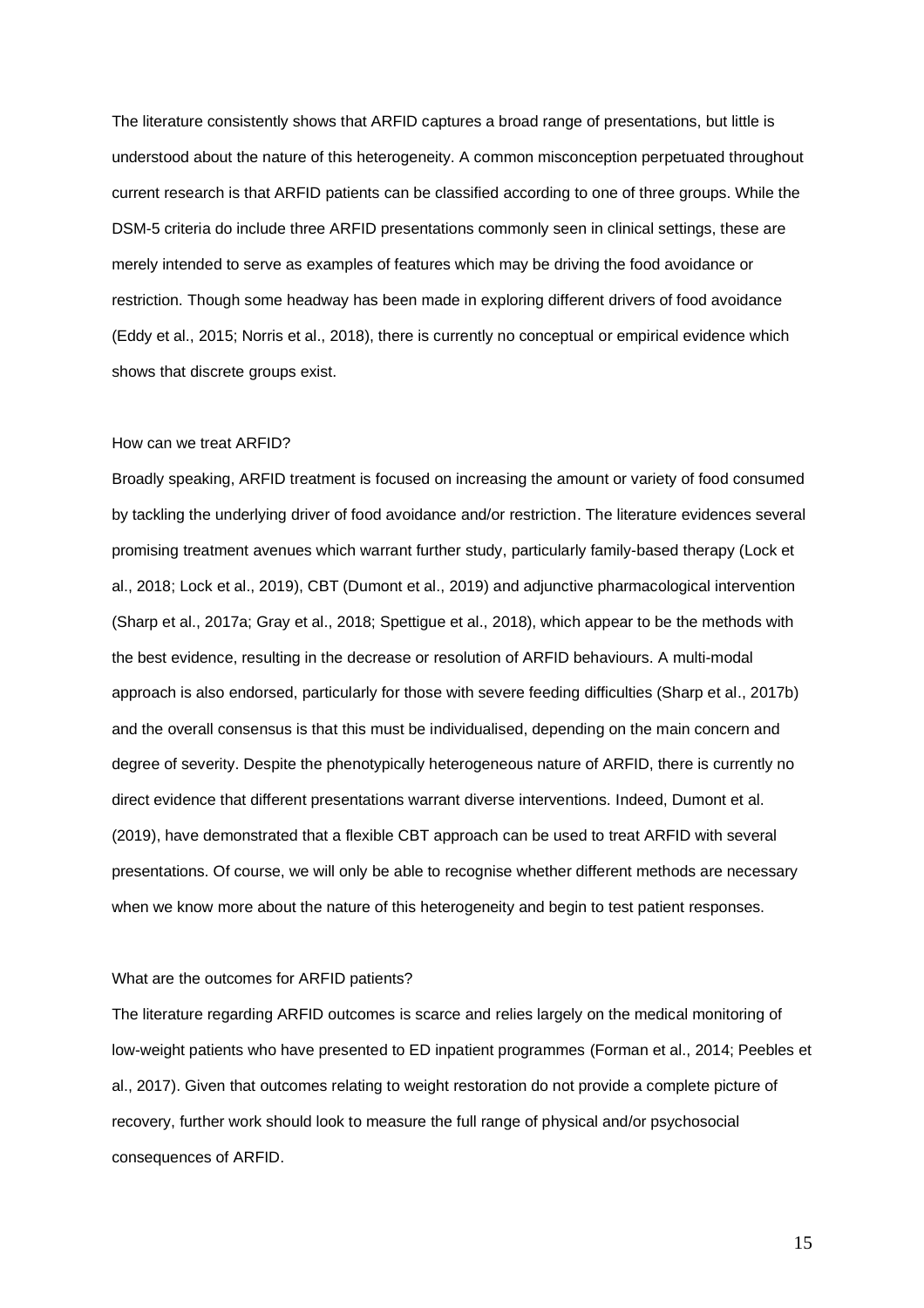#### What's next for ARFID?

Despite notable efforts to address pressing knowledge gaps, there is still a paucity of research and a continued need to develop a more sophisticated understanding of all aspects of this disorder. Looking ahead, we propose the following four areas of focus for the next five years:

- (1) Parse the heterogeneity of ARFID by testing the different drivers of food avoidance/restriction The findings of this review indicate that little can be learned from studying ARFID patients as a homogenous group. Thus, it is important that we better characterise the presentation of ARFID and proceed with an individualised appraisal. Although the current DSM-5 criteria offer three examples of features which may be driving food avoidance/restriction (APA, 2013), there are likely to be alternative causal processes which play a role in the onset and perpetuation of ARFID. As an example, cognitive inflexibility, a need for control and a preference for routine, which are commonly seen in autism and anxiety disorders, could all encourage restrictive eating behaviours, a limited food repertoire and/or rigidity relating to when, what or how food is consumed. Thus, these may offer promising avenues for further study.
- (2) Rigorous psychometric testing of assessment instruments

Valid and reliable assessment instruments sensitive to a range of presenting features are fundamental for the accurate diagnosis of ARFID, the gathering of consistent prevalence data, and for measuring outcomes in treatment trials. While early evidence appears to support the sensitivity and validation of existing screening and diagnostic tools, it is clear that larger scale studies aimed at testing the performance and psychometric properties in both clinical and non-clinical populations across the lifespan are necessary. It is also important to recognise that advancements in our understanding of ARFID and in particular, a better conceptual understanding of the various presentations, will impact what, when and how we assess symptoms.

(3) Gather epidemiological data

Accurate and in-depth epidemiological data is central to advancing our understanding of ARFID. Asking questions such as 'When is ARFID most likely to emerge?', 'Are there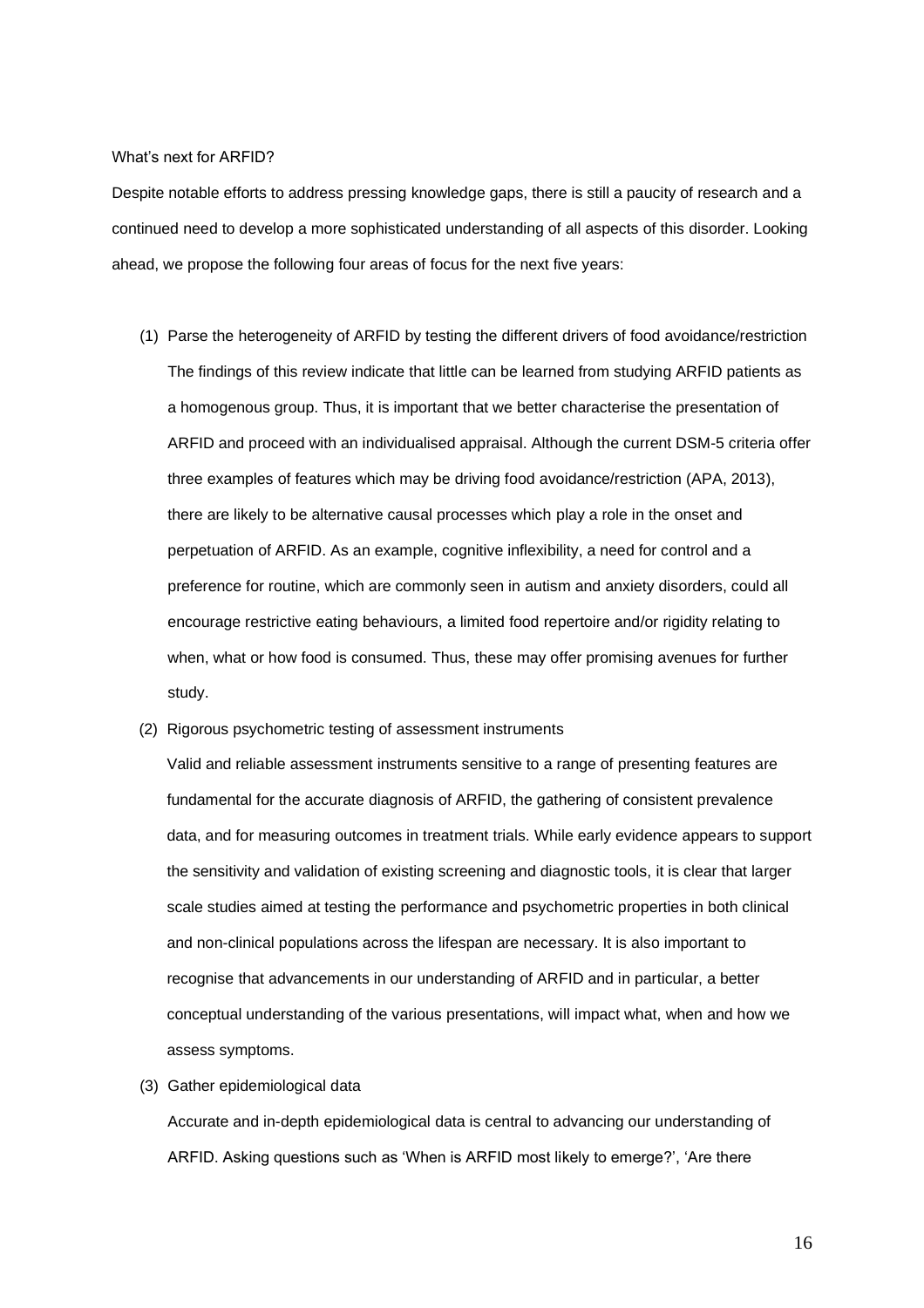sex/gender effects?' and 'Does this vary according to the type of ARFID presentation?' will provide invaluable information about possible risk factors as well as informing prevention strategies and appropriate health care provisions. Looking ahead, there is also a need to clearly separate prevalence data derived from clinical samples, where figures are likely to be much higher, and non-clinical samples.

(4) Look beyond the scope of existing research

Most of the current ARFID literature is set within the context of feeding or eating disorders, but there may be value in looking beyond this. The psychobiology of appetite, for example, and its role in food avoidance may yield insights into the underlying biological bases of certain ARFID presentations. Research has shown that individuals who engage in binge eating behaviours exhibit a greater hedonic response to food (Dalton & Finlayson, 2014). It is therefore possible that individuals with ARFID, particularly those who exhibit an apparent lack of interest in eating, experience different responses to food, whether relating to sensory properties, taste, sensations of hunger and satiety or implicit wanting. Work in this area may contribute to a deeper understanding of the internal processes which determine the overall expression of appetite and reasons for avoidance/restriction. There are several other worthwhile directions for further research including an exploration of the occurrence and consequences of a late or false diagnosis, as well as an investigation into ARFID's psychiatric comorbidity, since it has been found to co-occur with various other diagnoses such as generalised anxiety disorder, obsessive compulsive disorder and autism (Cooney et al., 2018; Fisher et al., 2014; Kambanis et al., 2019). This will highlight shared underlying features which could be targeted for treatment and help to build an understanding of the symptoms that are unique to ARFID.

# **4.1. Limitations**

Our search terms were confined to "ARFID" OR "Avoidant Restrictive Food Intake Disorder" without filters, restrictions or limits to ensure that we captured only those papers relating specifically to the diagnostic entity of ARFID. Though beyond the scope of this review, there is a wealth of literature relating to sub-clinical restrictive eating behaviours which are symptomatically similar to ARFID as well as studies pre-dating the introduction of ARFID, both of which provide valuable data for the field.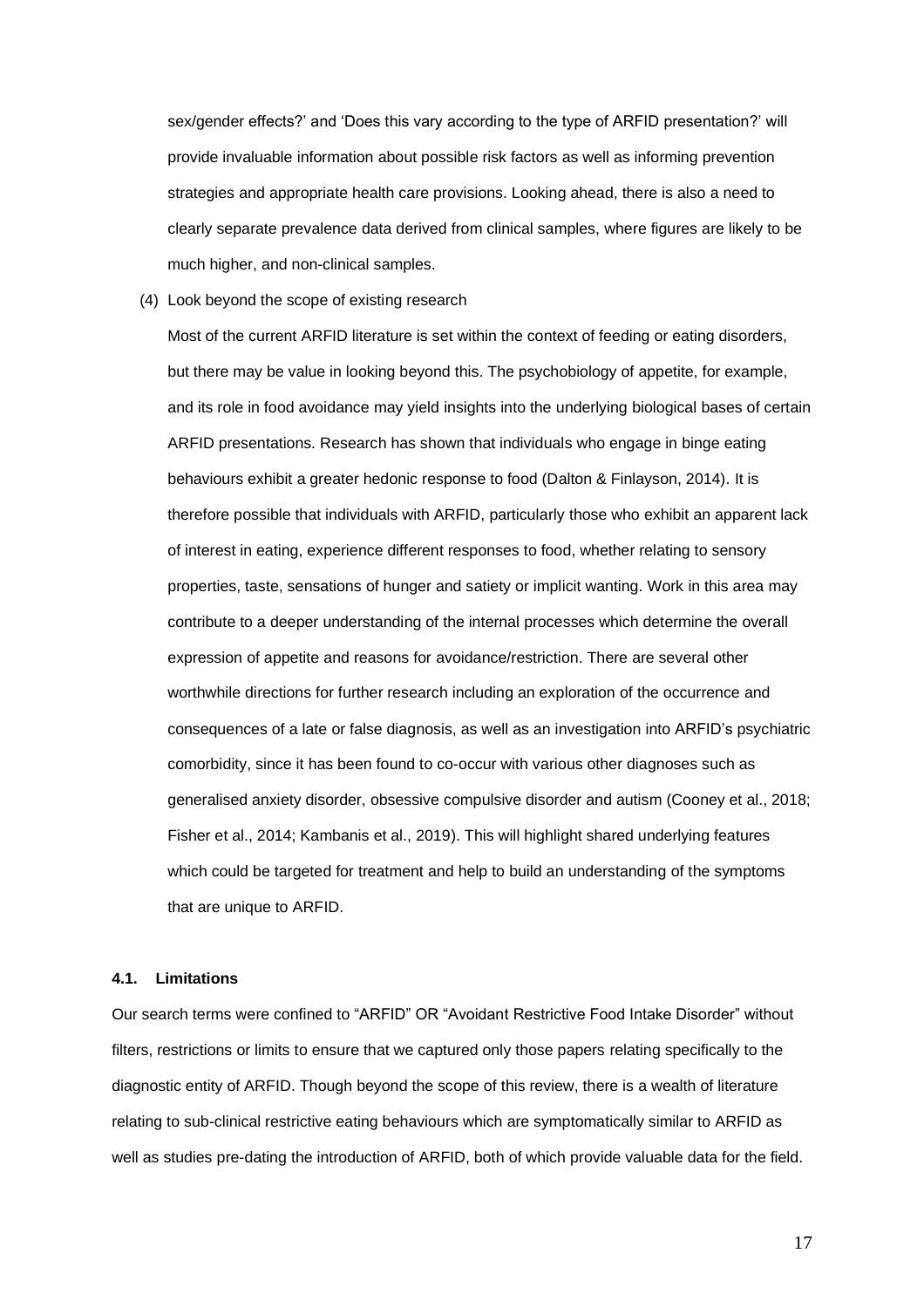An evidence synthesis capturing the broader literature may offer a novel insight into alternative treatment options, early symptoms, risk factors or clinical outcomes.

# **Financial support**

This research did not receive any specific grant from funding agencies in the public, commercial or notfor-profit sectors.

# **Conflicts of interest**

None.

# **Ethical standards**

Not applicable.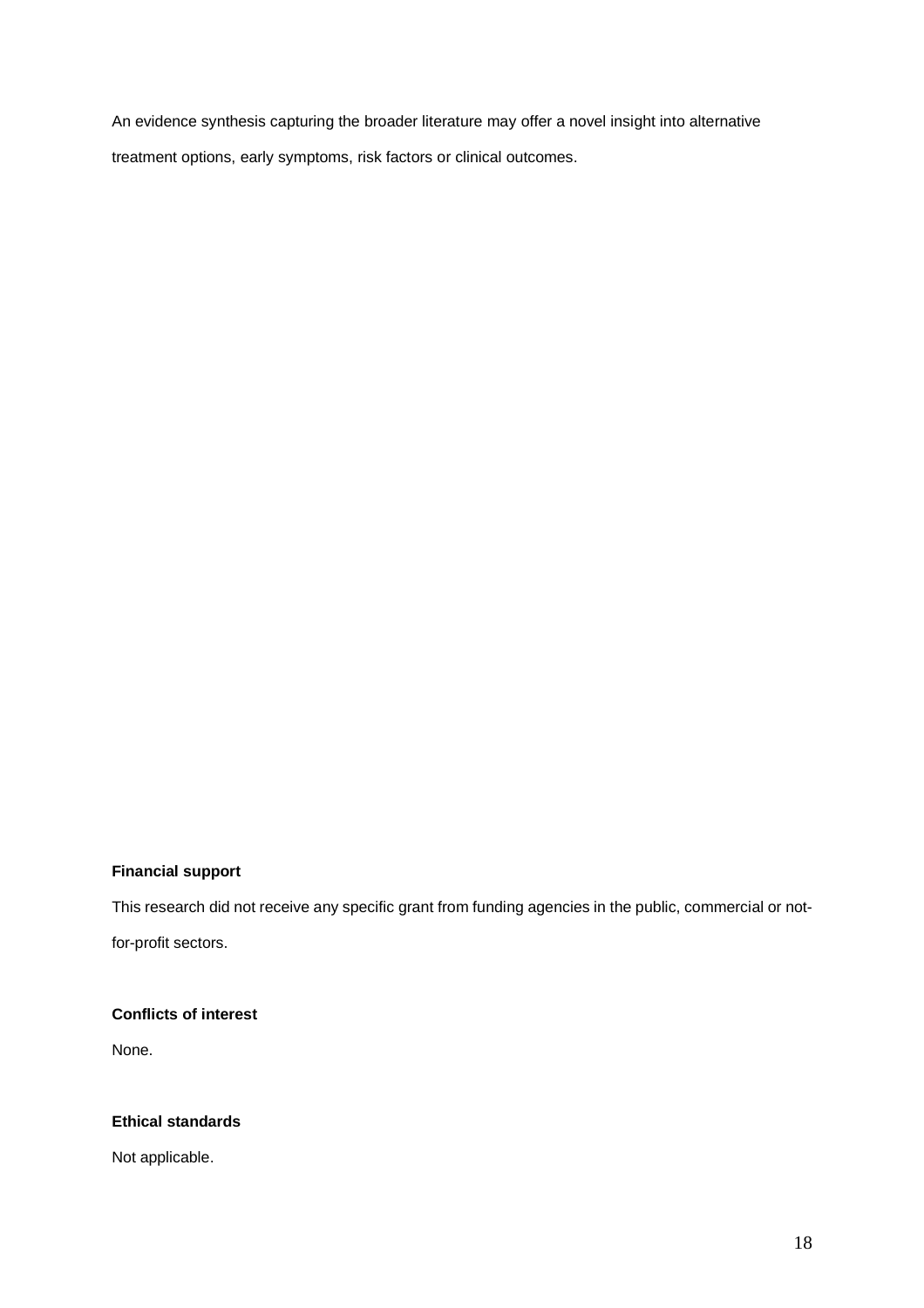#### **References**

Aldridge, V. K., Dovey, T. M., Hawi, N., Martiniuc, A., Martin, C. I., & Meyer, C., 2018. Observation and comparison of mealtime behaviors in a sample of children with avoidant/restrictive food intake disorders and a control sample of children with typical development. Infant Mental Health Journal, 39, 410-422.<https://doi.org/10.1002/imhj.21722>

Aloi, M., Sinopoli, F., & Segura-Garcia, C., 2018. A case report of an adult male patient with avoidant/restrictive food intake disorder treated with CBT. Psychiatria Danubina, 30, 370-373. <https://doi.org/10.24869/psyd.2018.370>

American Psychiatric Association., 2013. Diagnostic and statistical manual of mental disorders ( $5<sub>th</sub>$ ed.). Washington, DC: Author.

Becker, K. R., Keshishian, A. C., Liebman, R. E., Coniglio, K. A., Wang, S. B., Franko, D. L., … Thomas, J. J., 2018. Impact of expanded diagnostic criteria for avoidant/restrictive food intake disorder on clinical comparisons with anorexia nervosa. International Journal of Eating Disorders, 52, 230-238.<https://doi.org/10.1002/eat.22988>

Bloomfield, B. S., Fischer, A. J., Clark, R. R., & Dove, M. B., 2019. Treatment of food selectivity in a child with avoidant/restrictive food intake disorder through parent teleconsultation. Behavior Analysis in Practice, 1-11.<https://doi.org/10.1007/s40617-018-0251-y>

Brewerton, T. D., 2012. Antipsychotic agents in the treatment of anorexia nervosa: Neuropsychopharmacologic rationale and evidence from controlled trials. Current Psychiatry Reports, 14, 398-405.<https://doi.org/10.1007/s11920-012-0287-6>

Brewerton, T. D., & D'Agostino, M., 2017. Adjunctive use of olanzapine in the treatment of avoidant restrictive food intake disorder in children and adolescents in an eating disorders program. Journal of Child and Adolescent Psychopharmacology, 27, 920-922.<https://doi.org/10.1089/cap.2017.0133>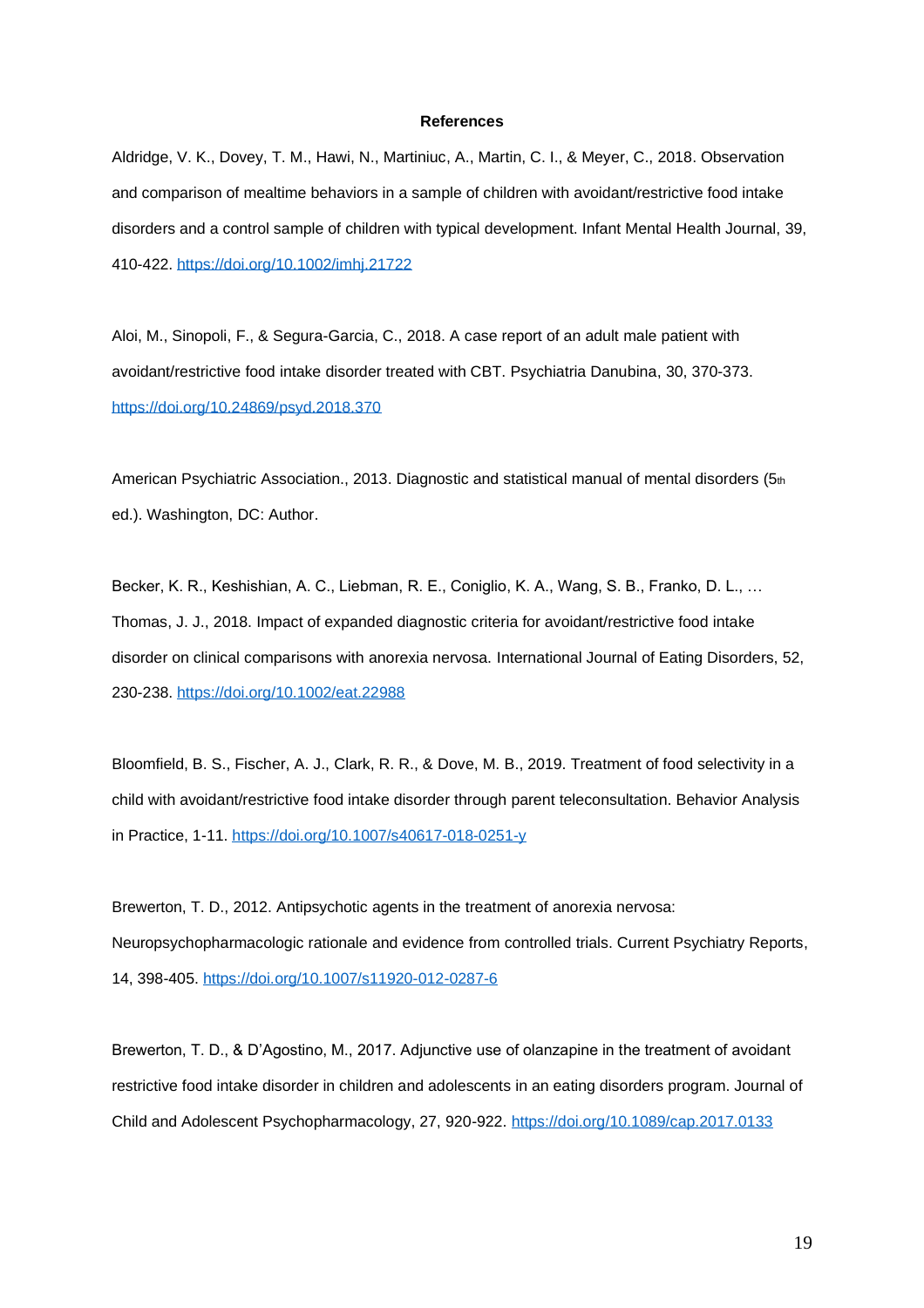Bryant-Waugh, R., 2013a. Avoidant restrictive food intake disorder: An illustrative case example. International Journal of Eating Disorders, 46, 420-423.<https://doi.org/10.1002/eat.22093>

Bryant-Waugh, R., 2013b. Feeding and eating disorders in children. Current Opinion in Psychiatry, 26, 537-542.<https://doi.org/10.1097/YCO.0b013e328365a34b>

Bryant-Waugh, R., & Kreipe, R. E., 2012. Avoidant/restrictive food intake disorder in DSM-5. Psychiatric Annals, 42, 402-405. <https://doi.org/10.3928/00485713-20121105-04>

Bryant-Waugh, R., Micali, N., Cooke, L., Lawson, E. A., Eddy, K. R., & Thomas, J. J., 2018. Development of the Pica, ARFID, and Rumination Disorder Interview, a multi-informant, semistructured interview of feeding disorders across the lifespan: A pilot study for ages 10-22. Internation Journal of Eating Disorders, 1-10. <https://doi.org/10.1002/eat.22958>

Bryson, A. E., Scipioni, A. M., Essayli, J. H., Mahoney, J. R., & Ornstein, R. M., 2018. Outcomes of low-weight patients with avoidant/restrictive food intake disorder and anorexia nervosa at long-term follow-up after treatment in a partial hospitalization program for eating disorders. International Journal of Eating Disorders, 51, 470-474.<https://doi.org/10.1002/eat.22853>

Chandran, J. J., Anderson, G., Kennedy, A., Kohn, M., & Clarke, S., 2015. Subacute degeneration of the spinal cord in an adolescent male with avoidant/restrictive food intake disorder: A clinical case report. International Journal of Eating Disorders, 48, 1176-1179.<https://doi.org/10.1002/eat.22450>

Chen, Y., Chen, W. J., Lin, K., Shen, L., & Gau, S. S., 2019. Prevalence of DSM-5 mental disorders in a nationally representative sample of children in Taiwan: methodology and main findings. Epidemiology and Psychiatric Sciences, 30, 1-9.<https://doi.org/10.1017/S2045796018000793>

Chiarello, F., Marini, E., Ballerini, A., & Ricca, V., 2018. Optic neuropathy due to nutritional deficiency in a male adolescent with avoidant/restrictive food intake disorder: A case report. Eating and Weight Disorders, 23, 533-535.<https://doi.org/10.1007/s40519-017-0409-6>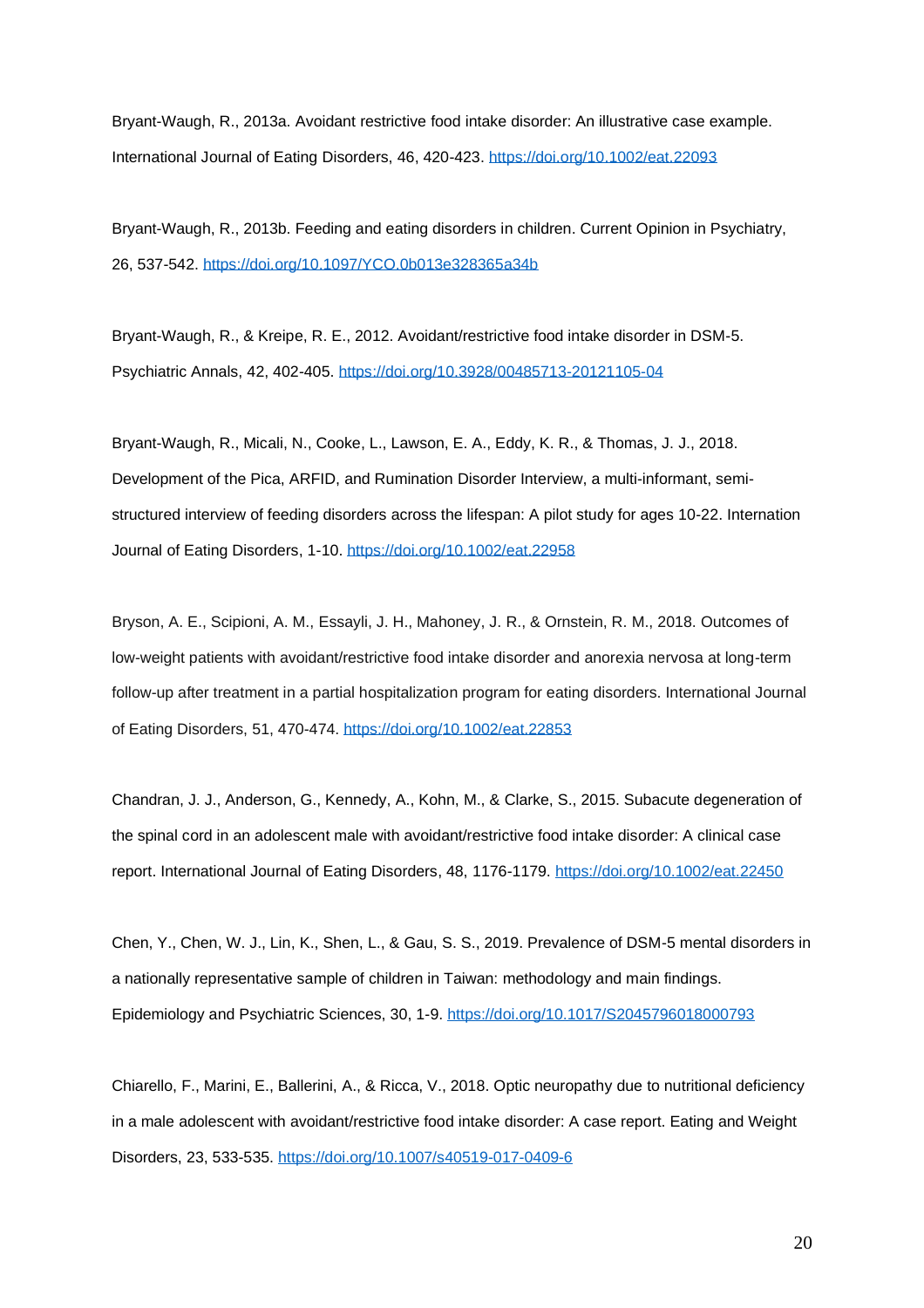Claudino, A. M., Pike, K. M., Hay, P., Keeley, J. W., Evans, S. C., Rebello, T. J., … Reed, G. M., 2019. The classification of feeding and eating disorders in the ICD-11: results of a field study comparing proposed ICD-11 guidelines with existing ICD-10 guidelines. BMC Medicine, 17, 1-17. <https://doi.org/10.1186/s12916-019-1327-4>

Coglan, L., & Otasowie, J., 2019. Avoidant/restrictive food intake disorder: What do we know so far? BJ Psych Advances, 25, 90-98. <https://doi.org/10.1192/bja.2018.48>

Cooney, M., Lieberman, M., Guimond, T., & Katzman, D. K., 2018. Clinical and psychological features of children and adolescents diagnosed with avoidant/restrictive food intake disorder in a pediatric tertiary care eating disorder program: a descriptive study. Journal of Eating Disorders, 6, 1-8. <https://doi.org/10.1186/s40337-018-0193-3>

Dahlsgaard, K. K., & Bodie, J., 2019. The (extremely) picky eaters clinic: A pilot trial of a sevensession group behavioral intervention for parents of children with avoidant/restrictive food intake disorder. Cognitive and Behavioral Practice, 1-14.<https://doi.org/10.1016/j.cbpra.2018.11.001>

Dalton, M., & Finlayson, G., 2014. Psychobiological examination of liking and wanting for fat and sweet taste in trait binge eating females. Physiology & Behavior, 136, 128–134. <https://doi.org/10.1016/j.physbeh.2014.03.019>

Dumont, E., Jansen, A., Kroes, D., de Haan, E., & Mulkens, S., 2019. A new cognitive behavior therapy for adolescents with avoidant/restrictive food intake disorder in a day treatment setting: A clinical case series. International Journal of Eating Disorders, 52, 447-458.

<https://doi.org/10.1002/eat.23053>

Eddy, K. T., Thomas, J. J., Hastings, E., Edkins, K., Lamont, E., Nevins, C. M., … Becker, A. E., 2015. Prevalence of DSM-5 avoidant/restrictive food intake disorder in a pediatric gastroenterology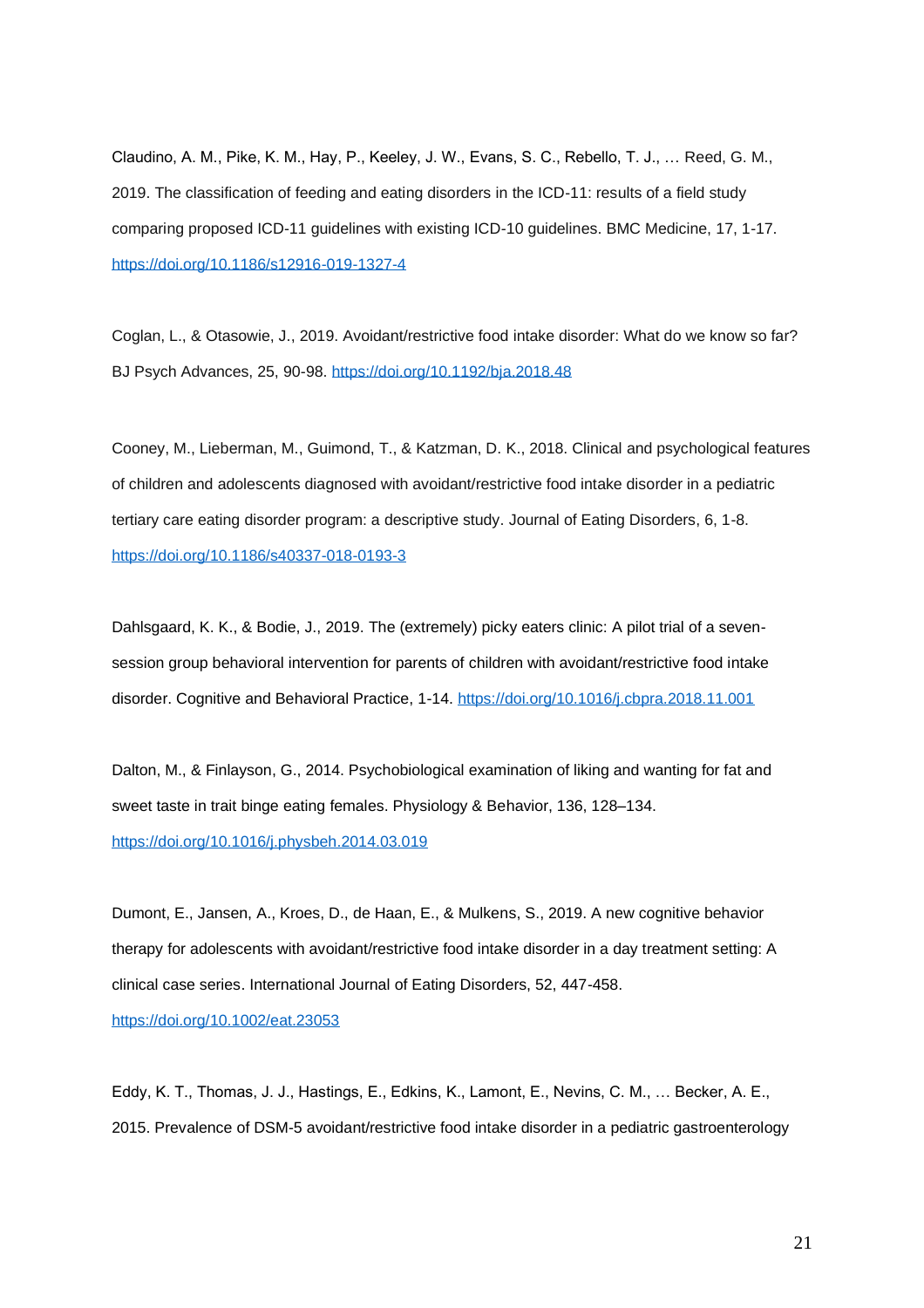healthcare network. International Journal of Eating Disorders, 48, 464-470.

<https://doi.org/10.1002/eat.22350>

Fischer, A. J., Luiselli, J. K., & Dove, M. B., 2015. Effects of clinic and in-home treatment on consumption and feeding-associated anxiety in an adolescent with avoidant/restrictive food intake disorder. Clinical Practice in Pediatric Psychology, 3, 154-166. [https://doi.org/10.1037/cpp0000090](https://psycnet.apa.org/doi/10.1037/cpp0000090)

Fisher, M., Gonzalez, M., & Malizio, J., 2015. Eating disorders in adolescents: How does the DSM-5 change the diagnosis? International Journal of Adolescent Medicine and Health, 27, 437-441. <https://doi.org/10.1515/ijamh-2014-0059>

Fisher, M., Rosen, D. S., Ornstein, R. M., Mammel, K. A., Katzman, D. K., Rome, E. S., …Walsh, B. T., 2014. Characteristics of avoidant/restrictive food intake disorder in children and adolescents: A "new disorder" in DSM-5. Journal of Adolescent Heath, 55, 49-52. <https://doi.org/10.1016/j.jadohealth.2013.11.013>

Forman, S. F., McKenzie, N., Hehn, R., Monge, M. C., Kapphahn, C. J., Mammel, K. A., … Woods, E., 2014. Predictors of outcome at 1 year in adolescents with DSM-5 restrictive eating disorders: report of the national eating disorders quality improvement collaborative. Journal of Adolescent Health, 55, 750-756.<https://doi.org/10.1016/j.jadohealth.2014.06.014>

Gonçalves, S., Vieira, A. I., Machado, B. C., Costa, R., Pinheiro, J., & Conceiçao, E., 2018. Avoidant/restrictive food intake disorder symptoms in children: Associations with child and family variables. Children's Health Care, 1-13.<https://doi.org/10.1080/02739615.2018.1532796>

Görmez, A., Kilic, A., & Kirpinar, I., 2018. Avoidant/restrictive food intake disorder: An adult case responding to cognitive behavioral therapy. Clinical Case Studies, 17, 443-452. [https://doi.org/10.1177/1534650118795286](https://doi.org/10.1177%2F1534650118795286)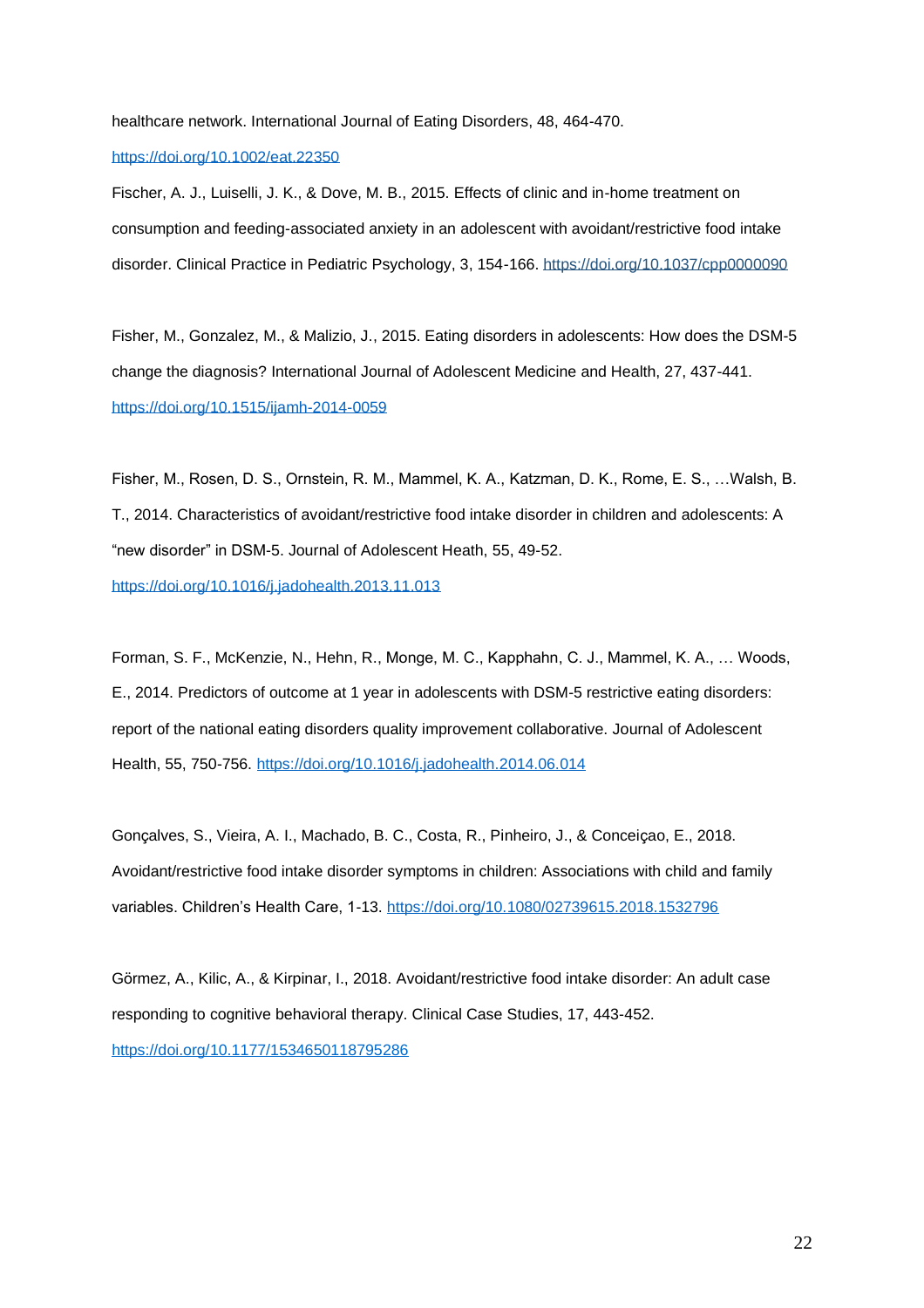Gray, E., Chen, T., Menzel, J., Schwartz, T., & Kaye, W. H., 2018. Mirtazapine and weight gain in avoidant and restrictive food intake disorder. Journal of the American Academy of Child & Adolescent Psychiatry, 57, 288-289.<https://doi.org/10.1016/j.jaac.2018.01.011>

Guss, C. E., Richmond, T. K., & Forman, S., 2018. A survey of physician practices on the inpatient medical stabilization of patients with avoidant/restrictive food intake disorder. Journal of Eating Disorders, 6, 1-5. <https://doi.org/10.1186/s40337-018-0212-4>

Hadwiger, A. N., Middleman, A. B., & Pitt, P. D., 2019. Case series: Gaming vs. eating - comorbidity of ARFID and IGD. Eating and Weight Disorders - Studies on Anorexia, Bulimia and Obesity, 1-4. <https://doi.org/10.1007/s40519-019-00639-2>

Harrison, M. E., Norris, M. L., Robinson, A., Spettigue, W., Morrissey, M., & Isserlin, L., 2019. Use of cyproheptadine to stimulate appetite and body weight gain: A systematic review. Appetite 137, 62-72. <https://doi.org/10.1016/j.appet.2019.02.012>

Hay, P., Mitchison, D., Collado, A. E. L., Gonzalez-Chica, D. A., Stocks, N., & Touyz, S., 2017. Burden and health-related quality of life of eating disorders, including Avoidant/Restrictive Food Intake Disorder (ARFID), in the Australian population. Journal of Eating Disorders, 5, 1-10. <https://doi.org/10.1186/s40337-017-0149-z>

Herpertz-Dahlmann, B., 2017. Treatment of eating disorders in child and adolescent psychiatry. Current Opinion in Psychiatry, 30, 438-445. <https://doi.org/10.1097/YCO.0000000000000357>

Hilbert, A., & van Dyck, Z., 2016. Eating Disorders in Youth-Questionnaire. English version. University of Leipzig:<http://nbn-resolving.de/urn:nbn:de:bsz:15-qucosa-197246>

Izquierdo, A., Plessow, F., Becker, K. R., Mancuso, C. J., Slattery, M., Murray, H. B., … Thomas, J. J., 2018. Implicit attitudes toward dieting and thinness distinguish fat-phobic and non-fat-phobic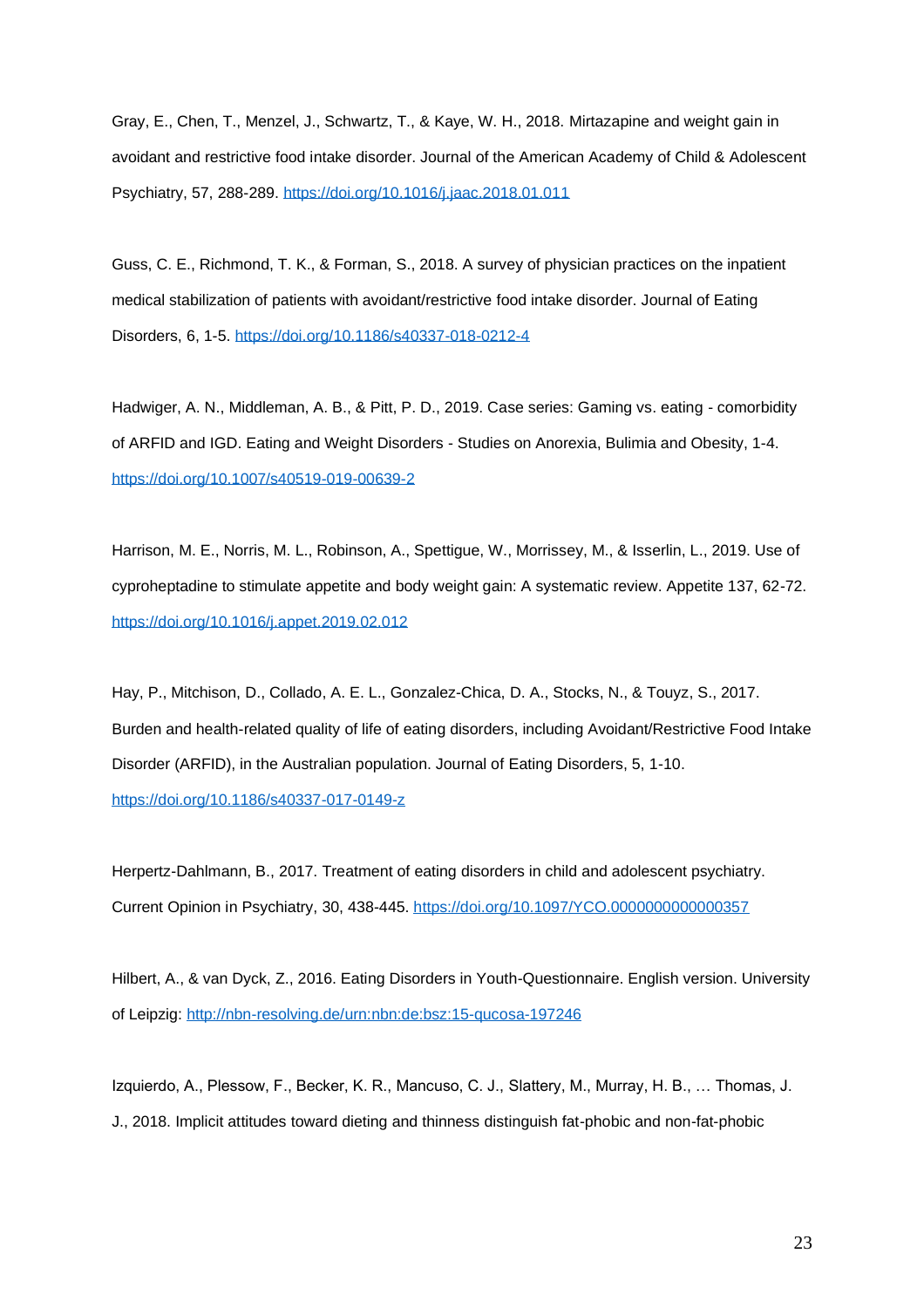anorexia nervosa from avoidant/restrictive food intake disorder in adolescents. International Journal of Eating Disorders, 1-9.<https://doi.org/10.1002/eat.22981>

Kapphahn, C. J., Graham, D. A., Woods, E. R., Hehn, R., Mammel, K. A., Forman, S. F., … Golden, N., 2017. Effect of hospitalization on percent median body mass index at one year, in underweight youth with restrictive eating disorders. Journal of Adolescent Health, 61, 310-316. <https://doi.org/10.1016/j.jadohealth.2017.03.020>

King, L. A., Urbach, J. R., & Stewart, K. E., 2015. Illness anxiety and avoidant/restrictive food intake disorder: Cognitive-behavioral conceptualization and treatment. Eating Behaviors, 19, 106-109. <https://doi.org/10.1016/j.eatbeh.2015.05.010>

Kreipe, R. E., & Palomaki, A., 2012. Beyond picky eating: Avoidant/restrictive food intake disorder. Current Psychiatry Reports 14, 421-431.<https://doi.org/10.1007/s11920-012-0293-8>

Krom, H., van der Sluijs Veer, L., van Zundert, S., Otten, M., Benninga, M., Haverman, L., & Kindermann, A., 2019. Health related quality of life of infants and children with avoidant restrictive food intake disorder. International Journal of Eating Disorders, 52, 410-418. <https://doi.org/10.1002/eat.23037>

Kurz, S., van Dyck, Z., Dremmel, D., Munsch, S., & Hilbert, A., 2015. Early-onset restrictive eating disturbances in primary school boys and girls. European Child and Adolescent Psychiatry, 24, 779- 785.<https://doi.org/10.1007/s00787-014-0622-z>

Kurz, S., van Dyck, Z., Dremmel, D., Munsch, S., & Hilbert, A., 2016. Variants of early-onset restrictive eating disturbances in middle childhood. International Journal of Eating Disorders, 49, 102- 106.<https://doi.org/10.1002/eat.22461>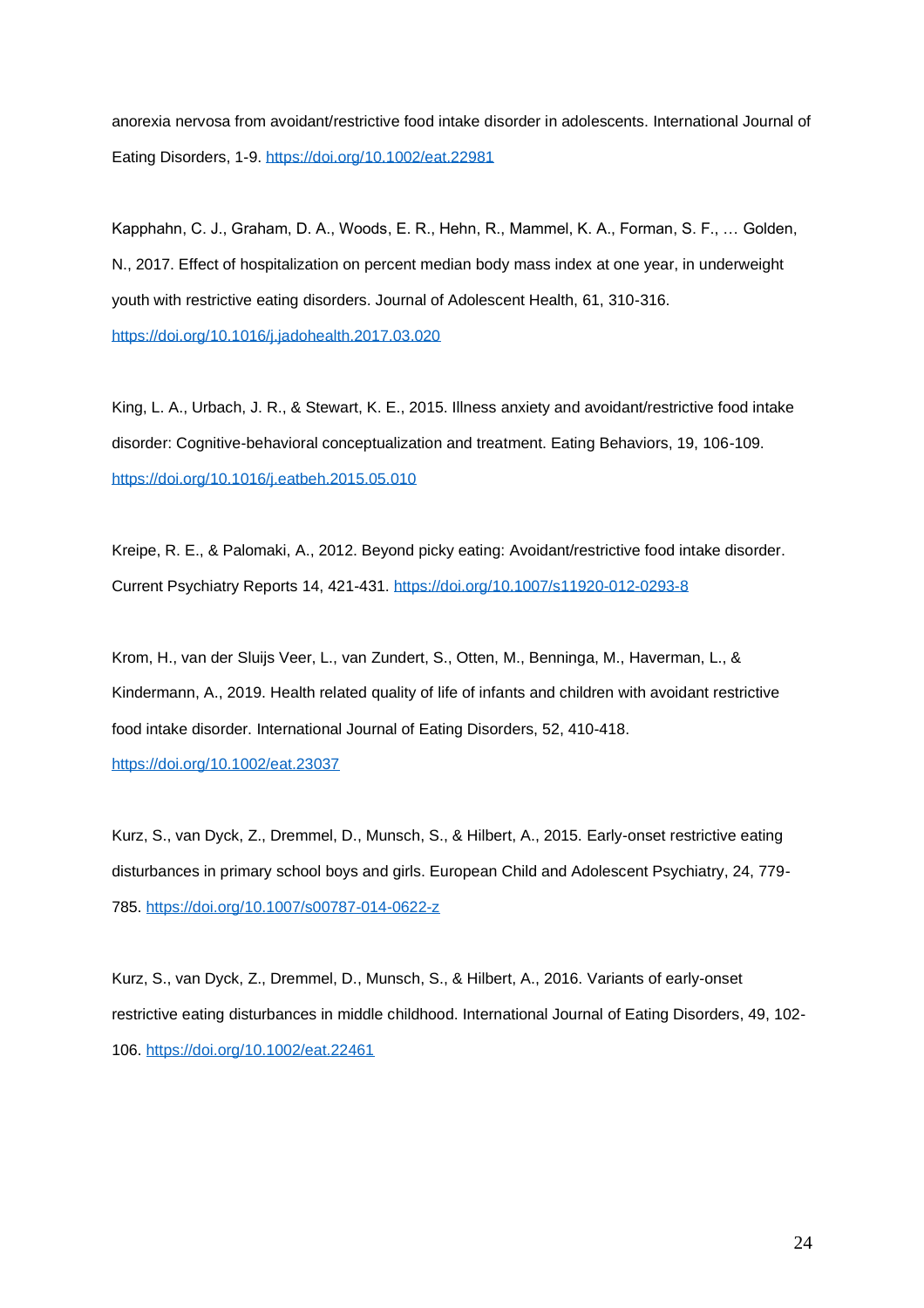Lai, D., Chee, A., & Kwok, V., 2019. A case series on the clinical profile of avoidant–restrictive food intake disorder in Singapore. Proceedings of Singapore Healthcare, 1-4. <https://doi.org/10.1177/2010105819838290>

Lange, C. R. A., Fjertorp, H. E., Holmer, R., Wijk, E., & Wallin, U., 2019. Long-term follow-up study of low-weight avoidant restrictive food intake disorder compared with childhood-onset anorexia nervosa: Psychiatric and occupational outcome in 56 patients. International Journal of Eating Disorders, 52, 435-438.<https://doi.org/10.1002/eat.230338>

Lazare, K., 2017. Addison's disease and possible cannabis withdrawal syndrome presenting as an eating disorder in a thirty-year-old female. Case Reports in Endocrinology, 1-3. <https://doi.org/10.1155/2017/4096021>

Lenz, K. R., Mitan, L. A., Kleinhenz, S. R., & Matthews, A., 2018. When outpatient care is not enough: Successful use of an inpatient behavioral intervention for a child with ARFID. Clinical Case Studies, 17, 469-481.<https://doi.org/10.1177/1534650118796562>

Lieberman, M., Houser, M. E., Voyer, A., Grady, S., & Katzman, D. K., 2019. Children with avoidant/restrictive food intake disorder and anorexia nervosa in a tertiary care pediatric eating disorder program: A comparative study. International Journal of Eating Disorders, 52, 239-245. <https://doi.org/10.1002/eat.23027>

Lock, J., Robinson, A., Sadeh-Sharvit, S., Rosania, K., Osipov, L., Kirz, N., … Utzinger, L., 2018. Applying family-based treatment (FBT) to three clinical presentations of avoidant/restrictive food intake disorder: Similarities and differences from FBT for anorexia nervosa. International Journal of Eating Disorders, 1-8.<https://doi.org/10.1002/eat.22994>

Lock, J., Sadeh-Sharvit, S., & L'Insalata, A., 2019. Feasibility of conducting a randomized clinical trial using family-based treatment for avoidant/restrictive food intake disorder. International Journal of Eating Disorders, 1-6.<https://doi.org/10.1002/eat.23077>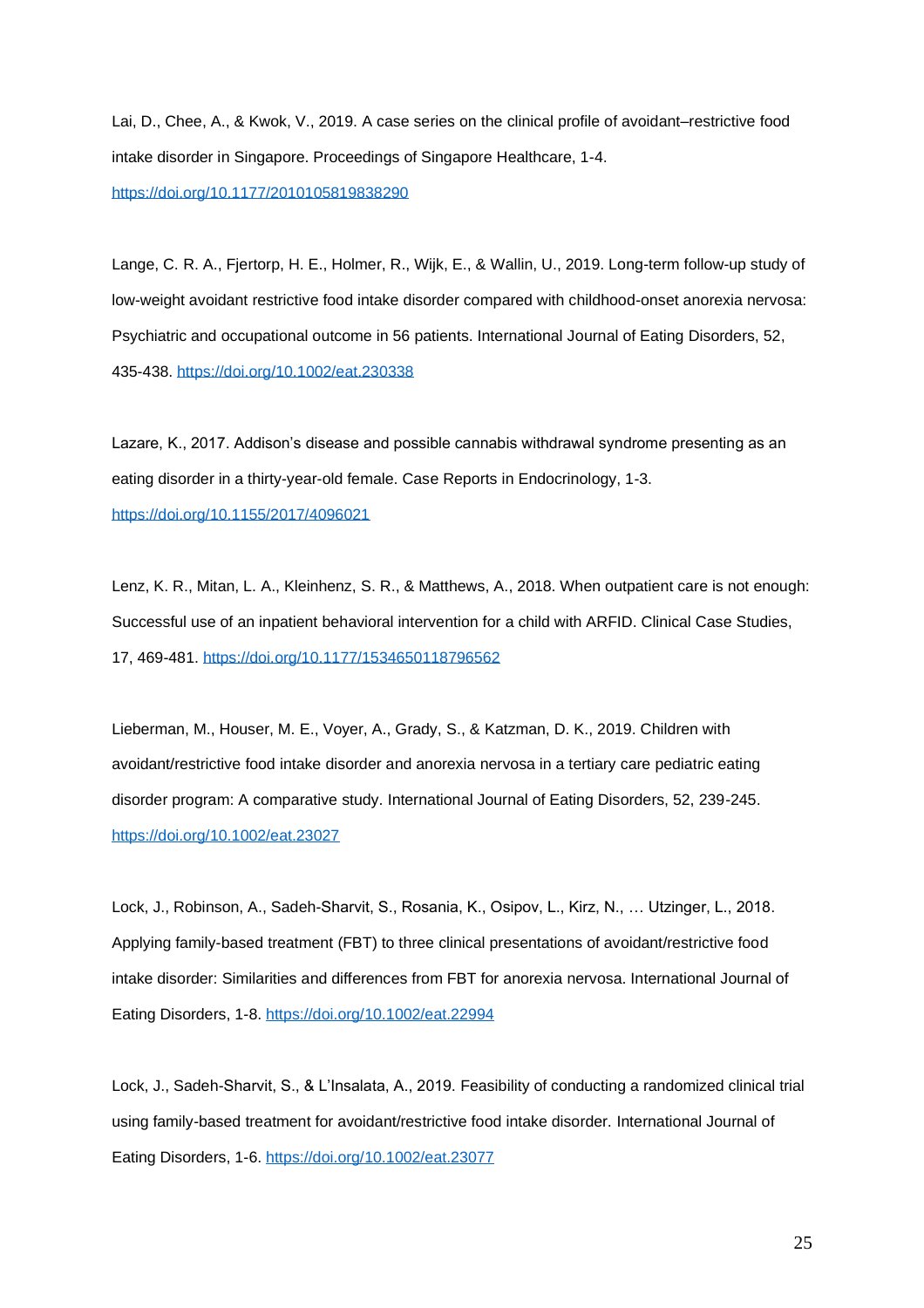Lopes, R., Melo, R., Curral, R., Coelho, R., & Roma-Torres, A., 2014. A case of choking phobia: Towards a conceptual approach. Eating and Weight Disorders, 19, 125-131. <https://doi.org/10.1007/s40519-013-0048-5>

Lucarelli, J., Pappas, D., Welchons, L., & Augustyn, M., 2017. Autism spectrum disorder and avoidant/restrictive food intake disorder. Journal of Development & Behavioral Pediatrics, 38, 79-80. <https://doi.org/10.1097/DBP.0000000000000362>

Lucarelli, L., Sechi, C., Cimino, S., & Chatoor, I., 2018. Avoidant/restrictive food intake disorder: a longitudinal study of malnutrition and psychopathological risk factors from 2 to 11 years of age. Frontiers in Psychology, 9, 1-12.<https://doi.org/10.3389/fpsyg.2018.01608>

Maertens, C., Couturier, J., Grant, C., & Johnson, N., 2017. Fear of vomiting and low body weight in two pediatric patients: Diagnostic challenges. Journal of the Canadian Academy of Child and Adolescent Psychiatry, 26, 59-61.

Maginot, T. R., Kumar, M. M., Shiels, J., Kaye, W., & Rhee, K. E., 2017. Outcomes of an inpatient refeeding protocol in youth with anorexia nervosa: Rady Children's Hospital San Diego/ University of California, San Diego. Journal of Eating Disorders, 5, 1-10. <https://doi.org/10.1186/s40337-016-0132-0>

Makhzoumi, S. H., Schreyer, C. C., Hansen, J. L., Laddaran, L. A., Redgrave, G. W., & Guarda, A. S., 2019. Hospital course of underweight youth with ARFID treated with a meal-based behavioral protocol in an inpatient-partial hospitalization program for eating disorders. International Journal of Eating Disorders, 52, 428-434. <https://doi.org/10.1002/eat.23049>

Mammel, K. A., & Ornstein, R. M., 2017. Avoidant/restrictive food intake disorder: a new eating disorder diagnosis in the diagnostic and statistical manual 5. Current Opinion in Pediatrics, 29, 407- 413.<https://doi.org/10.1097/MOP.0000000000000507>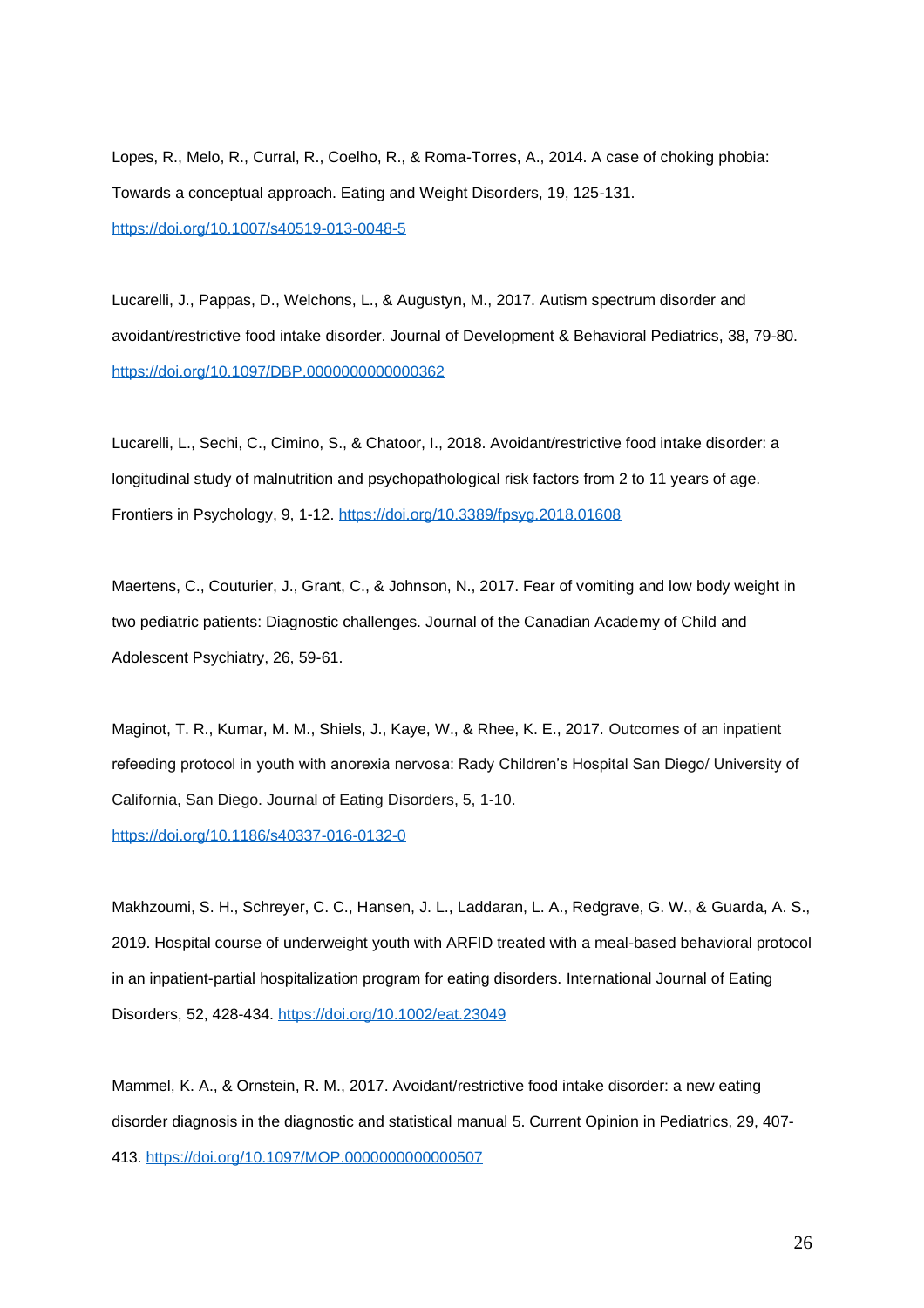Murphy, J., & Zlomke, K. R., 2016. A behavioral parent-training intervention for a child with avoidant/restrictive food intake disorder. Clinical Practice in Pediatric Psychology, 4, 23-34. <https://doi.org/10.1037/cpp0000128>

Nakai, Y., Nin, K., Noma, S., Teramukai, S., & Wonderlich. S. A., 2016. Characteristics of avoidant/restrictive food intake disorder in a cohort of adult patients. European Eating Disorders Review, 24, 528-520.<https://doi.org/10.1002/erv.2476>

Nakai, Y., Nin, K., Noma, S., Hamagaki, S., Takagi, R., Teramukai, S., & Wonderlich. S. A., 2017. Clinical presentation and outcome of avoidant/restrictive food intake disorder in a Japanese sample. Eating Behaviors, 24, 49-53.<https://doi.org/10.1016/j.eatbeh.2016.12.004>

Nicely, T. A., Lane-Loney, S., Masciulli, E., Hollenbeak, C. S., & Ornstein, R., 2014. Prevalence and characteristics of avoidant/restrictive food intake disorder in a cohort of young patients in day treatment for eating disorders. Journal of Eating Disorders, 2, 1-8. [https://doi.org/10.1186/s40337-](https://doi.org/10.1186/s40337-014-0021-3) [014-0021-3](https://doi.org/10.1186/s40337-014-0021-3)

Norris, M. L., Robinson, A., Obeid, N., Harrison, M., Spettigue, W. & Henderson, K., 2014. Exploring avoidant/restrictive food intake disorder in eating disordered patients: A descriptive study. International Journal of Eating Disorders, 47, 495-499.<https://doi.org/10.1002/eat.22217>

Norris, M. L., Spettigue, W. J., Hammond, N. G., Katzman, D. K., Zucker, N., Yelle, K., … Obeid, N., 2018. Building evidence for the use of descriptive subtypes in youth with avoidant restrictive food intake disorder. International Journal of Eating Disorders, 51, 170-173.

<https://doi.org/10.1002/eat.22814>

Norris, M. L., Spettigue, W. J., & Katzman, D. K., 2016. Update on eating disorders: Current perspectives on avoidant/restrictive food intake disorder in children and youth. Neuropsychiatric Disease and Treatment, 12, 213-218.<https://doi.org/10.2147/NDT.S82538>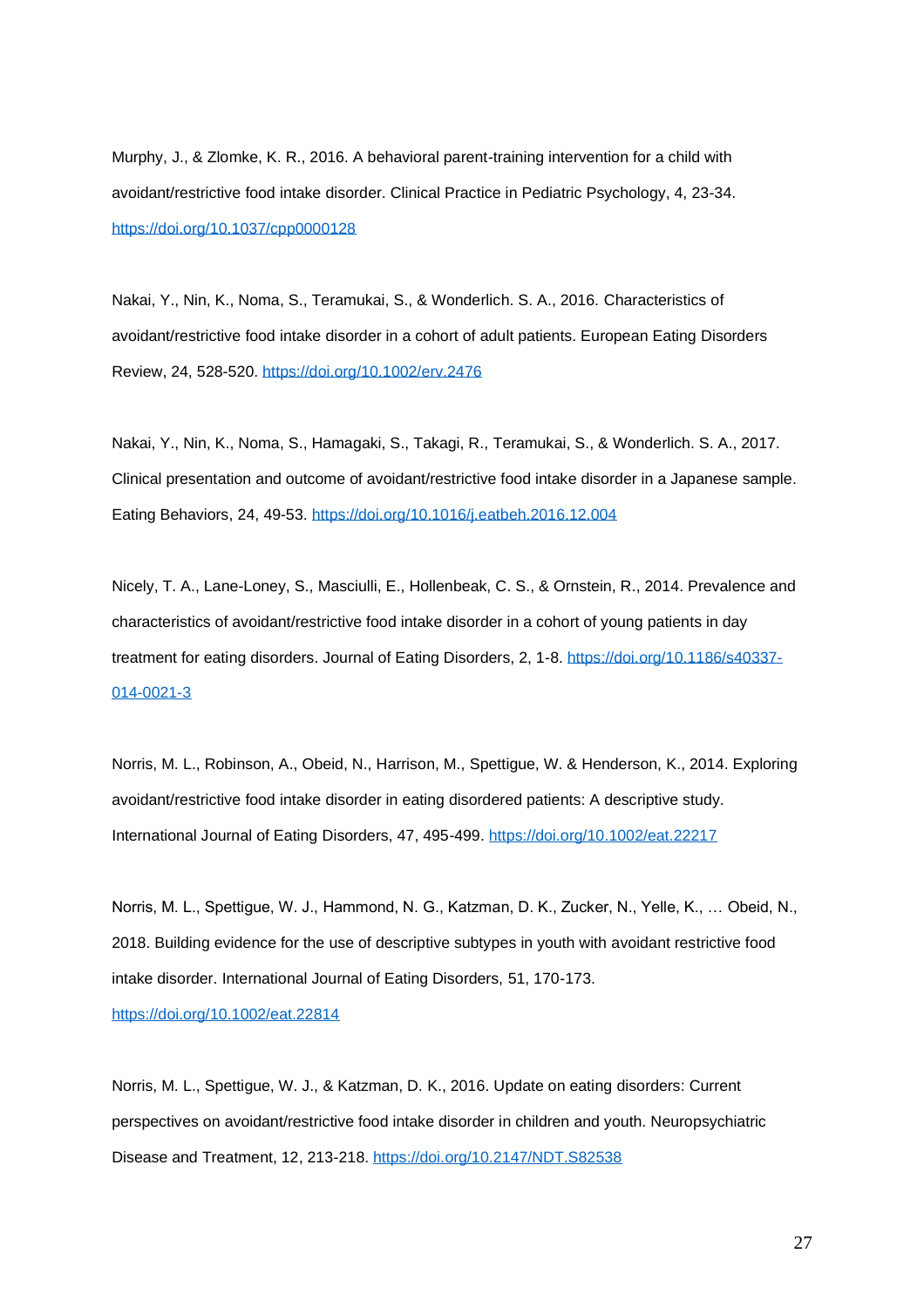Okereke, N. K., 2018. Buspirone treatment of anxiety in an adolescent female with avoidant/restrictive food intake disorder. Journal of Child and Adolescent Psychopharmacology, 28, 425-426. <https://doi.org/10.1089/cap.2018.0005>

Ornstein, R. M., Essayli, J. H., Nicely, T. A., Masciulli, E., & Lane-Loney, S., 2017. Treatment of avoidant/restrictive food intake disorder in a cohort of young patients in a partial hospitalization program for eating disorders. International Journal of Eating Disorders, 50, 1067-1074. <https://doi.org/10.1002/eat.22737>

Ornstein, R. M., Rosen, D. S., Mammel, K. A., Callahan, T., Forman, S., Jay, S., … Walsh, T., 2013. Distribution of eating disorders in children and adolescents using the proposed DSM-5 criteria for feeding and eating disorders. Journal of Adolescent Health, 53, 303-305. <https://doi.org/10.1016/j.jadohealth.2013.03.025>

Peebles, R., Lesser, A., Cheek Park, C., Heckert, K., Timko, A., Lantzouni, E., … Weaver, L., 2017. Outcomes of an inpatient medical nutritional rehabilitation protocol in children and adolescents with eating disorders. Journal of Eating Disorders, 5, 1-14.<https://doi.org/10.1186/s40337-017-0134-6>

Pennell, A., Couturier, J., Grant, C., & Johnson, N., 2016. Severe avoidant/restrictive food intake disorder and coexisting stimulant treated attention deficit hyperactivity disorder. International Journal of Eating Disorders, 49, 1036-1039.<https://doi.org/10.1002/eat.22602>

Pinhas, L., Nicholls, D., Crosby, R. D., Morris, A., Lynn, R. M., & Madden, S., 2017. Classification of childhood onset eating disorders: A latent class analysis. International Journal of Eating Disorders, 50, 657-664.<https://doi.org/10.1002/eat.22666>

Pitt, P. D., & Middleman, A. B., 2018. A focus on behavior management of avoidant/restrictive food intake disorder (ARFID): A case series. Clinical Pediatrics, 57, 478-480. <https://doi.org/10.1177/0009922817721158>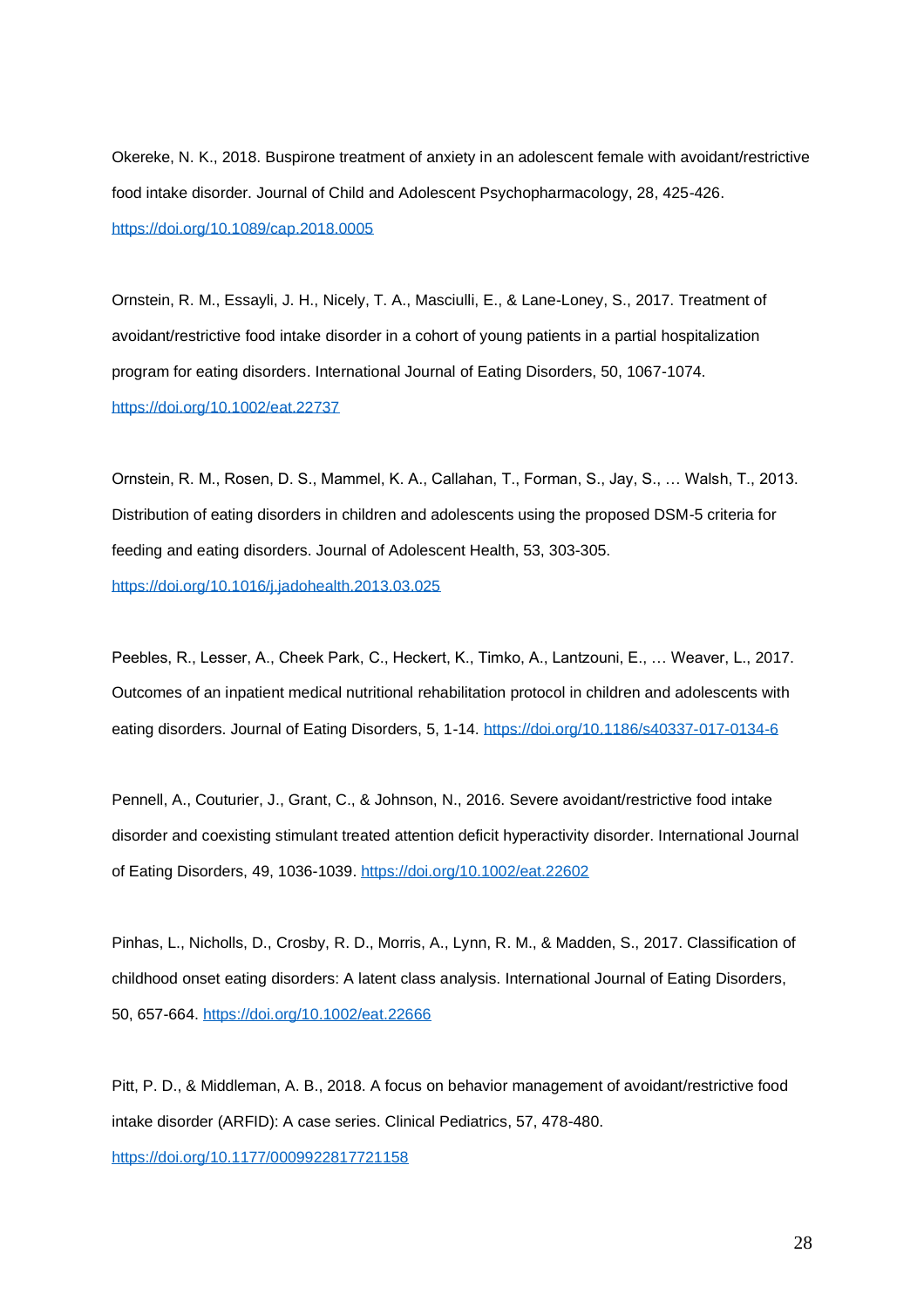Reilly, E. E., Brown, T. A., Gray, E. K., Kaye, W. H., & Menzel, J. E., 2019. Exploring the cooccurrence of behavioural phenotypes for avoidant/restrictive food intake disorder in a partial hospitalization sample. European Eating Disorders Review, 1-7.<https://doi.org/10.1002/erv.2670>

Schermbrucker, J., Kimber, M., Johnson, N., Kearney, S., & Couturier, J., 2017. Avoidant/restrictive food intake disorder in an 11-year old South American boy: Medical and cultural challenges. Journal of the Canadian Academy of Child and Adolescent Psychiatry, 26, 110-113.

Schmidt, R., Kirsten, T., Hiemisch, A., Kiess, W., & Hilbert, A., 2019. Interview-based assessment of avoidant/restrictive food intake disorder (ARFID): A pilot study evaluating an ARFID module for the Eating Disorder Examination. International Journal of Eating Disorders, 52, 388-397. <https://doi.org/10.1002/eat.23063>

Schorr, M., Drabkin, A., Rothman, M. S., Meenaghan, E., Lashen, G. T., Mascolo, M., … Miller, K. K., 2019. Bone mineral density and estimated hip strength in men with anorexia nervosa, atypical anorexia nervosa and avoidant/restrictive food intake disorder. Clinical Endocrinology, 1-9. <https://doi.org/10.1111/cen.13960>

Seike, K., Hanazawa, H., Ohtani, T., Takamiya, S., Sakuta, R., & Nakazato, M., 2016a. A questionnaire survey of the type of support required by Yogo teachers to effectively manage students suspected of having an eating disorder. Biopsychosocial Medicine, 10, 1-10. <https://doi.org/10.1186/s13030-016-0065-5>

Seike, K., Nakazato, M., Hanazawa, H., Ohtani, T., Niitsu, T., Ishikawa, S., … Sakuta, R., 2016b. A questionnaire survey regarding the support needed by Yogo teachers to take case of student suspected of having eating disorders (second report). Biopsychosocial Medicine, 10, 1-10. <https://doi.org/10.1186/s13030-016-0079-z>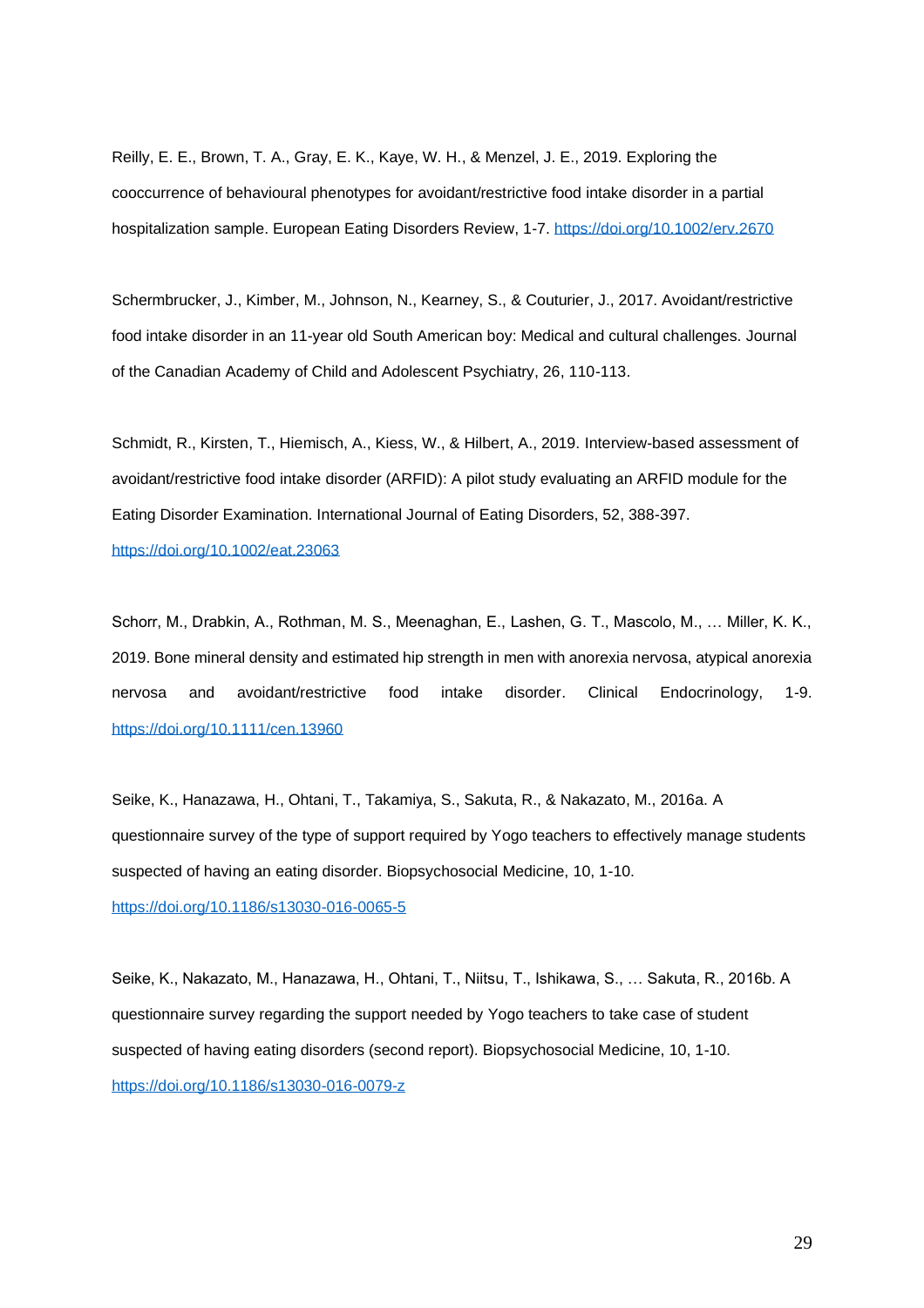Sharp, W. G., Allen, A. G., Stubbs, K. H., Criado, K. K., Sanders, R., McCracken, C. E., … Gourley, S. L., 2017a. Successful pharmacotherapy for the treatment of severe feeding aversion with mechanistic insights from cross-species neuronal remodelling. Translational Psychiatry, 7, 1-9. <https://doi.org/10.1038/tp.2017.126>

Sharp, W. G., Postorino, V., McCracken, C. E., Berry, R. C., Criado, K. K., Burrell, T. L., & Scahill, L., 2018. Dietary intake, nutrient status, and growth parameters in children with autism spectrum disorder and severe food selectivity: An electronic medical record review. Journal of the Academy of Nutrition and Dietetics, 118, 1943-1950. <https://doi.org/10.1016/j.jand.2018.05.005>

Sharp, W. G., Stubbs, K. H., Adams, H., Wells, B. M., Lesack, R. S., Criado, K. K., … Scahill, L. D., 2016. Intensive, manual-based intervention for pediatric feeding disorders: Results from a randomised pilot trial. Journal of Pediatric Gastroenterology and Nutrition, 62, 658-663. <https://doi.org/10.1097/MPG.0000000000001043>

Sharp, W. G., Volkert, V. M., Scahill, L., McCracken, C. E., & McElhanon, B., 2017b. A systematic review and meta-analysis of intensive multidisciplinary intervention for pediatric feeding disorders: How standard is the standard of care? The Journal of Pediatrics, 181, 226-124.

<https://doi.org/10.1016/j.jpeds.2016.10.002>

Spettigue, W., Norris, M. L., Santos, A., & Obeid, N., 2018. Treatment of children and adolescents with avoidant/restrictive food intake disorder: A case series examining the feasibility of family therapy and adjunctive treatments. Journal of Eating Disorders, 6, 1-11. [https://doi.org/10.1186/s40337-018-](https://doi.org/10.1186/s40337-018-0205-3) [0205-3](https://doi.org/10.1186/s40337-018-0205-3)

Strand, M., von Hausswolff-Juhlin, Y., & Welch, E., 2018. A systematic scoping review of diagnostic validity in avoidant/restrictive food intake disorder. International Journal of Eating Disorders, 52, 331- 360.<https://doi.org/10.1002/eat.22962>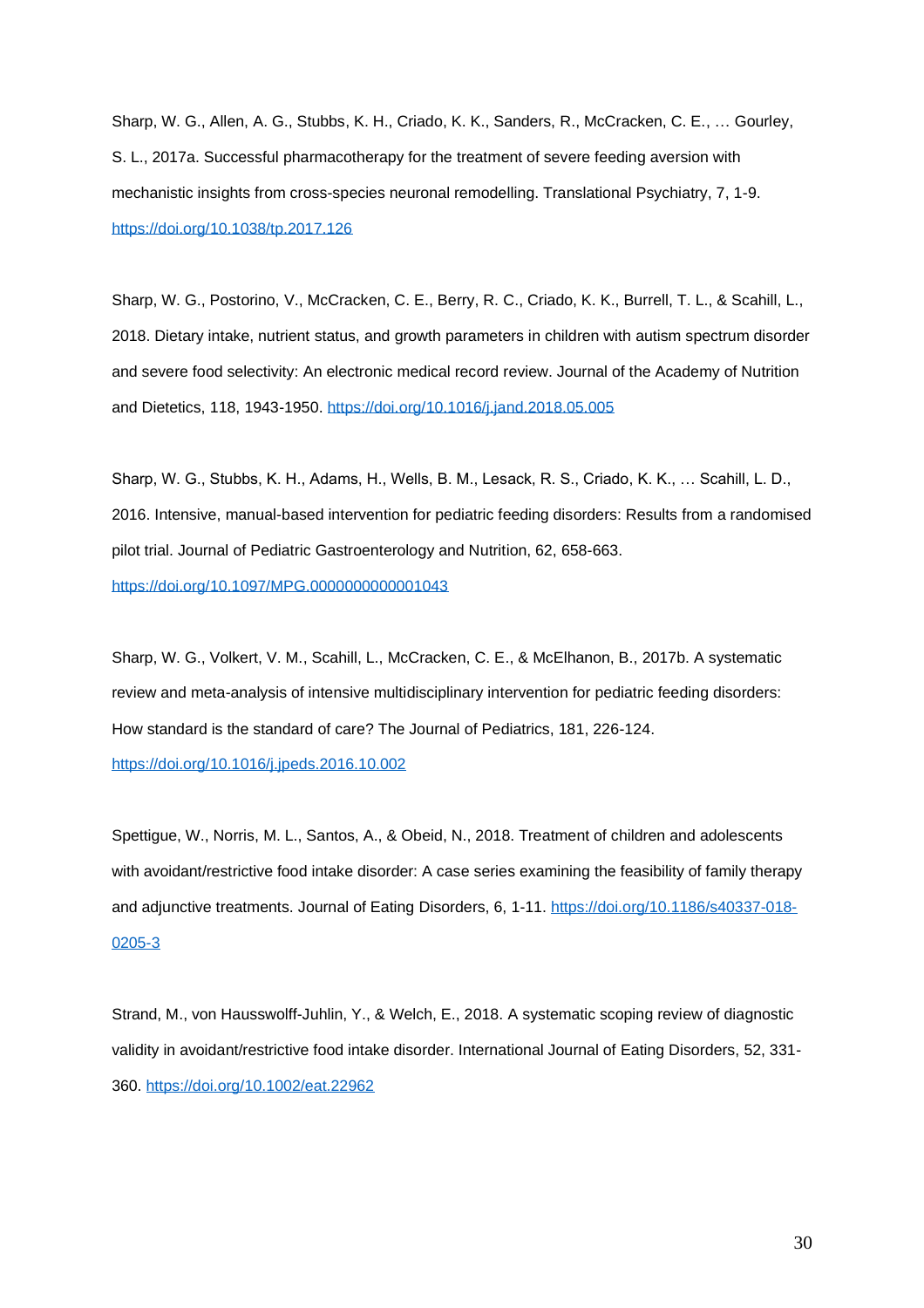Strandjord, S. E., Sieke, E. H., Richmond, M., & Rome, E. S., 2015. Avoidant/restrictive food intake disorder: Illness and hospital course in patients hospitalized for nutritional insufficiency. Journal of Adolescent Health, 57, 673-678.<https://doi.org/10.1016/j.jadohealth.2015.08.003>

Tanidir, C., & Hergüner, S., 2015. Mirtazapine for choking phobia: Report of a pediatric case. Journal of Child and Adolescent Psychopharmacology, 25, 659-660.<https://doi.org/10.1089/cap.2015.0145>

Thomas, J. J., Brigham, K. S., Sally, S. T., Hazen, E. P., & Eddy, K. T., 2017. Case 18-2017: An 11 year-old girl with difficulty eating after a choking incident. The New England Journal of Medicine, 376, 2377-2386.<https://doi.org/10.1056/NEJMcpc1616394>

Trompeter, N., Bussey, K., Hay, P., Griffiths, S., Murray, S. B., Mond, J., … Mitchison, D., 2019. Fear of negative evaluation among eating disorders: Examining the association with weight/shape concerns in adolescence. International Journal of Eating Disorders, 52, 261-269. <https://doi.org/10.1002/eat.23018>

Tsai, K., Singh, D., & Pinkhasov, A., 2017. Pudendal nerve entrapment leading to avoidant/restrictive food intake disorder (ARFID): A Case report. International Journal of Eating Disorders, 50, 84-87. <https://doi.org/10.1002/eat.22601>

Ushay, D., & Seibell, P. J., 2018. Review of avoidant/restrictive food intake disorder. Psychiatric Annals, 48, 477-480.<https://doi.org/10.3928/00485713-20180912-03>

Wassenaar, E., O'Melia, A., & Mehler, P. S., 2018. A causality dilemma: ARFID, malnutrition, psychosis, and hypomagnesemia. International Journal of Eating Disorders, 51, 1113-1116. <https://doi.org/10.1002/eat.22939>

Westfall, N. C., Mavrides, N. A., & Coffey, B. J., 2018. Multidisciplinary management of adolescent early-onset treatment-resistant schizophrenia complicated by avoidant/restrictive food intake disorder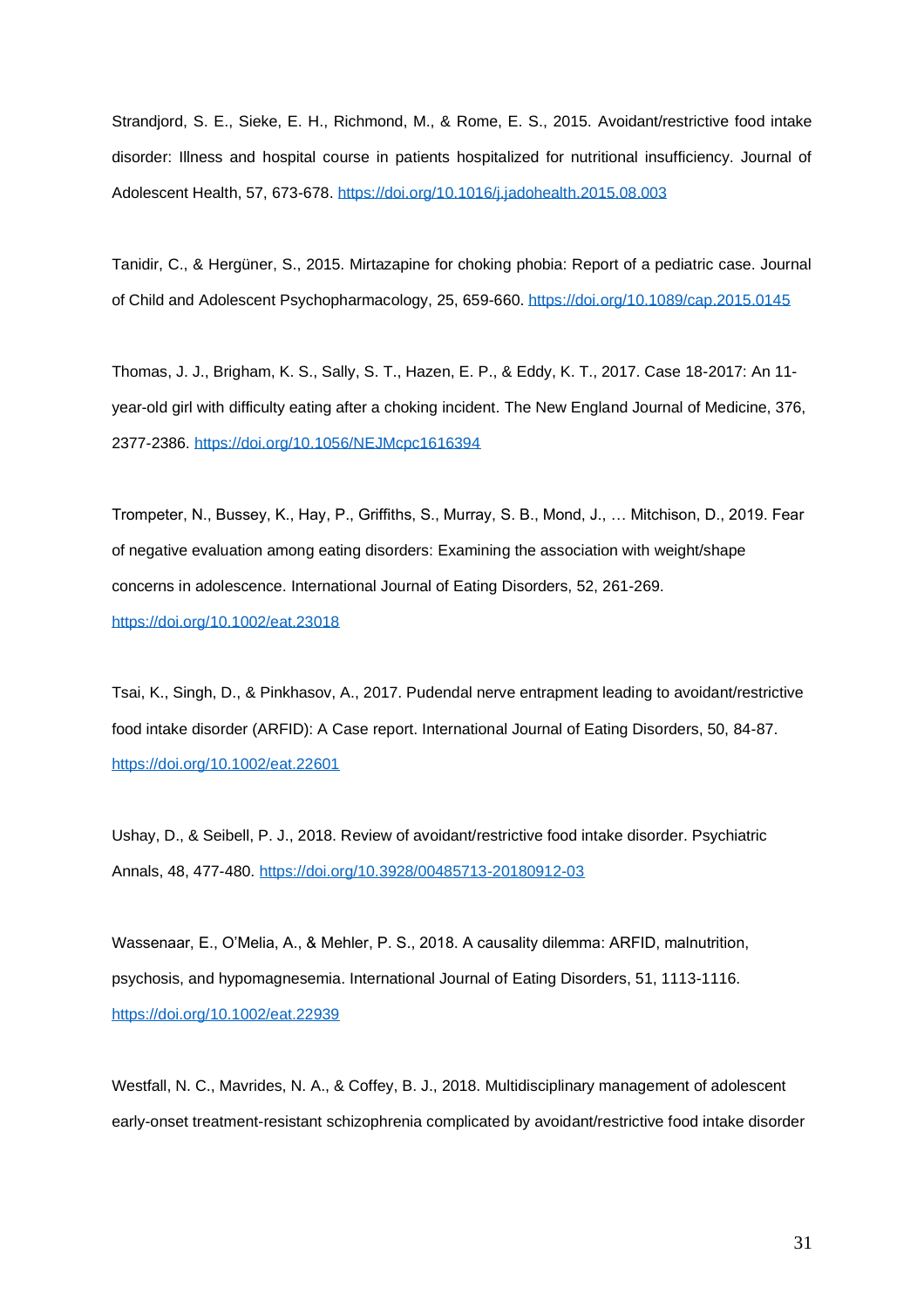and catatonia in acute exacerbation. Journal of Child and Adolescent Psychopharmacology, 28, 663- 666.<https://doi.org/10.1089/cap.2018.29157.bjc>

Williams, K. E., Hendy, H. M., Field, D. G., Belousov, Y., Riegel, K., & Harclerode, W., 2015. Implications of avoidant/restrictive food intake disorder (ARFID) on children with feeding problems. Children's Health Care, 44, 307-321.<https://doi.org/10.1080/02739615.2014.921789>

Zickgraf, H. F., & Ellis, J. M., 2018. Initial validation of the Nine Item Avoidant/Restrictive Food Intake disorder screen (NIAS): A measure of three restrictive eating patterns. Appetite, 123, 32-42. <https://doi.org/10.1016/j.appet.2017.11.111>

Zickgraf, H. F., Lane-Loney, S., Essayli, J. H., & Ornstein, R. M., 2019a. Further support for diagnostically meaningful ARFID symptom presentations in an adolescent medicine partial hospitalization program. International Journal of Eating Disorders, 1-8. <https://doi.org/10.1002/eat.23016>

Zickgraf, H. F., Murray, H. B., Kratz, H. E., & Franklin, M. E., 2019b. Characteristics of outpatients diagnosed with the selective/neophobic presentation of avoidant/restrictive food intake disorder. International Journal of Eating Disorders, 1-11.<https://doi.org/10.1002/eat.23013>

Zimmerman, J., & Fisher, M., 2017. Avoidant/restrictive food intake disorder (ARFID). Current Problems in Pediatric and Adolescent Health Care, 47, 95-103. <https://doi.org/10.1016/j.cppeds.2017.02.005>

Zucker, N. L., LaVia, M. C., Craske, M. G., Foukal, M., Harris, A. A., Datta, N., … Maslow, G. R., 2018. Feeling and body investigators (FBI): ARFID division – An acceptance-based interoceptive exposure treatment for children with ARFID. International Journal of Eating Disorders, 1-7. <https://doi.org/10.1002/eat.22996>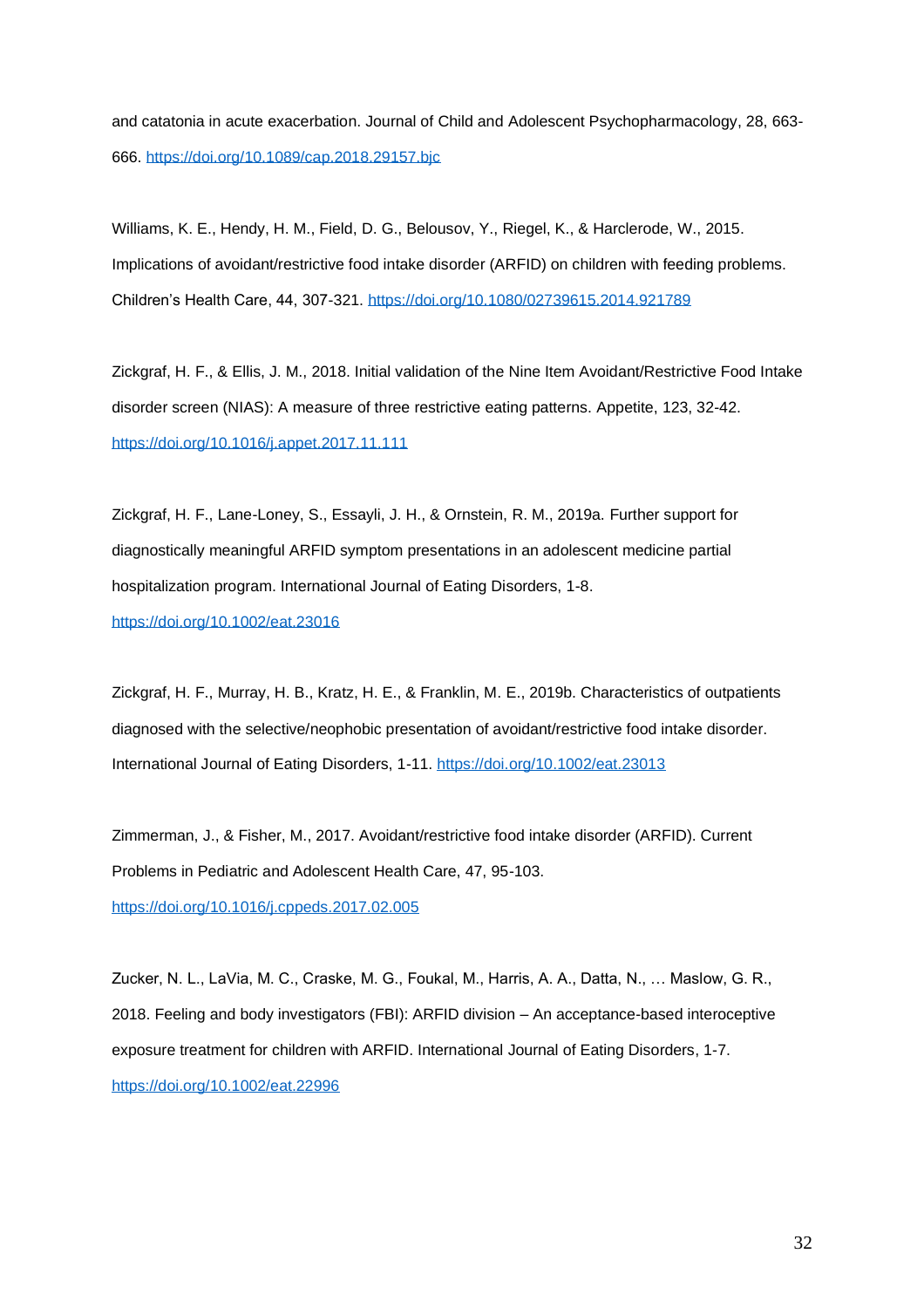| Table 1. Summary of articles relating to ARFID measurement instruments |
|------------------------------------------------------------------------|
|------------------------------------------------------------------------|

| Author (Year)<br>and country                                            | Name of measurement<br>instrument                                          | Purpose of measurement instrument                                                                                                                   | Methodology and sample                                                                                                                                                                                                                                                                                                                                                                                                                                                                                                                                          | Outcomes and psychometric findings (reliability<br>and validity)                                                                                                                                                         |
|-------------------------------------------------------------------------|----------------------------------------------------------------------------|-----------------------------------------------------------------------------------------------------------------------------------------------------|-----------------------------------------------------------------------------------------------------------------------------------------------------------------------------------------------------------------------------------------------------------------------------------------------------------------------------------------------------------------------------------------------------------------------------------------------------------------------------------------------------------------------------------------------------------------|--------------------------------------------------------------------------------------------------------------------------------------------------------------------------------------------------------------------------|
| Kurz et al.<br>(2015)<br>Switzerland                                    | Eating Disturbances in Youth-<br>Questionnaire<br>$(EDY-Q)$                | Self-report scale which screens for<br>ARFID symptoms based on the<br>DSM-5 criteria                                                                | Screening for ARFID symptoms<br>Children recruited from regular schools in<br>Switzerland ( $n = 1,444$ ), 8-13 years, 53.9% female                                                                                                                                                                                                                                                                                                                                                                                                                             | 3.2% reported features of ARFID<br>Three subgroups identified<br>Good psychometric properties including adequate<br>discriminant and convergent validity and<br>acceptable internal consistency (Cronbach's a =<br>0.62) |
| Kurz et al.<br>(2016)<br>Switzerland                                    | Eating Disturbances in Youth-<br>Questionnaire<br>$(EDY-Q)$                | Self-report scale which screens for<br>ARFID symptoms based on the<br>DSM-5 criteria                                                                | Factor analysis of EDY-Q<br>Children recruited from regular schools in<br>Switzerland ( $n = 1,444$ ), 8-13 years, 53.9% female                                                                                                                                                                                                                                                                                                                                                                                                                                 | Three factors covering functional dysphagia,<br>selective eating and food avoidance emotional<br>disorder identified                                                                                                     |
| Bryant-<br>Waugh et al.<br>(2018)<br>UK,<br>Switzerland &<br><b>USA</b> | Pica, ARFID and Rumination<br>Disorder Interview (PARDI)                   | Multi-informant, semi-structured<br>interview designed to assess the<br>presence and severity of ARFID (as<br>well as pica and rumination disorder) | Initial pilot study. Participants 10-22 years who<br>completed either the child ( $n = 26$ ) or young<br>person/adult ( $n = 31$ ) version of the PARDI<br>Sample included healthy controls ( $n = 10$ ) and<br>those with clinically significant avoidant/restrictive<br>eating/ARFID ( $n = 47$ )                                                                                                                                                                                                                                                             | All subscales achieved internal consistency $\geq 0.77$<br>and inter-rater reliability for the ARFID diagnosis<br>was moderate $(k = 0.75)$                                                                              |
| Zickgraf &<br>Ellis (2018)<br><b>USA</b>                                | Nine Item<br>Avoidant/Restrictive Food<br>Intake Disorder screen<br>(NIAS) | Brief multidimensional instrument to<br>measure ARFID-associated eating<br>behaviours                                                               | Exploratory and confirmatory factor analysis<br>(1) Semi-representative sample ( $n = 505$ , 69.5%)<br>female) - parents/guardians of children aged<br>5-17 who had been separately recruited for a<br>study regarding their children's eating<br>behaviour<br>(2) Clinical sample ( $n = 455$ , 48.6% female) - US<br>adults recruited from Amazon's Mechanical<br>Turk with self-reported eating difficulties<br>(3) College undergraduate sample ( $n = 311$ ,<br>68.6% female) recruited through an<br>advertisement with no mention of eating<br>behaviour | Three-factor structure evidenced, supporting<br>ARFID subtypes in the DSM-5<br>High internal consistency and test-retest reliability                                                                                     |
| Schmidt et al.<br>(2019)<br>Germany                                     | Eating Disorder Examination:<br><b>ARFID Module</b>                        | ARFID module for the child and<br>parent version of the Eating Disorder<br>Examination (ChEDE)<br>(diagnostic instrument)                           | Nonclinical sample of children $(n = 39)$ with<br>underweight and/or restrictive eating behaviours<br>$(8-13 \text{ years})$                                                                                                                                                                                                                                                                                                                                                                                                                                    | $N = 7$ children received an ARFID diagnosis<br>High inter-rater reliability for ARFID diagnosis<br>(92% for children and 97% for parents), high<br>convergence between child and parent report $(k =$<br>0.80)          |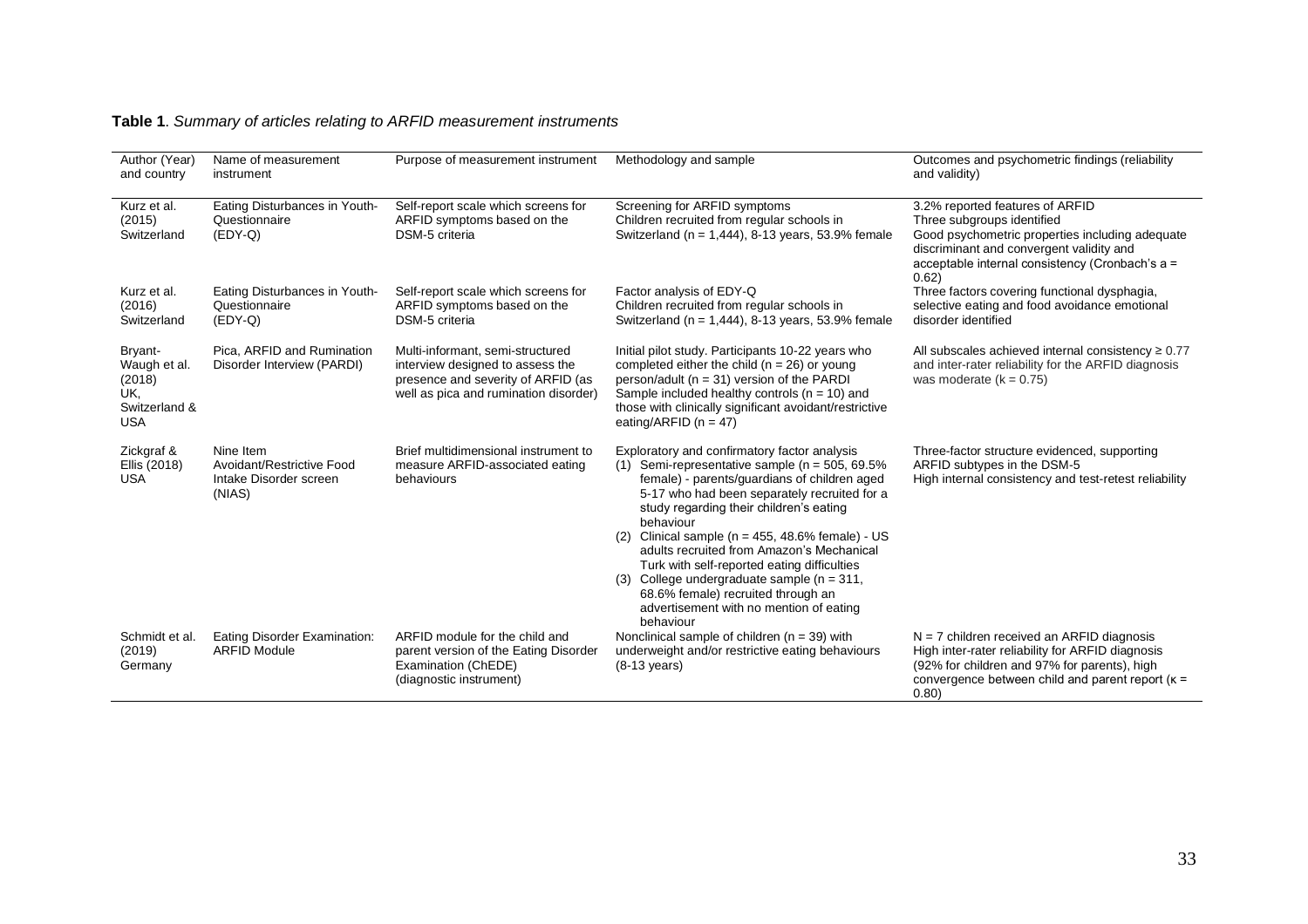| Author (Year)                                  | Country        | Sample size<br>$(n =)$     | Gender, age range<br>(Mean, SD)                         | Sample                                                                                                                                                                                                  | Type of assessment                                                                                    | ARFID prevalence estimate                                                                                                              |
|------------------------------------------------|----------------|----------------------------|---------------------------------------------------------|---------------------------------------------------------------------------------------------------------------------------------------------------------------------------------------------------------|-------------------------------------------------------------------------------------------------------|----------------------------------------------------------------------------------------------------------------------------------------|
| Ornstein et al.<br>(2013)                      | <b>USA</b>     | 215                        | 88.6% female<br>8-21 years<br>$(15.4 \pm 3.3)$          | Patients presenting for initial ED<br>evaluation to adolescent medicine<br>physicians in 2010 or 2011                                                                                                   | Clinical interview (retrospective<br>or concurrent presumptive<br>diagnosis assigned)                 | 14%                                                                                                                                    |
| Fisher et al.<br>(2014)                        | USA&<br>Canada | 712                        | 8-18 years                                              | Patients presenting to 7 adolescent<br>medicine ED programmes in 2010                                                                                                                                   | Retrospective chart review                                                                            | 13.8%                                                                                                                                  |
| Forman et al.<br>(2014)                        | <b>USA</b>     | 700                        | 86.3% female<br>9-21 years<br>$(15.3 \pm 2.4)$          | Patients presenting to 14 adolescent<br>medicine ED programmes in 2010                                                                                                                                  | Retrospective chart review                                                                            | 12.4%                                                                                                                                  |
| Nicely et al.<br>(2014)                        | <b>USA</b>     | 173                        | 92% female<br>7-17 years<br>$(13.5 \pm 2.03)$           | Patients admitted to an ED day<br>programme between 2008 and 2012                                                                                                                                       | Retrospective chart review                                                                            | 22.5%                                                                                                                                  |
| Norris et al.<br>(2014)                        | Canada         | 205                        | $13.7 \pm 2.5$                                          | Patients who received an initial ED<br>intake assessment between 2000 and<br>2011                                                                                                                       | Retrospective chart review                                                                            | 5%                                                                                                                                     |
| Eddy et al.<br>(2015)                          | <b>USA</b>     | 2,231                      | 53.4% female<br>8-18 years (13.0 $\pm$<br>3.0)          | Consecutive new referrals to 19<br>paediatric gastroenterology clinics in<br>2008                                                                                                                       | Retrospective chart review                                                                            | 1.5%<br>(a further 2.4% with one or more<br>ARFID symptoms)                                                                            |
| Fisher,<br>Gonzalez &<br><b>Malizio (2015)</b> | <b>USA</b>     | 309                        | 83.2% female<br>Mean age 15.4                           | Referrals to outpatient office of division<br>of adolescent medicine for an ED<br>evaluation                                                                                                            | Evaluation by physician,<br>nutritionist and social worker                                            | 19.4%<br>(60 patients out of 309)                                                                                                      |
| Williams et al.<br>(2015)                      | <b>USA</b>     | 422                        | 32% female<br>4-219 months (54.5)<br>months $\pm$ 41.0) | Children referred to a multi-disciplinary<br>paediatric feeding programme                                                                                                                               | Clinical assessment (BMI<br>measurement, assessment of<br>dietary intake and physical<br>examination) | 32%                                                                                                                                    |
| Nakai et al.<br>(2016)                         | Japan          | 1029                       | Predominantly<br>female ( $n = 1017$ )                  | Patients who sought treatment for an ED<br>at Kyoto University Hospital between<br>1990 and 2005                                                                                                        | Retrospective chart review                                                                            | 9.2%                                                                                                                                   |
| Seike et al.<br>(2016a)                        | Japan          | 655 teachers               | 100% female                                             | Yogo teachers working at<br>elementary/junior high/senior<br>high/special schools in Chiba Prefecture                                                                                                   | Questionnaire survey                                                                                  | 10.7%<br>(14.8% - senior high schools,<br>11.1% - junior high schools,<br>10.0% - elementary schools,<br>6.3% - special needs schools) |
| Seike et al.<br>(2016b)                        | Japan          | 1,886 teachers             |                                                         | Yogo teachers working at<br>elementary/junior high/senior<br>high/special schools working in four<br>prefectures                                                                                        | Questionnaire survey                                                                                  | 13.0%                                                                                                                                  |
| Hay et al. (2017)                              | Australia      | 2732 (2014)<br>3005 (2015) | >15 years                                               | Population-based study. Metropolitan<br>and rural districts in South Australia<br>systematically selected and 10 dwellings<br>chosen within each district. Participants<br>selected from each household | Interview featuring questions<br>about eating behaviours)                                             | 2014: 0.3% (0.1-0.5)<br>2015: 0.3% (0.2-0.6)                                                                                           |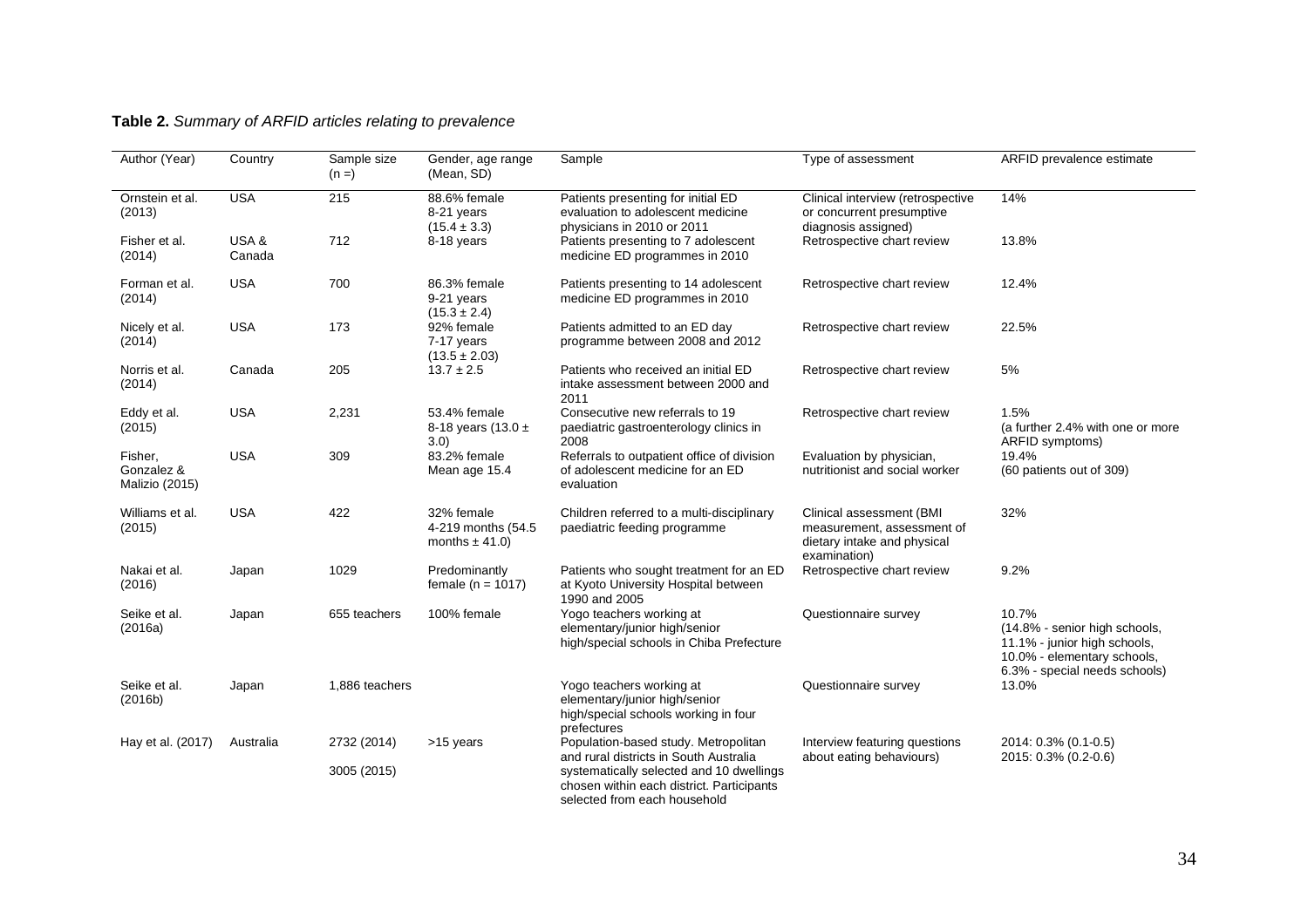| Cooney et al.<br>(2018)    | Canada                    | 369   | <18 years                                     | Patients who were assessed for an ED<br>in a tertiary care paediatric hospital<br>between 2013 and 2016                                                                            | Retrospective chart review                                                                                        | 8.4%    |
|----------------------------|---------------------------|-------|-----------------------------------------------|------------------------------------------------------------------------------------------------------------------------------------------------------------------------------------|-------------------------------------------------------------------------------------------------------------------|---------|
| Goncalves et al.<br>(2018) | Portugal                  | 330   | 50.9% female<br>5-10 years<br>$(7.6 \pm 1.2)$ | Children attending primary schools and<br>fluent in Portuguese and their parents                                                                                                   | Child and parent-self report<br>questionnaires (including the<br>ARFID questionnaire, based on<br>DSM-5 criteria) | 15.5%   |
| Chen et al.<br>(2019)      | Taiwan                    | 4.816 | 47.7% female<br>7-14 years                    | Children from 69 schools in Taiwan                                                                                                                                                 | Face-to-face interviews using<br>the K-SADS-E modified for the<br>DSM-5 (plus parent completed<br>questionnaires) | $< 1\%$ |
| Krom et al.<br>(2019)      | The<br><b>Netherlands</b> | 100   | 64.1% female<br>Mean age 1.85                 | Patients referred by paediatricians or<br>GPs because of feeding difficulties to the<br>Diagnostic Centre for Feeding Problems<br>in the Emma Children's<br>Hospital/Amsterdam UMC | Participants assessed against<br><b>DSM-5 criteria for ARFID</b>                                                  | 64%     |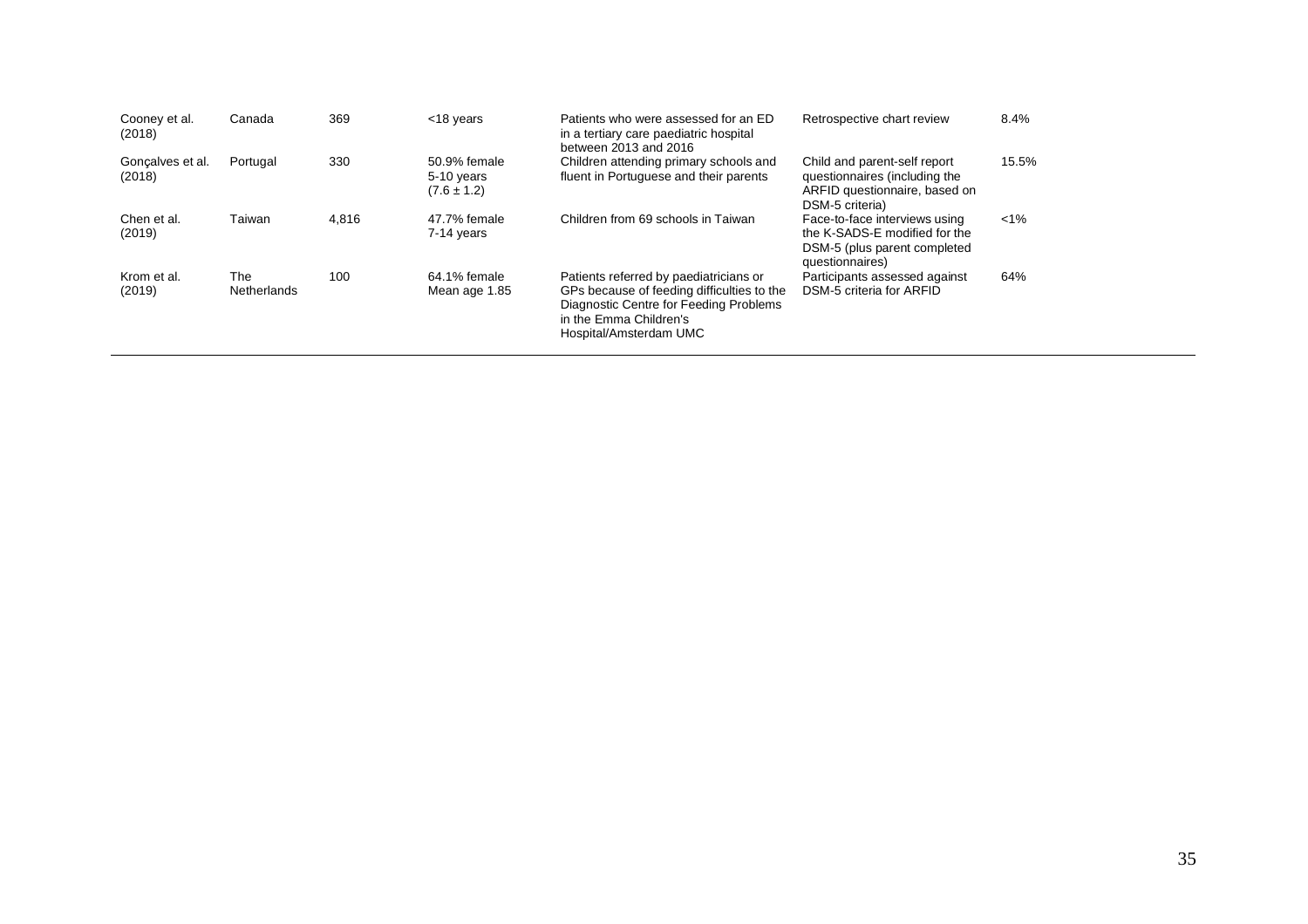| Author (year) and<br>country                                                            | Study aim                                                                                                                           | Methodology and sample                                                                                                                                                                             | Symptoms/presentation                                                                                                                                                                                               | Treatment                                                                                                                                                                                                   | Outcome                                                                                                                                                                                                                               |
|-----------------------------------------------------------------------------------------|-------------------------------------------------------------------------------------------------------------------------------------|----------------------------------------------------------------------------------------------------------------------------------------------------------------------------------------------------|---------------------------------------------------------------------------------------------------------------------------------------------------------------------------------------------------------------------|-------------------------------------------------------------------------------------------------------------------------------------------------------------------------------------------------------------|---------------------------------------------------------------------------------------------------------------------------------------------------------------------------------------------------------------------------------------|
| Bryant-Waugh<br>(2013a)<br>UK<br>(Clinical<br>characteristics)                          | To present a case example<br>of a patient with ARFID                                                                                | Case study<br>13-year-old male<br>BMI 16.5 (17th centile)                                                                                                                                          | Diet missing major food<br>groups (low in calcium, iron<br>and vitamins)<br>Episodes of dizziness and<br>lethargy<br>Fussy eater since childhood                                                                    | • Broad CBT approach with<br>parental involvement<br>Strategies included joint<br>$\bullet$<br>setting of goals, cognitive<br>restructuring, anxiety<br>management                                          | • Growth velocity improved (height<br>increased from 10th to 35th centile)<br>Better management of anxiety and<br>improved nutritional intake<br>although diet far from extensive                                                     |
| Chandran et al.<br>(2015)<br>Australia<br>(Clinical<br>characteristics)                 | To discuss an ARFID<br>patient with multiple<br>complex medical<br>comorbidities                                                    | Case study<br>17-year-old male<br>BMI 20.7kg/m <sub>2</sub>                                                                                                                                        | Selective diet of 5 foods since<br>age 5<br>Patient in malnourished state -<br>lethargy, dehydration, poor<br>appetite, vomiting<br>Concurrent diagnosis of<br>subacute combined<br>degeneration of the spinal cord | Inpatient management,<br>$\bullet$<br>multidisciplinary approach<br>Nasogastric tube fitted,<br>routine psychotherapy,<br>anxiety medication<br>(quetiapine), family therapy                                | BMI increased to 22.7kg/m2,<br>nasogastric tube removed, greater<br>variety of food consumed<br>Progress appointment - weight<br>increased to 100kg and patient no<br>longer met criteria for ARFID                                   |
| Fischer, Luiselli &<br>Dove (2015)<br><b>USA</b><br>(Treatment<br>interventions)        | To evaluate the effects of<br>an intervention for chronic<br>food selectivity in an<br>adolescent with ARFID                        | Case study<br>16-year-old-male                                                                                                                                                                     | History of extreme food selectivity,<br>associated feeding anxiety and<br>some acute sensory aversion to<br>certain foods                                                                                           | Intervention incorporating<br>both a clinic (behavioural<br>treatment and CBT) and<br>concurrent in-home<br>component (enforced by the<br>patient's mother)<br>• Follow-up 1- and 3-month<br>post treatment | • Greater consumption of foods<br>(both quantity and variety)<br>• Reduced anxiety and ability to eat<br>out in a social environment<br>Daily bowel movements and<br>increased energy (findings<br>maintained post-treatment)         |
| King, Urbach &<br><b>Stewart (2015)</b><br><b>USA</b><br>(Treatment<br>interventions)   | To present a case of<br>ARFID successfully treated<br>with CBT                                                                      | Case study<br>41-year-old female, BMI<br>15.5 kg/m <sub>2</sub>                                                                                                                                    | Patient had Crohn's disease as a<br>child and developed severe illness<br>anxiety following acute<br>gastroenteritis which caused her to<br>limit food intake                                                       | • Inpatient treatment - 8<br>sessions of CBT including<br>psychoeducation, systemic<br>desensitisation (in vivo<br>exposure) and cognitive<br>restructuring<br>Follow-up 8-months post<br>treatment         | At discharge, patient was<br>consuming 1650 calories daily and<br>BMI 16.5 kg/m <sub>2</sub> , and reported<br>reduced anxiety and increased<br>energy<br>• At 8 months post-discharge,<br>patient BMI was 19.4 kg/m2                 |
| Strandjord, Sieke,<br>Richmond &<br>Rome (2015)<br><b>USA</b><br>(Clinical<br>outcomes) | To compare patients with<br>ARFID and AN (looking at<br>differences in presentation,<br>treatment response and 1-<br>year outcomes) | Retrospective chart review<br>of patients hospitalised<br>between 2008 and 2014<br>ARFID patients $(n = 41)$ ,<br>85% female, 14-18 years<br>AN patients ( $n = 203$ ),<br>89% female, 15-20 years | Patients treated for nutritional<br>insufficiency and meeting DSM-5<br>criteria for an ED                                                                                                                           | • Hospitalisation for acute<br>medical stabilisation<br>• Follow-up 1 year after<br>discharge                                                                                                               | ARFID and AN patients had<br>similar outcomes 1 year after<br>initial admission<br>Around half met criteria for<br>$\bullet$<br>remission and less than one-<br>quarter for readmission<br>ARFID patients relied on more<br>$\bullet$ |

# **Table 3.** *Summary of ARFID articles relating to clinical characteristics, treatment interventions and clinical outcomes*

enteral nutrition and required longer hospitalisations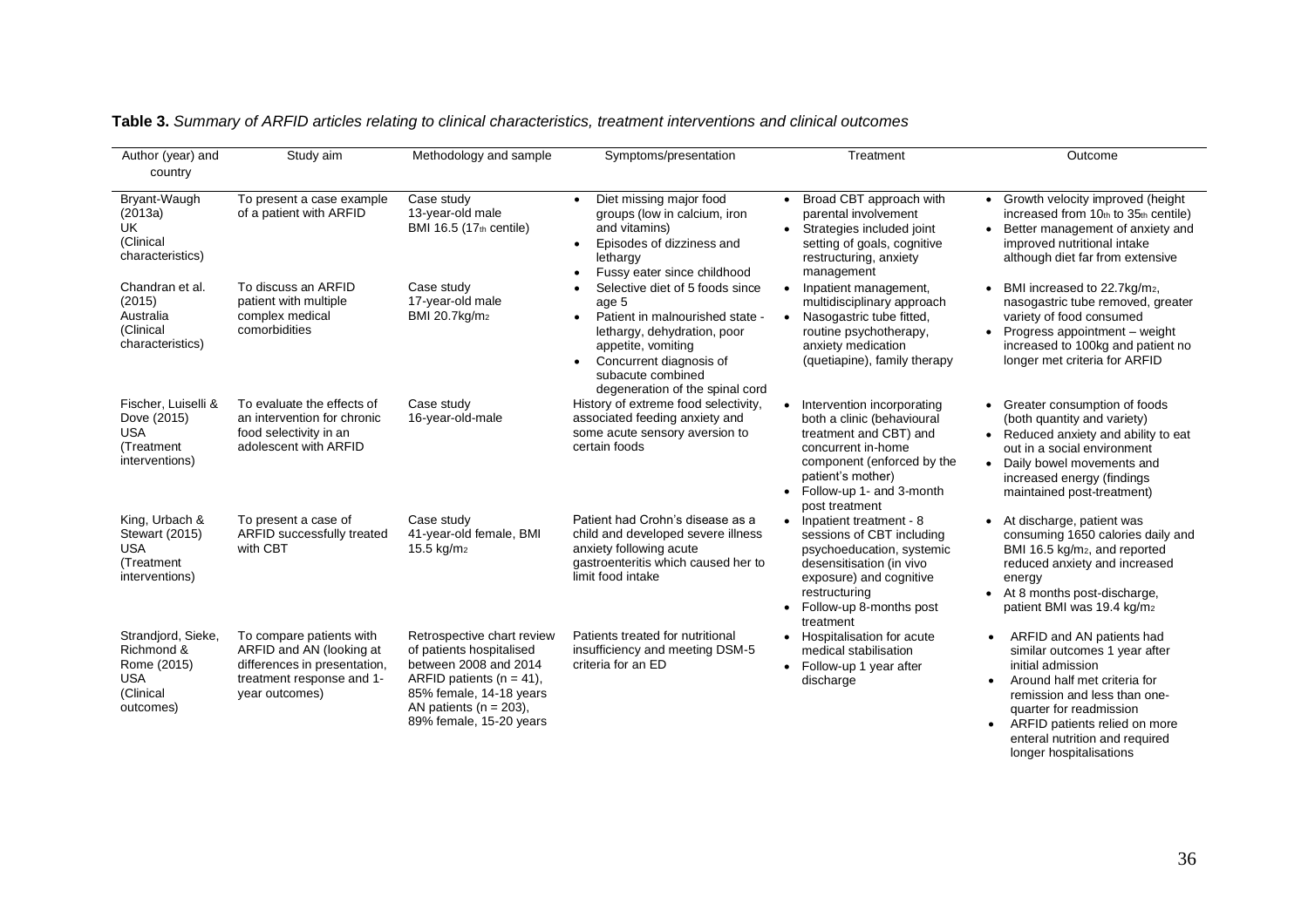| Tanidir &<br>Hergüner (2015)<br>Turkey<br>(Treatment<br>interventions)                      | To present a case of<br>ARFID successfully treated<br>with mirtazapine                                                                                                                                                  | Case study<br>10-year-old female<br>Weight 26kg on admission<br>(below 10th percentile)                                                | Refusal to eat solid food after<br>choking incident at 4 years old                                                                                                                                                                                                                                                              | • Initial behavioural approach<br>10mg/day fluoxetine<br>increased over time to<br>30mg/day for 2 months with<br>no success<br>15mg/day mirtazapine for 6<br>months                                                                                                                                                                                                                                  | Weight increased to 34kg (25-<br>$\bullet$<br>50th percentile)<br>Mirtazapine well tolerated -<br>$\bullet$<br>marked and rapid improvement<br>in symptoms relating to choking<br>phobia<br>Within 2 weeks, the patient<br>$\bullet$<br>reported less anxiety during<br>mealtimes and experienced an<br>increase in appetite<br>No re-emergence of complaints<br>$\bullet$<br>at 6-month follow up |
|---------------------------------------------------------------------------------------------|-------------------------------------------------------------------------------------------------------------------------------------------------------------------------------------------------------------------------|----------------------------------------------------------------------------------------------------------------------------------------|---------------------------------------------------------------------------------------------------------------------------------------------------------------------------------------------------------------------------------------------------------------------------------------------------------------------------------|------------------------------------------------------------------------------------------------------------------------------------------------------------------------------------------------------------------------------------------------------------------------------------------------------------------------------------------------------------------------------------------------------|----------------------------------------------------------------------------------------------------------------------------------------------------------------------------------------------------------------------------------------------------------------------------------------------------------------------------------------------------------------------------------------------------|
| Murphy & Zlomke<br>(2016)<br><b>USA</b><br>(Treatment<br>interventions)                     | To describe a behavioural<br>feeding intervention used to<br>treat a patient with ARFID                                                                                                                                 | Case study<br>6-year-old female<br>BMI 81st percentile<br>(normal range)                                                               | Gastroesophageal reflux<br>$\bullet$<br>disease<br>Began food refusal at 9<br>$\bullet$<br>months old<br>Selective about food based on<br>type, colour, texture, flavour<br>and brand                                                                                                                                           | Behavioural feeding<br>intervention with parent-<br>training strategies<br>• Follow-up 6-weeks post<br>treatment                                                                                                                                                                                                                                                                                     | Increased dietary repertoire and<br>clinically significant decrease in<br>problematic child and parent feeing<br>behaviours                                                                                                                                                                                                                                                                        |
| Pennell,<br>Couturier, Grant<br>& Johnson (2016)<br>Canada<br>(Clinical<br>characteristics) | To report two cases of<br>patients with coexisting<br>ARFID and ADHD                                                                                                                                                    | Case series<br>(1) 10-year-old male BMI<br>17.2<br>(2) 9-year-old female BMI<br>11.4                                                   | (1) 1-year history of increasing<br>food avoidance, oppositional<br>mealtime behaviour and<br>weight loss (11.8kg lost over<br>15 months) following initiation<br>of ADHD medication<br>(2) 3-6-month history of weight<br>and height stunting following<br>initiation of ADHD medication.<br>Eating difficulties since infancy | Inpatient case with 0.5mg<br>(1)<br>risperidone to help restore<br>appetite and target anxiety<br>followed by biweekly<br>outpatient care<br>(2)<br>Inpatient care, 30mg<br>risperidone to restore<br>appetite and improve<br>concentration and anxiety<br>followed by biweekly<br>outpatient therapy                                                                                                | Patient fully weight restored, and<br>(1)<br>his mother reported a marked<br>improvement in appetite and<br>increased variety of foods eaten<br>Following 10 weeks of outpatient<br>(2)<br>therapy, the patient was fully<br>weight restored, experienced a<br>substantial improvement in<br>appetite and decreased<br>oppositional behaviour                                                      |
| Sharp et al.<br>(2016)<br>USA<br>(Treatment<br>interventions)                               | To investigate the feasibility<br>and preliminary efficacy of<br>an intensive, manual-based<br>behavioural feeding<br>intervention for patients<br>with chronic food refusal<br>and/or dependence on<br>enteral feeding | Randomised controlled<br>trial at a multidisciplinary<br>day treatment programme<br>in the US $(n = 20)$ , 40%<br>female, 13-72 months | Children exhibiting active and<br>persistent food refusal with<br>dependence on enteral or oral<br>supplementation                                                                                                                                                                                                              | • Manual based and technology<br>supported behavioural feeing<br>intervention - integrated<br>eating aversion treatment<br>(iEAT)<br>• iEAT vs. waiting list control<br>(10 children randomised to<br>each condition)<br>• 14 40-minute meal blocks<br>across 5 consecutive days<br>(meals 1-11 with trained<br>therapists and 12, 13 and 14<br>parent-led)<br>• Follow-up 1-month post<br>treatment | Children assigned to iEAT showed<br>significantly greater improvements<br>on all primary outcome measures<br>compared with controls<br>At post-treatment follow up, all<br>caregivers reported high levels of<br>overall satisfaction with treatment                                                                                                                                               |
| Brewerton &<br>D'Agostino (2017)                                                            | To document the clinical<br>progress of ARFID patients                                                                                                                                                                  | Retrospective chart<br>$\bullet$<br>review of 9 patients (8                                                                            | Participants diagnosed with ARFID<br>using DSM-5 criteria                                                                                                                                                                                                                                                                       | Adjunctive low-dose<br>olanzapine (alongside meal                                                                                                                                                                                                                                                                                                                                                    | Mean change in BMI 3.1 $\pm$<br>$1.34$ kg/m <sub>2</sub>                                                                                                                                                                                                                                                                                                                                           |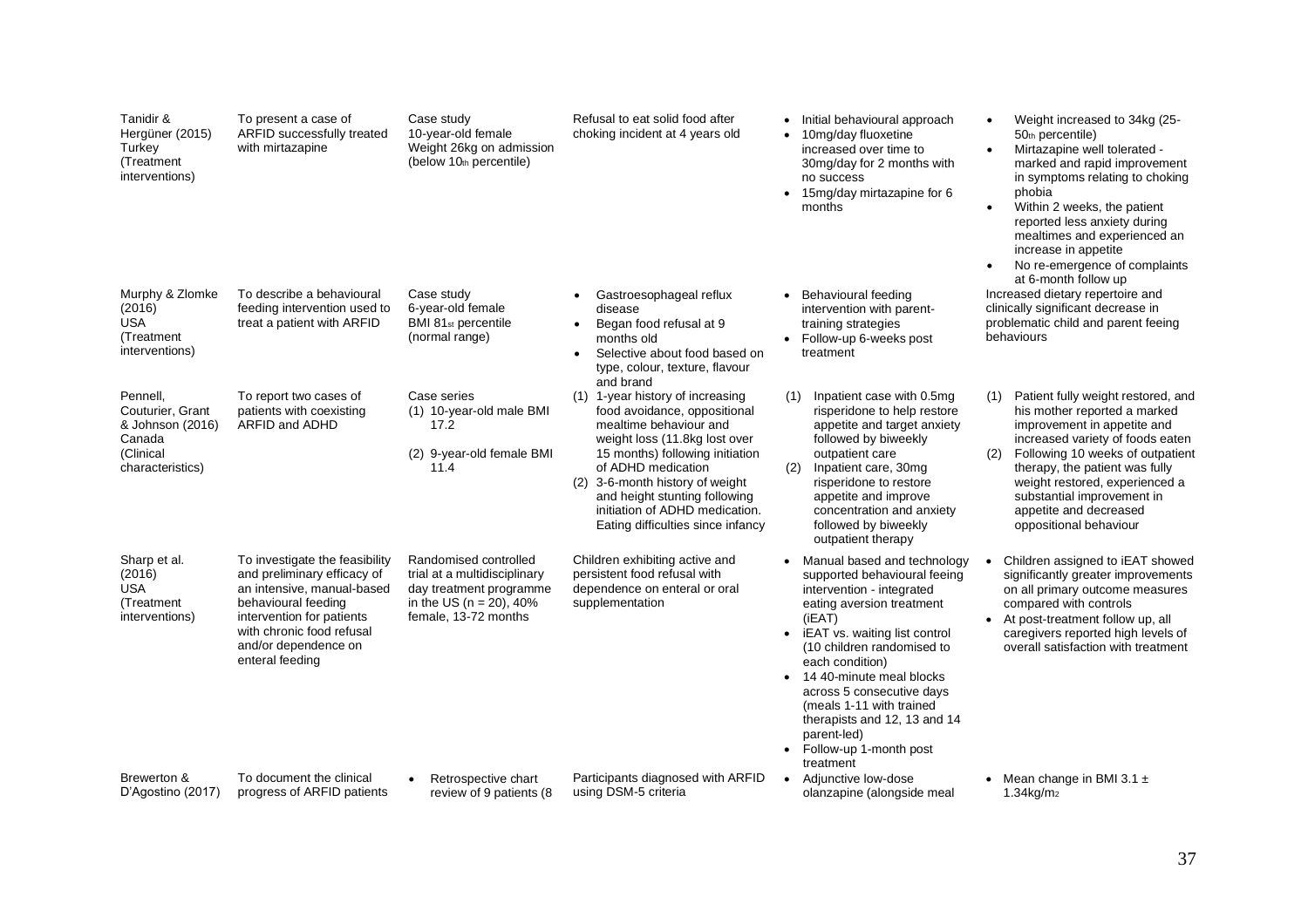| <b>USA</b><br>(Treatment<br>interventions)                                                   | treated with low doses of<br>adjunctive olanzapine                                                                                                               | females and 1 male)<br>$(9-19 \text{ years})$<br>Mean admission BMI<br>$15.6 \pm 1.8$ kg/m <sub>2</sub>                                                                                                                               |                                                                                                                                                                                                          | behaviour therapy and other<br>treatment modalities offered<br>to ED patients)<br>• Mean number of days on<br>olanzapine $53.4 \pm 22.4$                                                  | • Mean change in BMI index-for-age<br>percentile 11.0 $\pm$ 14.7 to 35.9 $\pm$<br>27.5<br>• Olanzapine promoted weight gain<br>in all patients and relieved<br>symptoms of anxiety, depression    |
|----------------------------------------------------------------------------------------------|------------------------------------------------------------------------------------------------------------------------------------------------------------------|---------------------------------------------------------------------------------------------------------------------------------------------------------------------------------------------------------------------------------------|----------------------------------------------------------------------------------------------------------------------------------------------------------------------------------------------------------|-------------------------------------------------------------------------------------------------------------------------------------------------------------------------------------------|---------------------------------------------------------------------------------------------------------------------------------------------------------------------------------------------------|
| Kapphahn et al.<br>(2017)<br>USA<br>(Clinical<br>outcomes)                                   | To assess outcomes at 1-<br>year follow up for patients<br>who were hospitalised<br>compared to those who<br>were not                                            | Retrospective chart<br>$\bullet$<br>review<br>Patients with<br>$\bullet$<br>restrictive EDs treated<br>at 14 medicine-based<br>ED treatment<br>programmes in 2010<br>$(n = 140)$<br>10% ARFID, 86%<br>$\bullet$<br>female, 9-21 years | N/A                                                                                                                                                                                                      | Various treatment modalities<br>including medical<br>hospitalisation, psychiatric<br>hospitalisation, residential ED<br>treatment, intermediate level<br>care and outpatient treatment    | and cognitive impairment<br>Patients who were hospitalised had<br>$\bullet$<br>4 x the odds of being at least 90%<br>MBMI at 1-year follow-up<br>compared with those who were not<br>hospitalised |
| Lazare (2017)<br>Canada<br>(Clinical<br>characteristics)                                     | To describe a patient with<br>an initial diagnosis of<br>ARFID complicated by<br>cannabis use and a later<br>diagnosis of Addison's<br>disease                   | Case study<br>30-year-old female<br><b>BMI 17</b>                                                                                                                                                                                     | Reported use of cannabis to<br>control nausea and increase<br>appetite, low mood, anxiety and<br>panic attacks, induced vomiting<br>after eating without marijuana use,<br>preference for high fat foods | • Admittance to inpatient<br>medicine service and<br>presumptive diagnosis of<br>Addison's disease made<br>• Hydrocortisone 10mg daily<br>• Eventual discharge to<br>residential facility | • Patient's eating completely<br>normalised within a few days<br>• Patient reported no nausea or<br>vomiting, and anxiety resolved                                                                |
| Lucarelli et al.<br>(2017)<br><b>USA</b><br>(Clinical<br>characteristics)                    | To present a case of a<br>young girl with a concurrent<br>diagnosis of ARFID and<br>ASD                                                                          | Case study<br>4-year-old female                                                                                                                                                                                                       | Comorbid diagnoses of<br>Gastroesophageal Reflux<br>Disease and Autism Spectrum<br><b>Disorder</b><br>Limited diet and rigidity around<br>$\bullet$<br>other aspects of feeding                          | • Feeding therapy using a<br>systematic desensitisation<br>approach with rewards                                                                                                          | • Parents discontinued therapy with<br>concerns that it was too harsh<br>• Patient's weight stable but more<br>difficult to manage behaviourally                                                  |
| Maertens,<br>Couturier, Grant<br>& Johnson (2017)<br>Canada<br>(Clinical<br>characteristics) | To discuss the diagnosis,<br>course, presentation and<br>management of two<br>patients with significant<br>weight loss, food restriction<br>and fear of vomiting | Case study<br>(1) 15-year-old female<br>(2) 10-year-old male                                                                                                                                                                          | Severe malnutrition (approx.<br>(1)<br>70% ideal body weight), recent<br>episode of stomach flu,<br>longstanding fear of vomiting,<br>diagnosed with ARFID and<br><b>OCD</b>                             | 20mg Escitalopram once<br>(1)<br>daily and 5mg Olanzapine<br>for anxiety. CBT attempted<br>for exposure to germs and<br>contamination and for body<br>image acceptance                    | Discharged from ED unit<br>(1)<br>following weight restoration but<br>struggled to maintain weight.<br>Patient continued to meet criteria<br>for OCD and later met criteria for<br>AN             |
|                                                                                              |                                                                                                                                                                  |                                                                                                                                                                                                                                       | 81% ideal body weight,<br>(2)<br>intense fear of vomiting<br>following bout of<br>gastroenteritis                                                                                                        | (2)<br>Admitted to ED unit at 13-<br>years-old. 5mg Olanzapine,<br>later switched to 25mg<br>Clomipramine. CBT with<br>graded exposure to address<br>illness fears and rituals            | (2)<br>Patient discharged from ED unit<br>following weight restoration with<br>a diagnosis of AN, generalized<br>anxiety disorder, and OCD                                                        |
| Maginot et al.<br>(2017)<br>USA<br>(Treatment<br>interventions)                              | To evaluate the safety of a<br>higher calorie nutritional<br>rehabilitation protocol for<br>treating inpatients with<br>restrictive EDs                          | Retrospective chart review<br>of ED inpatients admitted<br>to the Rady Children's<br>Hospital in San Diego<br>between Jan 2015 and                                                                                                    | Patients diagnosed with AN,<br>OSFED or ARFID based on the<br>DSM-5 criteria met medical criteria<br>for hospitalisation. 29% were<br>severely malnourished (<75%<br>expected body weight)               | Inpatient nutritional<br>$\bullet$<br>rehabilitation protocol<br>Average length of stay 15.3<br>$\bullet$<br>days                                                                         | • Higher calorie nutritional<br>rehabilitation protocol tolerated for<br>inpatients with restrictive EDs<br>• Lower expected body weight on<br>admission was a more important                     |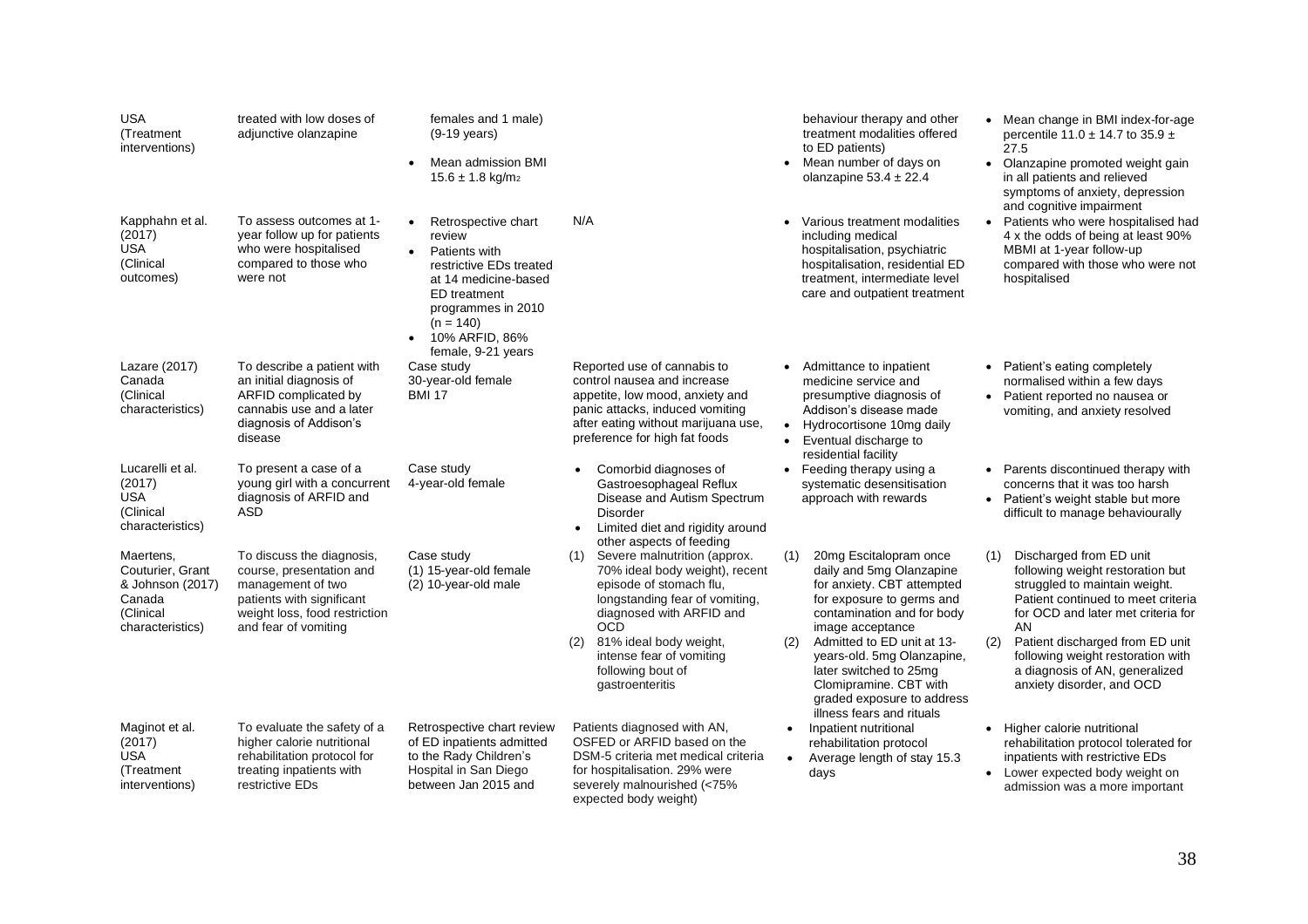|                                                                              |                                                                                                                         | Mar 2016 (n = 87) (11.5%<br>ARFID), 8-20 years                                                                                                                                     |                                                                                                                                                                                                                                                                 |                                                                                                                                                                                                                                                                             | predictor of hypophosphatemia<br>than initial calorie level                                                                                                                                                                                                                                                                                                                       |
|------------------------------------------------------------------------------|-------------------------------------------------------------------------------------------------------------------------|------------------------------------------------------------------------------------------------------------------------------------------------------------------------------------|-----------------------------------------------------------------------------------------------------------------------------------------------------------------------------------------------------------------------------------------------------------------|-----------------------------------------------------------------------------------------------------------------------------------------------------------------------------------------------------------------------------------------------------------------------------|-----------------------------------------------------------------------------------------------------------------------------------------------------------------------------------------------------------------------------------------------------------------------------------------------------------------------------------------------------------------------------------|
| Nakai et al.<br>(2017)<br>Japan<br>(Clinical<br>characteristics)             | To compare the clinical<br>presentation of patients<br>with ARFID compared to<br>those with AN                          | Retrospective chart review<br>of patients who sought<br>treatment for an ED at<br>Kyoto University Hospital<br>between 1990-1997 ( $n =$<br>245), 15-40 years, (11%<br>ARFID)      | Patients meeting criteria for<br>ARFID or AN<br>All ARFID patients were<br>$\bullet$<br>female<br>No patients reported food<br>avoidance relating to sensory<br>characteristics or functional<br>dysphagia and all had<br>amenorrhea                            | Inpatient treatment<br>$\bullet$<br>programme combining<br>individual psychotherapy and<br>somatic therapy (nutritional<br>management and enteral<br>feeding)<br>All inpatient stays were <3<br>months<br>Follow-up 85.2 months (mean<br>$\bullet$<br>duration after entry) | • No significant group differences in<br>the physical state scores (BMI and<br>menstrual pattern)<br>• ARFID group showed a<br>significantly greater improvement<br>in eating behaviours, psychological<br>state, and psychosocial state than<br>the AN group<br>• ARFID group also had a<br>significantly shorter duration of<br>illness and lower rates of<br>admission history |
| Ornstein et al.<br>(2017)<br><b>USA</b><br>(Clinical<br>outcomes)            | To compare outcomes of<br>patients with ARFID treated<br>in a family-centred PHP<br>compared to those with<br>other EDs | Retrospective chart review<br>of ED patients admitted to<br>a family-centred PHP<br>between Aug 2008 and<br>May 2012 (n = 130) (25%<br>ARFID), 92.3% female, 7-<br>17 years        | Patients exhibiting an acute onset<br>of severe food restriction resulting<br>in significant weight loss or failure<br>to gain weight, patients who<br>restrict their intake in an effort to<br>avoid certain outcomes (choking,<br>vomiting) or due to disgust | PHP with a focus on acute onset<br>of severe food restriction<br>resulting in significant weight loss<br>or failure to gain weight (5 days<br>per week for eight and a half<br>hours a day)                                                                                 | ARFID patients spent significantly<br>fewer weeks in the programme<br>than those with AN<br>Similar increase in %MBMI<br>observed in AN, ARFID and<br><b>OSFED</b> patients<br>All patients demonstrated<br>significant improvements in<br>psychopathology (measured the<br>ChEAT and RCMAS)                                                                                      |
| Peebles et al.<br>(2017)<br>USA<br>(Clinical<br>outcomes)                    | To report outcomes at<br>admission, discharge and<br>4-week follow-up for<br>patients with EDs                          | Retrospective chart review<br>of ED patients admitted to<br>the CHOP for a first time<br>stay between 2012 - 2014<br>$(n = 215)$ (4% ARFID),<br>88% female, mean age<br>15.3 years | 20% malnourished below 75%<br>MBMI, 335% bradycardic, 15%<br>hypotensive and nearly 53%<br>orthostatic on admission                                                                                                                                             | • Medical stabilisation for<br>inpatient nutritional<br>rehabilitation (average length<br>of stay 11 days)<br>• Follow-up 4 weeks after<br>discharge                                                                                                                        | At follow up, patients averaged<br>100.9% MBMI at follow-up. Just<br>3.8% were re-hospitalised in the 30<br>days after discharge                                                                                                                                                                                                                                                  |
| Schermbrucker et<br>al.<br>(2017)<br>Canada<br>(Clinical<br>characteristics) | To report a case of ARFID<br>and explore the role of<br>culture in diagnosis                                            | Case study<br>11-year-old male, height<br>148.9cm (75th percentile,<br>weight 33.1kg (10th<br>percentile)                                                                          | Acute food refusal, medical<br>instability, epigastric pain,<br>constipation, dysphagia, fear<br>of choking, bradycardic (56<br>BPM)<br>Concurrent diagnoses -<br>generalised anxiety disorder,<br>separation anxiety disorder                                  | Admittance to ED unit for<br>weight restoration and<br>nasogastric feeding<br>Fluoxetine to target anxiety<br>$\bullet$<br>symptoms<br>Patient refused to engage<br>$\bullet$<br>with food exposure tasks and<br>complained of a physical                                   | Family self-discharged patient. At<br>discharge, the patient weighed<br>39.8kg (97% of ideal body weight)<br>• At two months follow-up, patient<br>returned to clinic with a diagnosis<br>of globus (physical, mobile lump in<br>throat impeding the passage of<br>food)                                                                                                          |

aberrancy in his throat • Follow-up 2-months post-

discharge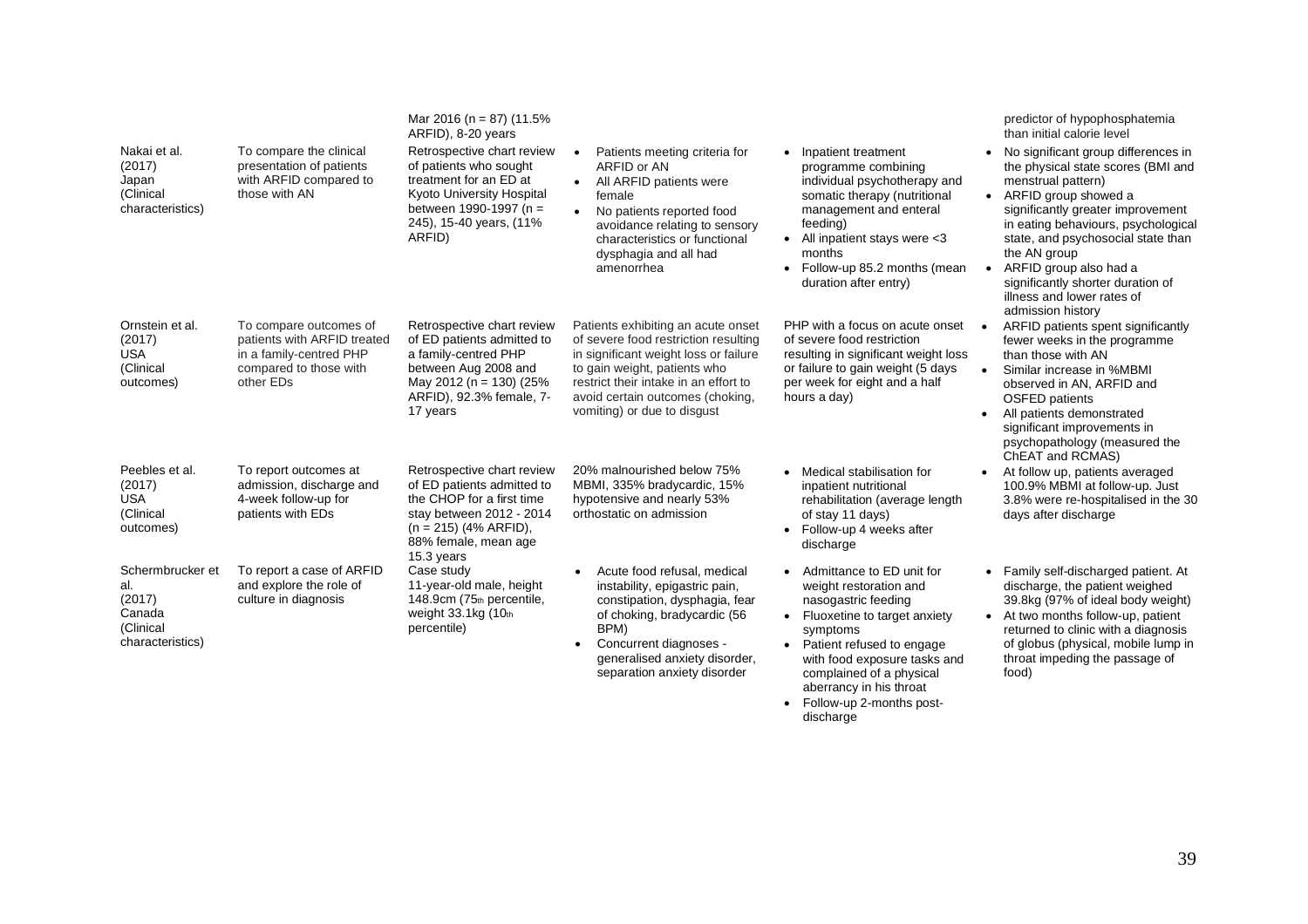| Sharp et al.<br>(2017a)<br><b>USA</b><br>(Treatment<br>interventions)                | To examine the feasibility<br>and preliminary efficacy of<br>combining D-cycloserine<br>with a behavioural<br>intervention in treating<br>young children with chronic<br>food refusal | Double-blind, placebo-<br>controlled study<br>16 children (37.5%<br>female) 18 months $-6$<br>vears | Active and persistent food refusal<br>which severely restricted the<br>volume of food consumed                                                                                                                                                                                                      | • Randomisation to intensive<br>behavioural intervention + D-<br>cycloserine OR intensive<br>behavioural intervention +<br>placebo over 5 days (15<br>meals in total)<br>• Follow-up 1-month post-<br>treatment                                                                                                                                     | Mealtime behaviours improved<br>significantly in both groups, but D-<br>cycloserine further enhanced<br>response to intervention, rapidly<br>increased food acceptance and<br>reduced disruptive behaviours                                                                                                                                             |
|--------------------------------------------------------------------------------------|---------------------------------------------------------------------------------------------------------------------------------------------------------------------------------------|-----------------------------------------------------------------------------------------------------|-----------------------------------------------------------------------------------------------------------------------------------------------------------------------------------------------------------------------------------------------------------------------------------------------------|-----------------------------------------------------------------------------------------------------------------------------------------------------------------------------------------------------------------------------------------------------------------------------------------------------------------------------------------------------|---------------------------------------------------------------------------------------------------------------------------------------------------------------------------------------------------------------------------------------------------------------------------------------------------------------------------------------------------------|
| Thomas et al.<br>(2017)<br><b>USA</b><br>(Clinical<br>characteristics)               | To describe a case of<br>ARFID relating to an acute<br>choking incident                                                                                                               | Case study<br>11-year-old female, BMI<br>12.5                                                       | Sudden onset of food refusal<br>and weight loss following<br>acute choking incident<br>Patient had been highly<br>selective eater since infancy<br>and disliked many foods                                                                                                                          | • Period of hospitalisation<br>followed by cognitive<br>behavioural intervention to<br>target choking phobia and to<br>increase dietary variety<br>• Follow-up 1-year after initial<br>assessment                                                                                                                                                   | • Patient gained 6.4 kg and grew<br>8cm in height one year after initial<br>assessment<br>• Diet still limited but all previously<br>consumed solid foods were<br>reincorporated<br>• Patient no longer reported a fear of<br>choking                                                                                                                   |
| Tsai, Singh &<br>Pinkhasov (2017)<br><b>USA</b><br>(Clinical<br>characteristics)     | To present a case of<br>ARFID resulting from<br>testicular cancer surgery                                                                                                             | Case study<br>56-year-old male                                                                      | Significant weight loss over<br>the past 5 years, severe<br>malnourishment due to<br>restricted diet (liquid and<br>pureed foods to reduce bowel<br>movements)<br>Severe scarring in pelvic floor<br>region following testicular<br>cancer surgery causing<br>pudendal nerve entrapment<br>syndrome | • 22-day inpatient stay, IV fluid<br>administration, liquid<br>nutritional supplements<br>• 7.5mg mirtazapine                                                                                                                                                                                                                                       | • Upon discharge, patient was still<br>fixated on constipation, failed to<br>follow up with medical<br>professionals and did not adhere to<br>medication<br>• Patient continued to eat pureed<br>foods, drink nutritional drinks and<br>use enemas to relive constipation<br>• Continued weight loss, severe<br>malnourishment and eventual<br>anasarca |
| Aldridge et al.<br>(2018)<br>UK<br>(Clinical<br>characteristics)                     | To compare the feeding<br>behaviours of children with<br>ARFID to those of typically<br>developing children                                                                           | Observational study<br>18 children with ARFID<br>and 21 typically<br>developing children            | N/A                                                                                                                                                                                                                                                                                                 | N/A                                                                                                                                                                                                                                                                                                                                                 | • Group differences appear to relate<br>to frequency rather than type of<br>behaviour (food intake, visual and<br>physical engagement with feeding,<br>and movement during mealtimes)                                                                                                                                                                   |
| Aloi, Sinopoli &<br>Segura-Garcia<br>(2018)<br>Italy<br>(Treatment<br>interventions) | To present a case of<br>ARFID successfully treated<br>with CBT and family<br>involvement                                                                                              | Case study<br>24-year-old male, slightly<br>overweight with BMI 25.5<br>kg/m2                       | Dysfunctional eating<br>behaviours dating back to the<br>age of 2<br>Avoidance based on an<br>unpleasant sensory<br>experience<br>Complaints of anxiety relating<br>to shared meals, resulting in<br>social withdrawal                                                                              | Psychotherapeutic<br>$\bullet$<br>intervention once a week for<br>one hour over six months<br>Phase 1 (session 1-4)<br>$\bullet$<br>psycho-education<br>Phase 2 (session 5-7) family<br>$\bullet$<br>therapy<br>Phase 3 (session 8-18) CBT<br>Phase 4 (session 19-20)<br>$\bullet$<br>relapse prevention<br>• Follow up 6 months post-<br>treatment | • Many new foods introduced to the<br>patient's diet<br>• Improved social relationships and<br>willingness to engage in shared<br>meals                                                                                                                                                                                                                 |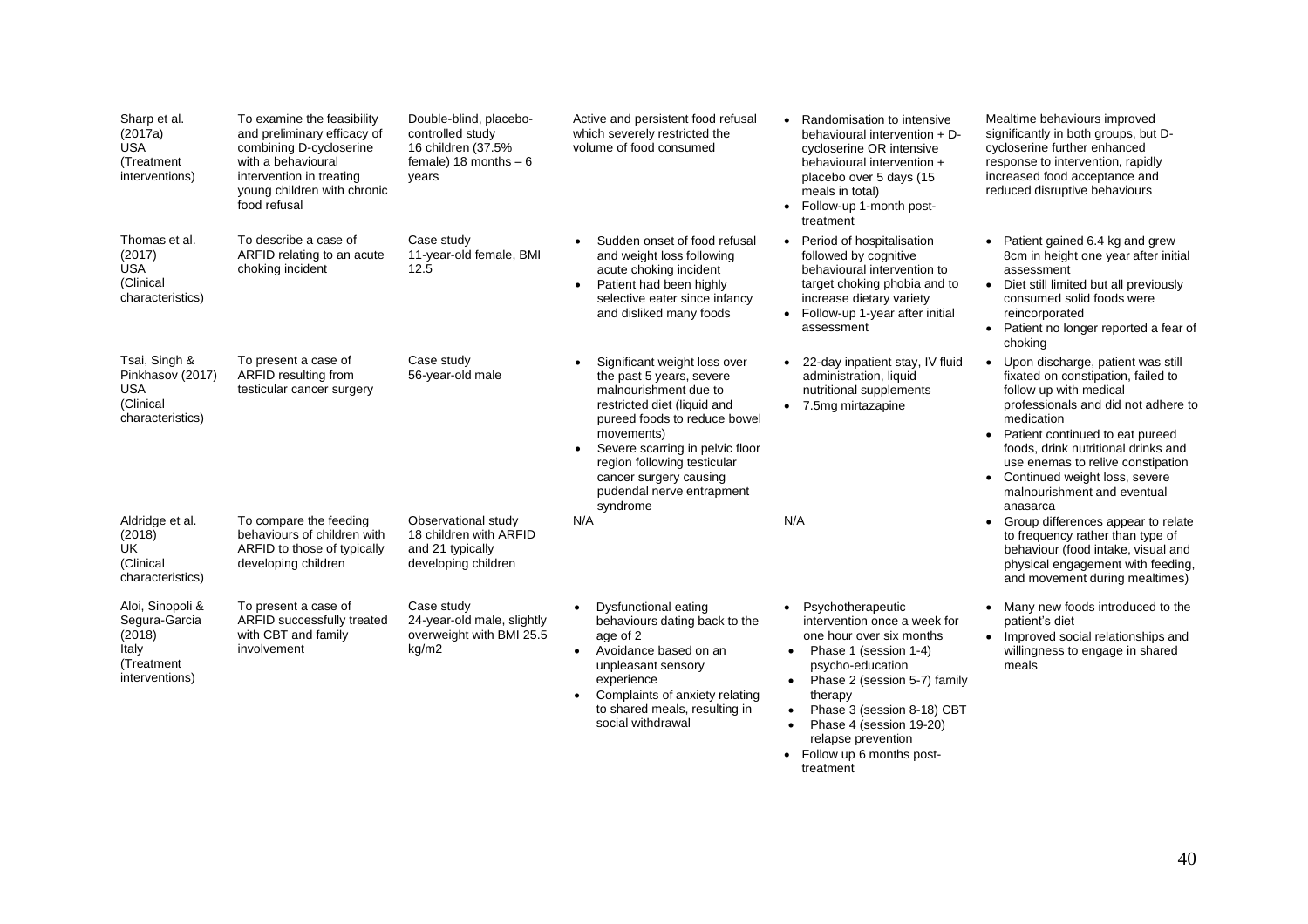| Becker et al.<br>(2018)<br><b>USA</b><br>(Clinical<br>characteristics)                      | To compare the clinical<br>presentations of ARFID and<br>AN                                  | 138 individuals with an ED<br>$(n = 67$ with ARFID, $n = 71$<br>with AN), 10-78 years,<br>73.8% female                                                                                                                           | N/A                                                                                                                                                                                                                                                                                                                                                                                  | N/A                                                                                                                                                                                                                       | ARFID group - significantly<br>higher proportion of males and<br>presented for treatment at a<br>younger age than the AN sample<br>Individuals with ARFID scored<br>$\bullet$<br>lower on measures of eating<br>pathology, depression, anxiety<br>and clinical impairment but did<br>not differ from those with AN on<br>restrictive eating                                                                           |
|---------------------------------------------------------------------------------------------|----------------------------------------------------------------------------------------------|----------------------------------------------------------------------------------------------------------------------------------------------------------------------------------------------------------------------------------|--------------------------------------------------------------------------------------------------------------------------------------------------------------------------------------------------------------------------------------------------------------------------------------------------------------------------------------------------------------------------------------|---------------------------------------------------------------------------------------------------------------------------------------------------------------------------------------------------------------------------|-----------------------------------------------------------------------------------------------------------------------------------------------------------------------------------------------------------------------------------------------------------------------------------------------------------------------------------------------------------------------------------------------------------------------|
| Bryson et al.<br>(2018)<br><b>USA</b><br>(Clinical<br>outcomes)                             | To assess long-term<br>outcomes of patients with<br>ARFID treated in a PHP for<br><b>EDs</b> | Retrospective chart review<br>ARFID and AN patients<br>treated in a PHP from Aug<br>2008 to May 2013:<br>• ARFID ( $n = 20$ ), 70%<br>female, mean age 11.43<br>years<br>• AN (n = 42), 97.6%<br>female, mean age 14.12<br>years | $N = 5$ patients with reported<br>gastrointestinal complaints<br>$N = 8$ with a reported fear of<br>choking or vomiting<br>$N = 7$ with restrictive eating<br>$\bullet$<br>due to: low appetite related to<br>comorbid psychological<br>conditions, severe picky<br>eating, hypersensitivity to<br>sensory qualities of food.<br>idiosyncratic food rules, and/or<br>family conflict | PHP (including cognitive-<br>behavioural interventions,<br>meal planning and family<br>therapy)<br>• Follow up at least 12 months<br>after discharge                                                                      | At follow up, all participants<br>exhibited a significant increase in<br>%MBMI from intake to discharge<br>and maintained this at follow-up<br>Significant reduction in ED<br>$\bullet$<br>symptoms from intake to<br>discharge and from discharge to<br>follow-up (measured by the<br>ChEAT)<br>Significantly smaller percentage of<br>patients with ARFID were<br>receiving outpatient services<br>(compared to AN) |
| Chiarello, Marini,<br>Ballerini & Ricci<br>(2018)<br>Italy<br>(Clinical<br>characteristics) | To discuss the presentation<br>and clinical characteristics<br>of an individual with ARFID   | Case study<br>18-year-old male                                                                                                                                                                                                   | Very selective eating habits<br>and nausea in the presence of<br>non-preferred foods<br><b>Malnutrition causing</b><br>$\bullet$<br>progressive decrease in vision                                                                                                                                                                                                                   | Inpatient care with<br>multidisciplinary approach to<br>treatment followed by<br>outpatient CBT and parental<br>psychoeducation<br>• Sertraline up to 150mg/day<br>Follow-up 1-year post-<br>treatment                    | • Improved nutritional intake,<br>decreased anxiety during meals,<br>improvement in right eye vision<br>• One year follow up: no further<br>recurrence of visual loss and no<br>further improvements                                                                                                                                                                                                                  |
| Görmez, Kılıç &<br>Kirpinar<br>(2018)<br>Turkey<br>(Treatment<br>interventions)             | To present a case of<br>ARFID successfully treated<br>with CBT                               | Case study<br>27-year-old female<br>BMI 16kg/m2 (lost 6kg in<br>the past 2 months                                                                                                                                                | Nausea, retching, vomiting and<br>unable to tolerate the sight and<br>smell of food                                                                                                                                                                                                                                                                                                  | • 12 40-minute weekly CBT<br>sessions as an inpatient and<br>8 sessions as an outpatient<br>as well as psychoeducation<br>and dietary supervision<br>• Also 30-45mg of mirtazapine                                        | • 4kg gained (BMI 17.5kg/m2. A<br>further 2kg gained (BMI 18.3kg/m2)<br>6-months post discharge<br>• Improvement on cognitive<br>domains, energy levels and anxiety                                                                                                                                                                                                                                                   |
| Gray, Menzel,<br>Schwartz & Kaye<br>(2018)<br><b>USA</b><br>(Treatment<br>interventions)    | To evaluate the use of<br>mirtazapine in treating<br>patients with ARFID                     | 6 females, 8 males (7-23<br>years) who received<br>treatment at the University<br>of California, San Diego<br><b>Eating Disorders Clinic</b><br>from 2015 to 2016. Mean<br>BMI at intake $16.8 \pm \text{kg/m}_2$                | Difficulty eating related to low<br>appetite cues, taste, or texture<br>sensitivity, anxiety of an adverse<br>event (e.g., choking), or significant<br>functional gastrointestinal distress                                                                                                                                                                                          | • Six patients treated with<br>mirtazapine as monotherapy<br>and 8 on additional<br>medications<br>• Average dose of mirtazapine<br>25.5ma<br>Follow-up 6-months post-<br>treatment and monthly follow-<br>ups thereafter | Average change in BMI without<br>mirtazapine - 0.10 BMI point per<br>week<br>Average change in BMI with<br>mirtazapine - 0.23 BMI point per<br>week $(t_{13} = -3.11, p < .05)$<br>Overall, mirtazapine was safe, well<br>tolerated and encouraged greater<br>weight gain than treatment-as-                                                                                                                          |

usual programme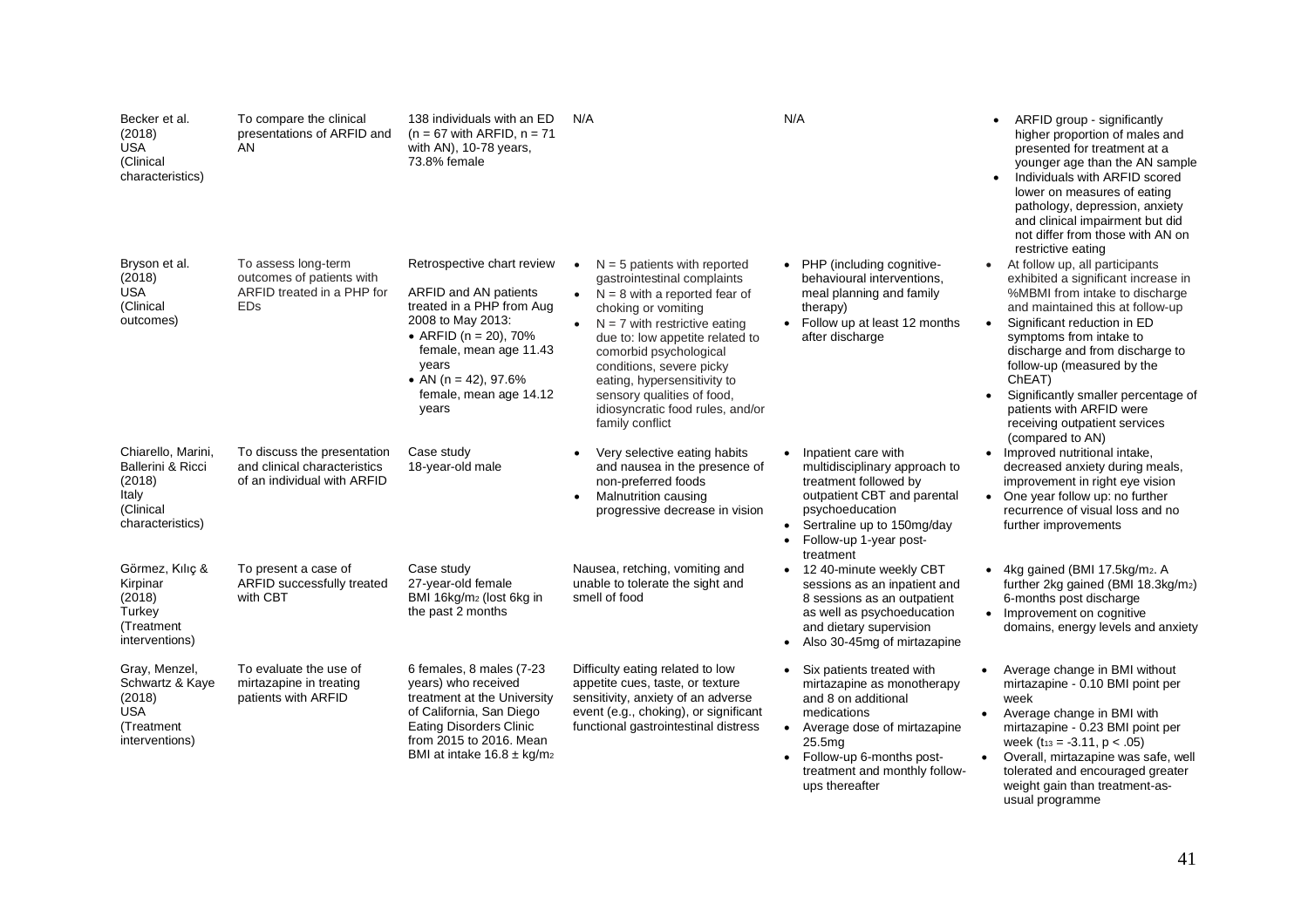| Guss, Richmond<br>& Forman (2018)<br><b>USA</b><br>(Treatment<br>interventions)              | To assess the inpatient<br>medical management of<br>adolescents with ARFID                                                                                                | Survey<br>United States-based<br>physician members of the<br>Society for Adolescent<br>Health and Medicine's<br><b>Eating Disorder Special</b><br>Interest Group's listserv or<br>the National Eating<br><b>Disorders Quality</b><br>Improvement<br>Collaborative ( $n = 37$ ) | N/A                                                                                                                                                                                                                                                         | N/A                                                                                                                                                                                                                                                                                                              | Half of respondents did not use<br>protocol for refeeding<br>55% of those with a protocol used<br>an AN treatment protocol<br>Solid food and nasogastric feeds<br>were most commonly used for<br>nutritional rehabilitation<br>Few typically prescribed<br>medications in the hospital during<br>medical stabilisation<br>There is considerable variability of<br>practice in the treatment of ARFID |
|----------------------------------------------------------------------------------------------|---------------------------------------------------------------------------------------------------------------------------------------------------------------------------|--------------------------------------------------------------------------------------------------------------------------------------------------------------------------------------------------------------------------------------------------------------------------------|-------------------------------------------------------------------------------------------------------------------------------------------------------------------------------------------------------------------------------------------------------------|------------------------------------------------------------------------------------------------------------------------------------------------------------------------------------------------------------------------------------------------------------------------------------------------------------------|------------------------------------------------------------------------------------------------------------------------------------------------------------------------------------------------------------------------------------------------------------------------------------------------------------------------------------------------------------------------------------------------------|
| Izquierdo et al.<br>(2018)<br>USA<br>(Clinical<br>characteristics)                           | To assess implicit attitudes<br>towards dieting and<br>thinness in adolescents<br>with fat-phobic AN, non-fat-<br>phobic AN, low-weight<br>ARFID and those with no<br>ED. | Comparative study<br>$N = 94$ adolescent<br>females, 10-22 years ( $n =$<br>39 fat-phobic AN, $n = 13$<br>non-fat-phobic AN, $n = 10$<br>low-weight ARFID, $n = 32$<br>healthy controls)                                                                                       | Participants meeting DSM-5<br>criteria for a low-weight ED or<br>age-matched healthy controls                                                                                                                                                               | N/A                                                                                                                                                                                                                                                                                                              | Individuals with fat-phobic and<br>non-fat-phonic AN had implicit<br>associations with dieting and true<br>statements but those with ARFID<br>and HCs did not<br>Implicit association between non-<br>dieting and true statements in<br>those with ARFID is consistent<br>with explicit endorsements of the<br>absence of weight and shape                                                           |
| Lenz, Mitan.<br>Kleinhenz &<br>Matthews (2018)<br><b>USA</b><br>(Treatment<br>interventions) | To describe the successful<br>use of an intensive<br>inpatient behavioural<br>intervention in treating<br><b>ARFID</b>                                                    | Case study<br>8-year-old female<br>diagnosed with ARFID                                                                                                                                                                                                                        | Initially presenting with<br>abdominal pain, nausea and<br>vomiting which caused acute<br>food refusal<br>Patient also stopped drinking<br>$\bullet$<br>fluids following a choking<br>incident, which resulted in the<br>placement of a nasogastric<br>tube | Initial outpatient treatment<br>which employed family and<br>individual therapy within a<br><b>CBT</b> framework<br>Subsequent inpatient<br>admission to adolescent<br>medicine service<br>16 outpatient sessions over a<br>12-week period and a 6-day<br>inpatient stay<br>Follow-up 4-months post<br>discharge | Patient weight increased from<br>lowest 21.8kg to 26.5kg (52nd<br>percentile) at 4-month follow up<br>• Full remission of ARFID symptoms                                                                                                                                                                                                                                                             |
| Lock et al. (2018)<br><b>USA</b><br>(Treatment<br>interventions)                             | To illustrate the use of FBT<br>in treating pre-adolescents<br>with ARFID                                                                                                 | Case study<br>$(1)$ 8-year-old female<br>9-year-old female<br>(2)<br>(3)<br>11-year-old female                                                                                                                                                                                 | 3 different ARFID presentations:<br>(1) Low appetite and lack of<br>interest in eating<br>Sensory aversion to food<br>(2)<br>(3) Fear of eating and extreme<br>fear of vomiting                                                                             | <b>Family Based Therapy</b>                                                                                                                                                                                                                                                                                      | No major changes in interest in<br>(1)<br>food but capable of eating<br>sufficient quantities and eating-<br>related family conflicts decreased<br>Greatly increased range of food,<br>(2)<br>increased flexibility in social<br>situations<br>Coping strategies used to<br>(3)<br>manage fears, steady weight<br>gain and increased participation<br>in school and social activities                |
| Lucarelli et al.<br>(2018)<br>Italy                                                          | To assess the type and<br>degree of malnutrition over<br>time in children with IA                                                                                         | Longitudinal study<br>evaluating children (and<br>their mothers) originally                                                                                                                                                                                                    | Patients originally diagnosed with<br>IA but now meeting the criteria for                                                                                                                                                                                   | • Patients and their mothers<br>had received some<br>psychoeducation at the time                                                                                                                                                                                                                                 | Steady improvement in<br>٠<br>malnutrition but 73% continued to                                                                                                                                                                                                                                                                                                                                      |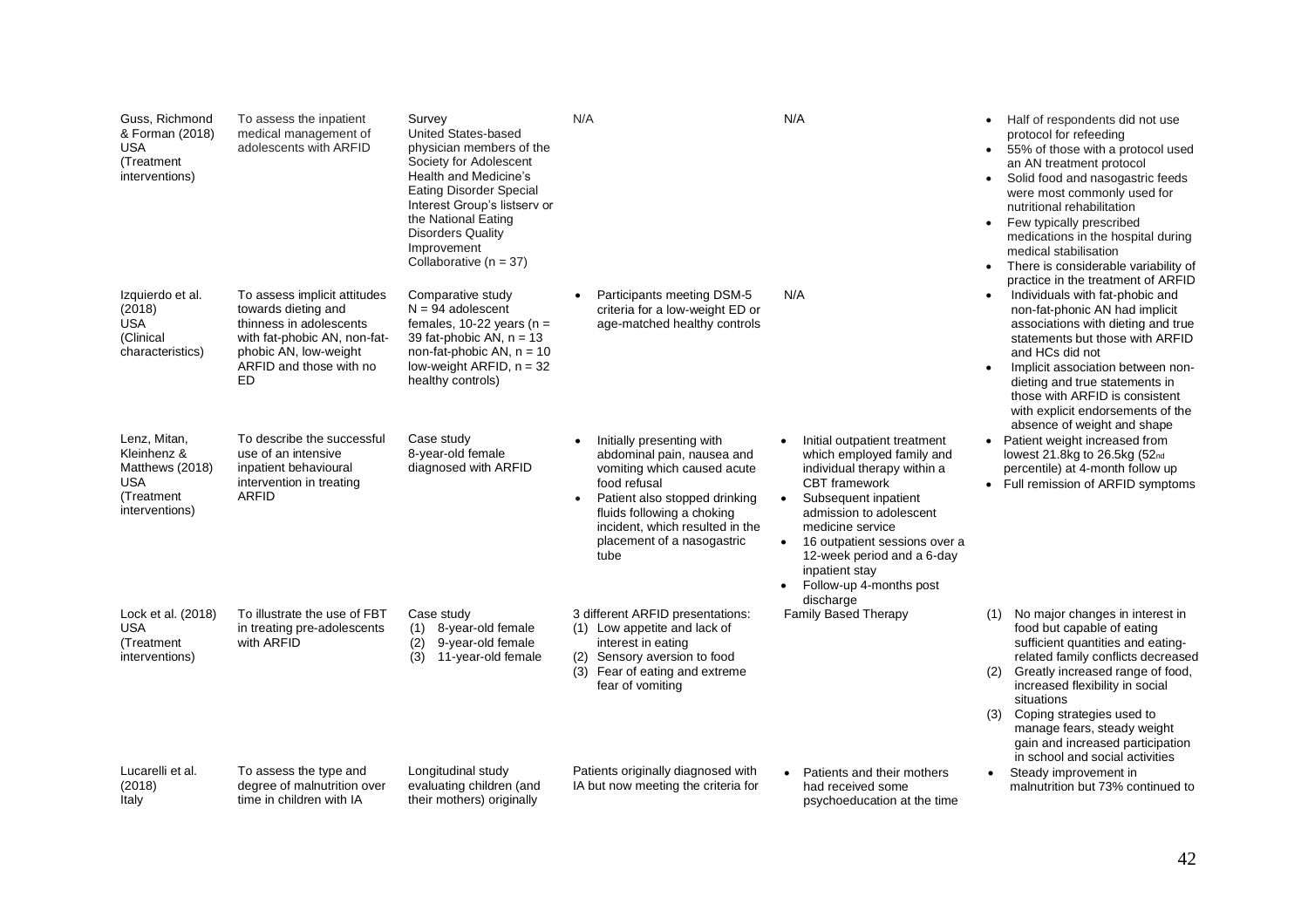| (Clinical<br>outcomes)                                                    |                                                                                                      | diagnosed with IA ( $n =$<br>113), 49% female, 2.3<br>years (mean age at first<br>assessment)                                                                                           | the ARFID subtype "apparent lack"<br>of interest in eating or food."                                                                                                                                                                                                                                                                   | of diagnosis but did not<br>pursue any<br>psychotherapeutic treatment<br>for various reasons<br>Patients assessed at a mean<br>$\bullet$<br>age of 2 and thereafter at 5, 7<br>and 11 years                                                                                                                                                                   | exhibit mild, moderate or severe<br>malnutrition at 11 years<br>Girls' emotional/behavioural<br>$\bullet$<br>problems and mothers'<br>psychopathology were more<br>severe than that of the boys and<br>their mothers                                                                                                                                     |
|---------------------------------------------------------------------------|------------------------------------------------------------------------------------------------------|-----------------------------------------------------------------------------------------------------------------------------------------------------------------------------------------|----------------------------------------------------------------------------------------------------------------------------------------------------------------------------------------------------------------------------------------------------------------------------------------------------------------------------------------|---------------------------------------------------------------------------------------------------------------------------------------------------------------------------------------------------------------------------------------------------------------------------------------------------------------------------------------------------------------|----------------------------------------------------------------------------------------------------------------------------------------------------------------------------------------------------------------------------------------------------------------------------------------------------------------------------------------------------------|
| Norris et al.<br>(2018)<br>Canada<br>(Clinical<br>characteristics)        | To assess characteristics of<br>ARFID and describe<br>subtypes                                       | Retrospective chart review<br>Patients ( $n = 77$ ) assessed<br>in an ED clinic at a tertiary<br>care paediatric hospital<br>between 2000 - 2017,<br>73% female, mean age<br>13.7 years | N/A                                                                                                                                                                                                                                                                                                                                    | $\bullet$ N/A                                                                                                                                                                                                                                                                                                                                                 | Three specific sub-types<br>$\bullet$<br>identified:<br>1. Apparent lack of interest in<br>eating<br>2.<br>Restriction as a result of<br>sensory sensitivity<br>3.<br>Restriction based on fear of<br>aversive consequences<br>Clinical characteristics of patients<br>varied depending on assigned<br>subtype<br>• Some mixed presentations<br>observed |
| Okereke (2018)<br><b>USA</b><br>(Treatment)<br>interventions)             | To describe the successful<br>treatment of anxiety using<br>buspirone in an individual<br>with ARFID | Case study<br>14-year-old female<br>BMI 20.3kg/m <sub>2</sub> (58th<br>percentile)                                                                                                      | Complaints of anxiety, abdominal<br>pain and vomiting resulting in food<br>restriction (later diagnosed with<br>ARFID as well as irritable bowel<br>syndrome)                                                                                                                                                                          | • Individual and family therapy<br>Sertraline at 50mg/day<br>$\bullet$<br>(discontinued when patient<br>experienced agitation and<br>thoughts of suicide)<br>• Buspirone 5mg twice daily<br>increased to 7.5mg twice<br>daily at 1 month follow up and<br>10mg twice daily at 6-month<br>follow-up<br>• Follow-up 1, 2, 4, 6, and 8-<br>months post-treatment | • BMI at 8-month follow up was<br>22.0kg/m2 (73rd percentile)<br>• SSRIs can be used to treat eating-<br>related anxiety but may cause<br>adverse side effects, particularly in<br>children and adolescents<br>• Buspirone successfully treated<br>anxiety symptoms associated with<br>eating (patient denied any<br>significant side effects)           |
| Pitt & Middleman<br>(2018)<br><b>USA</b><br>(Clinical<br>characteristics) | To describe the<br>presentation and treatment<br>of two cases of ARFID                               | Case series<br>(1) 17-year-old female,<br>height 172.5cm, weight<br>46.9kg<br>(2) 13-year-old female,<br>height 141.3cm, weight<br>24.80kg                                              | 12 episodes of vomiting with<br>(1)<br>36-hour period, dizziness,<br>abdominal pain, denied<br>difficulties with body image,<br>picky eating habits since<br>childhood<br>Long-standing malnutrition,<br>(2)<br>persistent complaints of<br>constipation and nausea,<br>denied difficulties with body<br>image, picky eating with poor | • Both patients hospitalised for<br>malnutrition<br>• Nasogastric tube placement<br>was used followed by<br>nasojejunal<br>• Individualised behaviour<br>plans provided to reinforce<br>oral nutritional consumption<br>• Family therapy provided                                                                                                             | • No information regarding patients'<br>outcomes<br>• Authors conclude that treatment for<br>ARFID may need to address<br>behavioural components that<br>contribute to food restriction<br>(compared to treatments which<br>focus on body image disturbances)                                                                                            |

weight gain since 6 months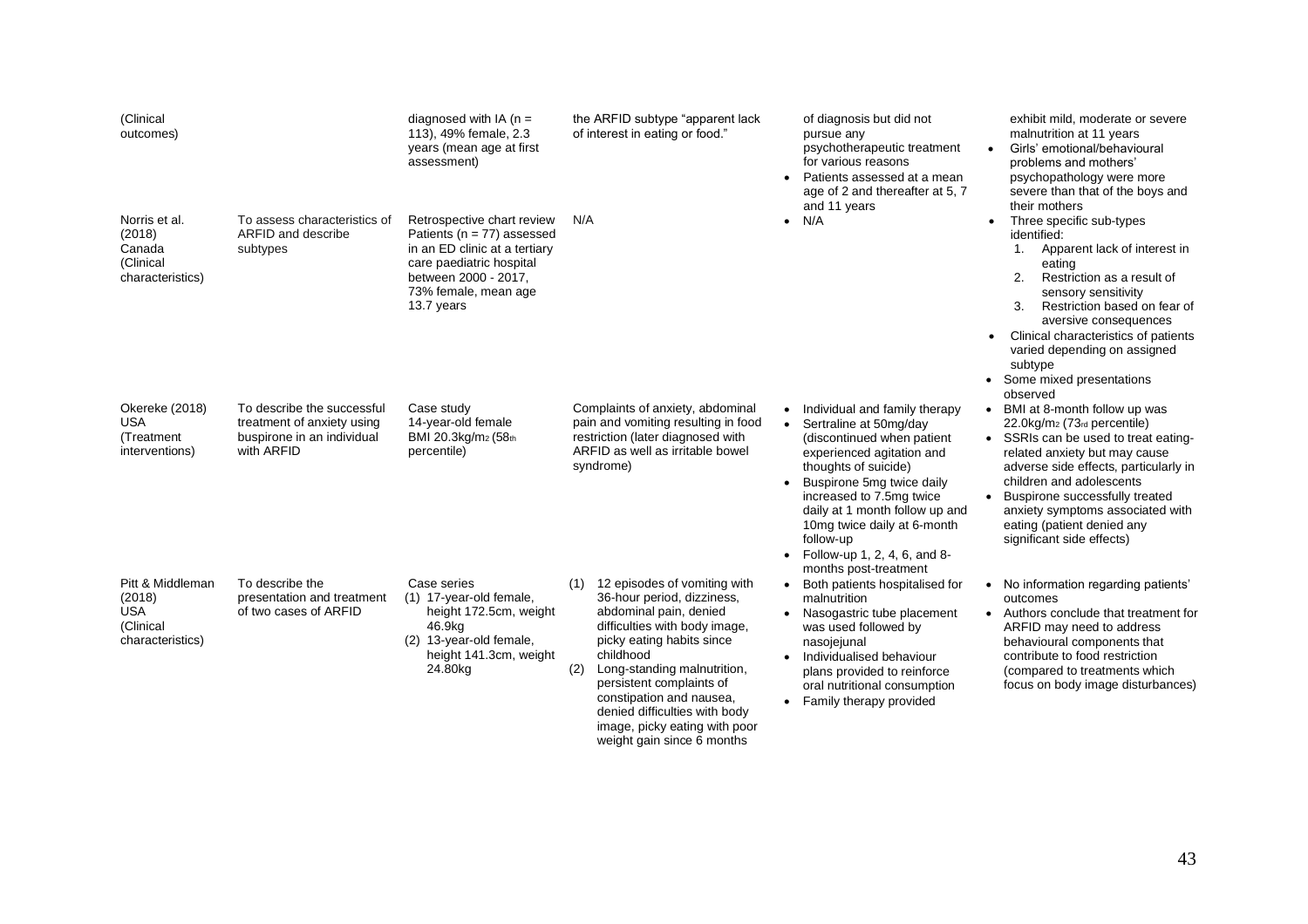| Sharp et al.<br>(2018)<br><b>USA</b><br>(Clinical<br>characteristics)                     | To examine the clinical<br>presentation of severe food<br>selectivity in children with<br>ASD.                      | 70 children (2-17 years)<br>with ASD and severe food<br>selectivity referred to an<br>outpatient programme | Complete omission of one or more<br>food groups or consumption of a<br>narrow range of items (five or<br>fewer)                                                                                                                    | N/A                                                                                                                                                                                                                                                                                                                                                                                                                                                                                          | • 67% omitted vegetables & 27%<br>omitted fruits<br>• 78% percent consumed a diet at<br>risk for five or more nutritional<br>inadequacies<br>Severe food selectivity was not<br>associated with compromised<br>growth or obesity                                                                                                                                                                                                 |
|-------------------------------------------------------------------------------------------|---------------------------------------------------------------------------------------------------------------------|------------------------------------------------------------------------------------------------------------|------------------------------------------------------------------------------------------------------------------------------------------------------------------------------------------------------------------------------------|----------------------------------------------------------------------------------------------------------------------------------------------------------------------------------------------------------------------------------------------------------------------------------------------------------------------------------------------------------------------------------------------------------------------------------------------------------------------------------------------|----------------------------------------------------------------------------------------------------------------------------------------------------------------------------------------------------------------------------------------------------------------------------------------------------------------------------------------------------------------------------------------------------------------------------------|
| Spettigue, Norris,<br>Santos & Obeid<br>(2018)<br>Canada<br>(Treatment)<br>interventions) | To examine the efficacy of<br>treating ARFID patients<br>with modified FBT or<br>psychopharmacological<br>treatment | 5 females and 1 male (10-<br>14 years)                                                                     | Various presentations including<br>fear following choking incident,<br>abdominal pain and nausea,<br>problems concentrating and<br>severe anxiety                                                                                  | <b>Family Based Therapy</b><br>$\bullet$<br>Medication - olanzapine,<br>$\bullet$<br>fluoxetine and<br>cyproheptadine<br>CBT<br>$\bullet$                                                                                                                                                                                                                                                                                                                                                    | All six patients achieved their goal<br>weight                                                                                                                                                                                                                                                                                                                                                                                   |
| Wassenaar.<br>O'Melia & Mehler<br>(2018)<br><b>USA</b><br>(Clinical<br>characteristics)   | To present the case of an<br>individual with co-occurring<br>ARFID, psychosis and<br>Gitelman syndrome              | Case study<br>27-year-old woman<br>BMI 15.8 kg/m <sub>2</sub>                                              | Patient experienced 20lbs<br>$\bullet$<br>weight loss in the last year by<br>restricting portion sizes<br>History of anxiety as well as<br>$\bullet$<br>confusion and persecutory<br>auditory and visual<br>hallucinations         | Admittance to inpatient care<br>$\bullet$<br>for specialised ED treatment<br>and nutritional rehabilitation<br>Medication included<br>$\bullet$<br>aripiprazole, gabapentin for<br>anxiety and methocarbamol<br>and tramadol for pain                                                                                                                                                                                                                                                        | Patient discharged at a restored<br>weight with a plan to see outpatient<br>nephrology and continue<br>aripiprazole<br>On clinical examination, patient<br>was emotionally flat, had<br>psychomotor restriction, poor eye<br>contact, monotoned speech and<br>did not engage with peers<br>Patient continued to meet calorie<br>goals but remained resistant to<br>food flexibility<br>Later diagnosed with Gitelman<br>syndrome |
| Westfall,<br>Mavrides &<br>Coffey (2018)<br>USA<br>(Clinical<br>characteristics)          | To present the case of an<br>individual with acute<br>psychosis and ARFID<br>driven by religious<br>delusions       | Case study<br>16-year-old male                                                                             | Patient hospitalised for the third<br>time for acute psychosis, refusal to<br>eat or drink driven by religious<br>delusions, failure to take care of<br>personal hygiene, covert food<br>purging and intermittent marijuana<br>use | • Olanzapine 5mg daily for<br>psychosis and weight gain<br>• Patient discharged after<br>several days but did not<br>continue medication or attend<br>follow-up appointments<br>Patient readmitted 15 months<br>later and eventually<br>transferred to paediatric<br>medical unit for dehydration<br>and nasogastric feeding<br>Trials of olanzapine,<br>haloperidol, cyproheptadine,<br>risperidone and megestrol<br>acetate failed<br>Clozapine appeared to<br>resolve acute psychosis and | The patient did well after discharge<br>but was readmitted to paediatric<br>medicine 2 <sup>1/2</sup> weeks later but when his<br>clozapine ran out                                                                                                                                                                                                                                                                              |

refusal to eat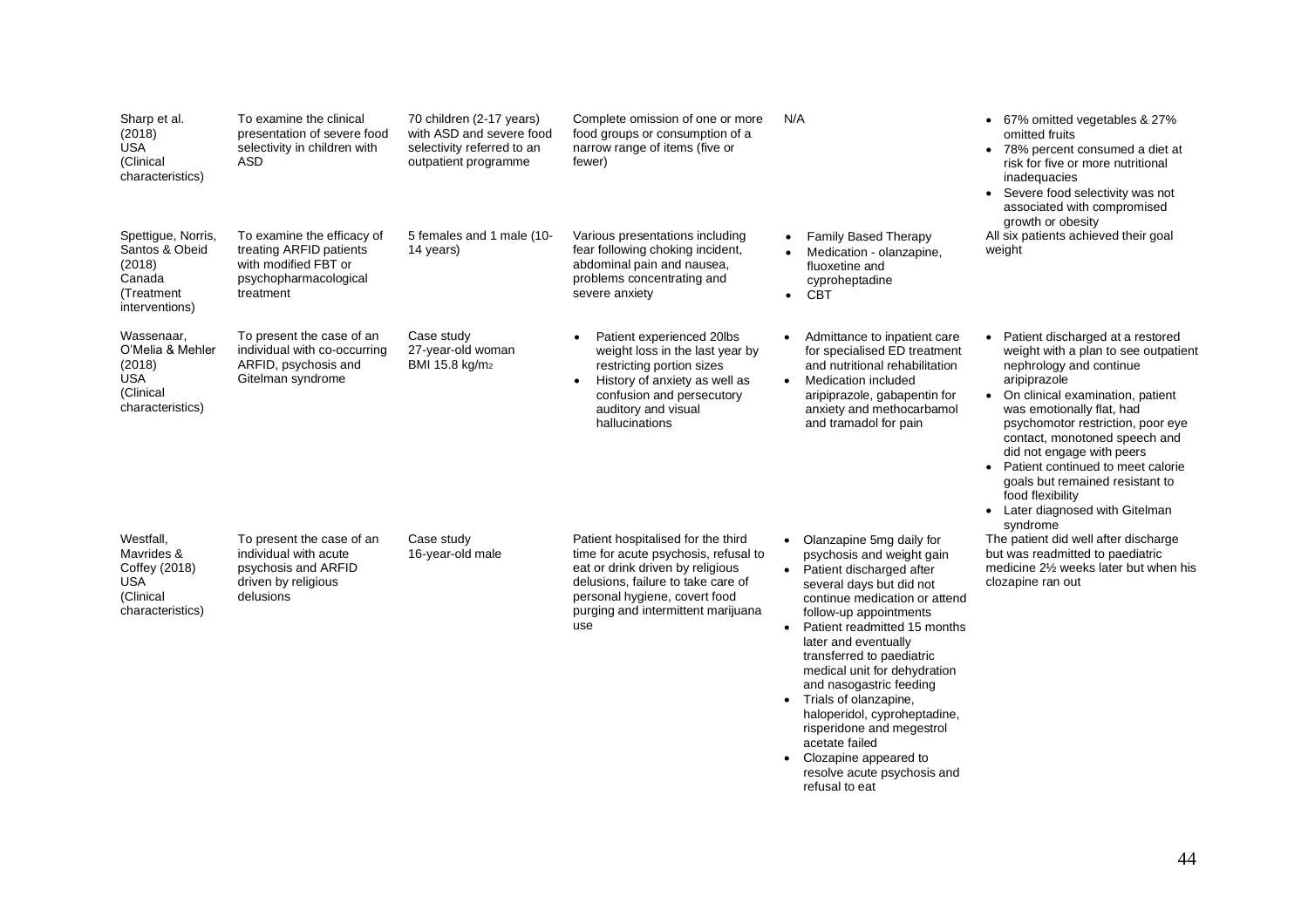| Zucker et al.<br>(2018)<br><b>USA</b><br>(Treatment<br>interventions)                        | To present an acceptance-<br>based interoceptive<br>exposure treatment for<br>young people with ARFID<br>and demonstrate its<br>success in treating a young<br>girl with lifelong poor<br>appetite | Case study<br>4-year-old female                                                                                                                                          | Patient had percutaneous<br>endoscopic gastrostomy (PEG<br>tube) since 14 months of age<br>Indifference to food, lack of<br>awareness of hunger, difficulty<br>adjusting to a change in<br>routine | 8 weekly sessions followed by 4<br>bi-monthly sessions of<br>acceptance-based interoceptive<br>exposure treatment - Feeling and<br>Body Investigators (FBI)-ARFID<br>Division (also mirtazapine for a<br>month prior to exposure<br>treatment)                                                                                                                         | • Patient no longer met criteria for<br><b>ARFID</b><br>• Notable improvement in capacity to<br>cope with change, unknown<br>internal sensations no longer<br>viewed as a threat<br>• Increase in quantity of food<br>consumed and need for<br>supplemental feeds reduced<br>• PEG tube eventually removed                                                                                                                                                         |
|----------------------------------------------------------------------------------------------|----------------------------------------------------------------------------------------------------------------------------------------------------------------------------------------------------|--------------------------------------------------------------------------------------------------------------------------------------------------------------------------|----------------------------------------------------------------------------------------------------------------------------------------------------------------------------------------------------|------------------------------------------------------------------------------------------------------------------------------------------------------------------------------------------------------------------------------------------------------------------------------------------------------------------------------------------------------------------------|--------------------------------------------------------------------------------------------------------------------------------------------------------------------------------------------------------------------------------------------------------------------------------------------------------------------------------------------------------------------------------------------------------------------------------------------------------------------|
| Bloomfield.<br>Fischer, Clark &<br>Dove (2019)<br><b>USA</b><br>(Treatment<br>interventions) | To examine the use of<br>teleconsultation in treating<br>a patient with ARFID                                                                                                                      | Case study<br>8-year-old-male                                                                                                                                            | Frequent refusal of non-preferred<br>foods resulting in tantrum<br>behaviour (whining, crying,<br>gagging) upon sight or smell                                                                     | Parent teleconsultation<br>$\bullet$<br>(behavioural feeding<br>intervention to increase food<br>variety)<br>Follow-up 1- and 4-months<br>post-treatment                                                                                                                                                                                                               | Increase in the frequency of bites<br>of non-preferred foods                                                                                                                                                                                                                                                                                                                                                                                                       |
| Dahlsgaard &<br>Bodie (2019)<br><b>USA</b><br>(Treatment)<br>interventions)                  | To report the acceptability,<br>feasibility and initial<br>outcomes of the Picky<br><b>Eaters Clinic</b>                                                                                           | Pilot trial<br>21 children with a<br>diagnosis of ARFID (4-11<br>years) and their parents                                                                                | Picky eaters (eating less than 20<br>foods, difficulty socialising, refusal<br>to eat non-preferred foods)                                                                                         | • 7 sessions (90 minutes each)<br>of parent-led behavioural<br>intervention<br>Follow-up 3-months post-<br>treatment                                                                                                                                                                                                                                                   | • Reduction in picky eating and<br>negative mealtime behaviours                                                                                                                                                                                                                                                                                                                                                                                                    |
| Dumont et al.<br>(2019)<br>The Netherlands<br>(Treatment<br>interventions)                   | To test a new 4-week<br>exposure-based CBT day<br>treatment for adolescents<br>with ARFID                                                                                                          | Case series<br>Patients referred to<br>SeysCentra, a specialised<br>treatment facility for<br>children with feeding<br>disorders $(n = 11)$ , 36%<br>female, 10-18 years | Various presentations including<br>anxiety-driven (phobia), lack of<br>interest in food, driven by disgust<br>or aversion                                                                          | Exposure based CBT<br>treatment designed to<br>address a variety of ARFID<br>presentations (i.e., disgust<br>sensitivity, distorted<br>cognitions about the<br>consequences of eating<br>feared foods)<br>A non-concurrent multiple<br>baseline design followed by<br>4-week CBT<br>• Various measures taken at<br>baseline and throughout<br>including measurement of | • At follow up, 10 of the 11 patients<br>were at a healthy weight and had<br>an age-adequate nutritional intake<br>• For most, food neophobia scores<br>decreased to a non-clinical range<br>• Dysfunctional cognitions about<br>food intake/eating and anxiety<br>decreased<br>• Tube feeding eliminated in 6<br>patients<br>• All 11 patients demonstrated a<br>more varied food repertoire<br>• Demonstrates a CBT approach<br>which has the potential to treat |

various issues which drive restrictive/avoidant eating behaviours in ARFID

DSM-5 ARFID diagnosis, food neophobia, body weight

• Follow-up 3-months post-

and anxiety

treatment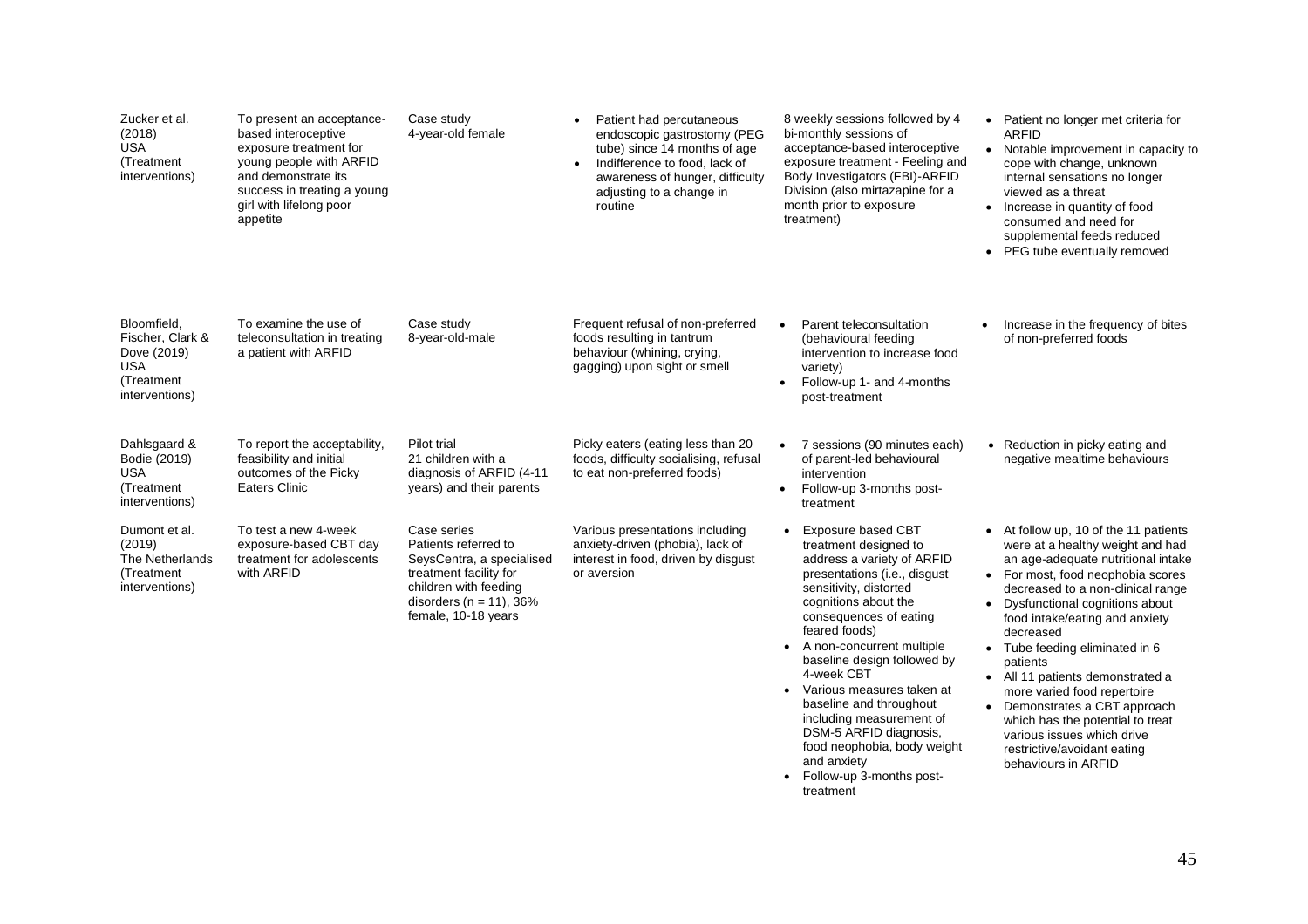| Hadwiger,<br>Middleman & Pitt<br>(2019)<br>USA<br>(Clinical<br>characteristics) | To highlight the relationship<br>between ARFID and<br>internet gaming disorder<br>and to illustrate two clinical<br>cases with both disorders | Case series<br>(1) 17-year-old male,<br>height 167cm, weight<br>43.4kg<br>(2) 15-year-old male,<br>height 180.4cm, weight<br>48.2kg                                                                                 | (1)<br>(2)                          | Poor weight gain, frequent<br>vomiting, emetophobia,<br>disinterest in eating, excessive<br>video gaming (4+ hours a day)<br>Weight loss, post-meal<br>vomiting, restricted food<br>interests, emetophobia, 1 hour<br>or more daily exercise,<br>excessive video gaming (4+<br>hours a day), orthostasis,<br>bradycardia, feelings of<br>anxiety and depression                                | $\bullet$ | Hospitalisation in the Disorder<br>Eating Programme for<br>refeeding, placed on<br>malnutrition protocol<br>(including psychoeducation<br>and individual and family<br>therapy)<br>Interventions aimed at<br>changing eating and faming<br>behaviours | $\bullet$ | Both patients achieved the<br>minimum medical and<br>psychological goals and were<br>discharged to follow-up in<br>outpatient clinic<br>• Both patients maintained medical<br>progress but returned to gaming<br>behaviours once discharged                                                                                                                                                                          |
|---------------------------------------------------------------------------------|-----------------------------------------------------------------------------------------------------------------------------------------------|---------------------------------------------------------------------------------------------------------------------------------------------------------------------------------------------------------------------|-------------------------------------|------------------------------------------------------------------------------------------------------------------------------------------------------------------------------------------------------------------------------------------------------------------------------------------------------------------------------------------------------------------------------------------------|-----------|-------------------------------------------------------------------------------------------------------------------------------------------------------------------------------------------------------------------------------------------------------|-----------|----------------------------------------------------------------------------------------------------------------------------------------------------------------------------------------------------------------------------------------------------------------------------------------------------------------------------------------------------------------------------------------------------------------------|
| Lai, Chee & Kwok<br>(2019)<br>Singapore<br>(Clinical<br>characteristics)        | To describe the clinical<br>profile of patients<br>diagnosed with ARFID                                                                       | Case series<br>Five males and three<br>females (15-39 years)<br>presenting to an ED<br>treatment facility at<br>Singapore General<br>Hospital, diagnosed with<br>ARFID between 2013 -<br>2016<br>Mean BMI 16.1kg/m2 | $\bullet$                           | Heterogeneous presentation<br>including severe food<br>restriction, lack of interest in<br>eating, anxiety with certain<br>foods, emetophobia, nausea<br>and vomiting<br>7 participants displayed<br>symptoms of ARFID in<br>childhood/adolescence and<br>one in adulthood<br>Comorbid major depressive<br>disorder, ASD, deliberate self-<br>harm, low mood, lethargy and<br>cold intolerance |           | Inpatient or outpatient<br>treatment with<br>multidisciplinary team<br>• All patients completed<br>nutritional rehabilitation with a<br>dietician and two were<br>referred to a psychologist                                                          |           | • Two patients reached a BMI within<br>the healthy weight range after<br>returning regularly for treatment<br>• The remaining six patients<br>defaulted follow-up appointments                                                                                                                                                                                                                                       |
| Lange et al.<br>(2019)<br>Sweden<br>(Clinical<br>outcomes)                      | To compare the long-term<br>outcomes of those with AN<br>and low-weight ARFID                                                                 | Retrospective chart review<br>of consecutive patients<br>diagnosed at a regional<br>ED service in southern<br>Sweden from 1983 - 2007<br>$(n = 56)$ (n = 19 diagnosed<br>retrospectively with<br>ARFID), 95% female | N/A                                 |                                                                                                                                                                                                                                                                                                                                                                                                |           | • Follow up after a mean of<br>15.9 years                                                                                                                                                                                                             |           | Mean BMI for ARFID group 21.9<br>kg/m <sup>2</sup> (range 16.5–29.9; SD 3.33)<br>In the ARFID-group, 26.3% had a<br>current ED, 26.3% had other<br>psychiatric diagnoses (including<br>anxiety and depression), and<br>47.4% had no psychiatric<br>diagnosis<br>For the ARFID group, ED<br>diagnoses at follow-up were all<br>ARFID (possible symptomatic<br>stability) whereas the AN group<br>showed heterogeneity |
| Lieberman et al.<br>(2019)<br>Canada<br>(Clinical<br>characteristics)           | To compare the medical<br>and psychological<br>characteristics of children<br>with ARFID and AN                                               | Comparative study<br>Inpatient and outpatient<br>participants in a<br>specialised programme at<br>the Hospital for Sick<br>Children ( $n = 106$ ), 8-13<br>years                                                    | $\bullet$<br>$\bullet$<br>$\bullet$ | Patients meeting DSM-5<br>criteria for AN or ARFID<br>Criteria for inpatient admission<br>- heart rate <50 BPM and/or<br>treatment goal weight <80%<br>Criteria for outpatient<br>acceptance - primary<br>diagnosis of an ED and<br>medical stability                                                                                                                                          | $\bullet$ | Inpatient or outpatient care at<br>the Hospital for Sick Children                                                                                                                                                                                     | $\bullet$ | Children with ARFID had a longer<br>length of illness, history of<br>abdominal pain and infections<br>preceding diagnosis and more<br>likely to be diagnosed with an<br>anxiety disorder<br>Those with AN had a higher drive<br>for thinness, lower self-esteem,<br>scored higher on depression and                                                                                                                  |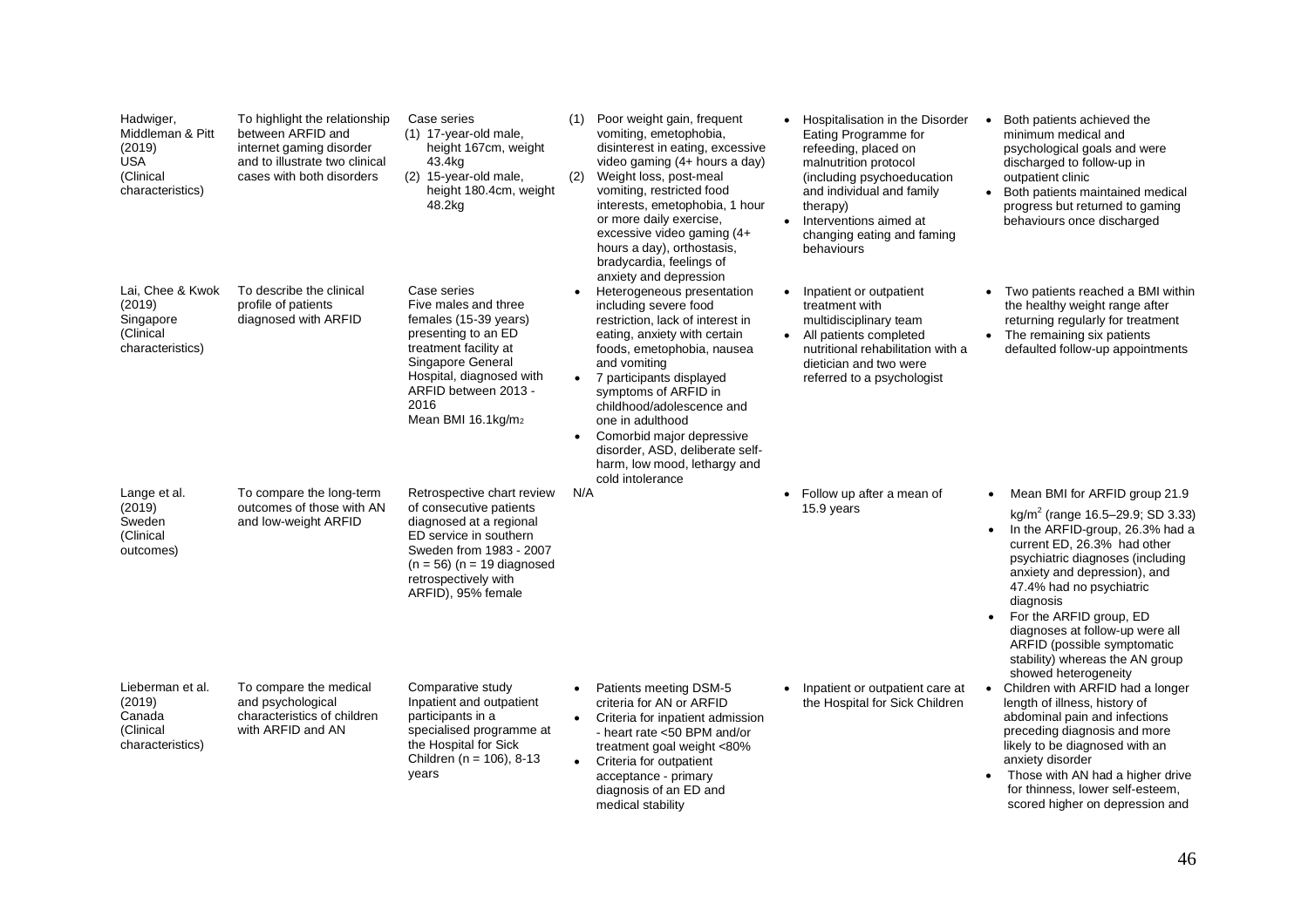were more likely to be admitted for inpatient care

| Lock, Sadeh-<br>Sharvit &<br>L'Insalata (2019)<br><b>USA</b><br>(Treatment<br>interventions) | To assess the feasibility of<br>conducting an RCT<br>comparing FBT-ARFID to<br>usual care                        | Feasibility study<br>28 children (5-12 years)<br>and their families                                                                                                                                                                            | Patients meeting DSM-5 criteria for<br>diagnosis of ARFID                                                                                                                                                                                  | Participants randomised to<br>receive immediate treatment<br>with FBT for ARFID or usual<br>care for a period of 3 months<br>(and then offered FBT-<br>ARFID)<br>Dose and duration of<br>treatment were allowed to<br>fluctuate according to clinical<br>need | Effect size differences on<br>measures of weight and clinical<br>severity of symptoms were<br>moderate to large, favouring FBT-<br>ARFID over usual care<br>Improvements also observed in<br>parental self-efficacy<br>An RCT comparing FBT-ARFID<br>$\bullet$<br>and usual care would be feasible |
|----------------------------------------------------------------------------------------------|------------------------------------------------------------------------------------------------------------------|------------------------------------------------------------------------------------------------------------------------------------------------------------------------------------------------------------------------------------------------|--------------------------------------------------------------------------------------------------------------------------------------------------------------------------------------------------------------------------------------------|---------------------------------------------------------------------------------------------------------------------------------------------------------------------------------------------------------------------------------------------------------------|----------------------------------------------------------------------------------------------------------------------------------------------------------------------------------------------------------------------------------------------------------------------------------------------------|
| Makhzoumi et al.<br>(2019)<br><b>USA</b><br>(Clinical<br>outcomes)                           | To assess weight<br>restoration and discharge<br>outcomes of patients with<br>ARFID compared to those<br>with AN | Retrospective chart review<br>Consecutive underweight<br>first admissions to an<br>integrated hospital-based<br><b>IP-PHP ED treatment</b><br>programme between 2003<br>$-2017$ (n = 275) (10%<br>ARFID), 86% female, 11-<br>26 years patients | Various symptoms including<br>fear of vomiting or choking,<br>food restriction for avoidance<br>of GI symptoms, reliance on<br>parenteral/enteral tubes<br>Psychiatric comorbidities<br>included major depression and<br>anxiety disorders | The John Hopkins IP-PHP which<br>employs a meal-based<br>behavioural rapid refeeding<br>protocol (including, dialectical-<br>behavioural, cognitive-<br>behavioural and family-based<br>therapies)                                                            | ARFID group had a slower weekly<br>weight gain compared to those<br>with AN<br>Both groups had similar<br>programme discharge BMIs<br>No group differences found on IP<br>$\bullet$<br>length of stay or PHP rate of<br>weight gain                                                                |
| Reilly et al. (2019)<br><b>USA</b><br>(Clinical<br>characteristics)                          | To explore the potential co-<br>occurrence of behavioural<br>phenotypes in ARFID                                 | Retrospective chart review<br>ARFID patients presenting<br>for treatment at a PHP<br>between June 2014 and<br>May 2018 ( $n = 59$ )                                                                                                            | 49% classified as underweight<br>(<85% expected body weight)<br>Variety of psychiatric and<br>medical comorbidities<br>including ADHD, OCD and<br>Crohn's Disease                                                                          | N/A                                                                                                                                                                                                                                                           | Over 50% endorsed symptoms<br>$\bullet$<br>characteristic of more than one<br>proposed behavioural phenotype<br>Sensory sensitivity phenotype<br>$\bullet$<br>was most common and frequently<br>co-occurred with both other<br>phenotypes                                                          |

| Schorr et al.    | To investigate bone mineral | 103 patients: AN $(n = 26)$ .       | N/A | N/A | Mean BMI was lowest in AN and           |
|------------------|-----------------------------|-------------------------------------|-----|-----|-----------------------------------------|
| (2019)           | density and hip strength in | ARFID ( $n = 11$ ), ATYP ( $n = 11$ |     |     | ARFID, higher in ATYP and               |
| USA              | men with AN. ATYP and       | $=$ 18), healthy controls (n =      |     |     | highest in healthy controls (AN         |
| (Clinical        | ARFID                       | 48), 100% male, 18-63               |     |     | $14.7 \pm 1.8$ . ARFID $15.3 \pm 1.5$ . |
| characteristics) |                             | vears                               |     |     | ATYP 20.6 $\pm$ 2.0. HC 23.7 $\pm$ 3.3  |

 $ATYP 20.6 \pm 2.0$ , HC  $23.7 \pm 3.3$ kg/m2) • Mean bone mineral density Zscores at spine and hip were lower in AN and ARFID than

healthy controls • Men with ARFID (as well as AN and ATYP) are at risk of low bone mineral density and those who are low weight, have low muscle